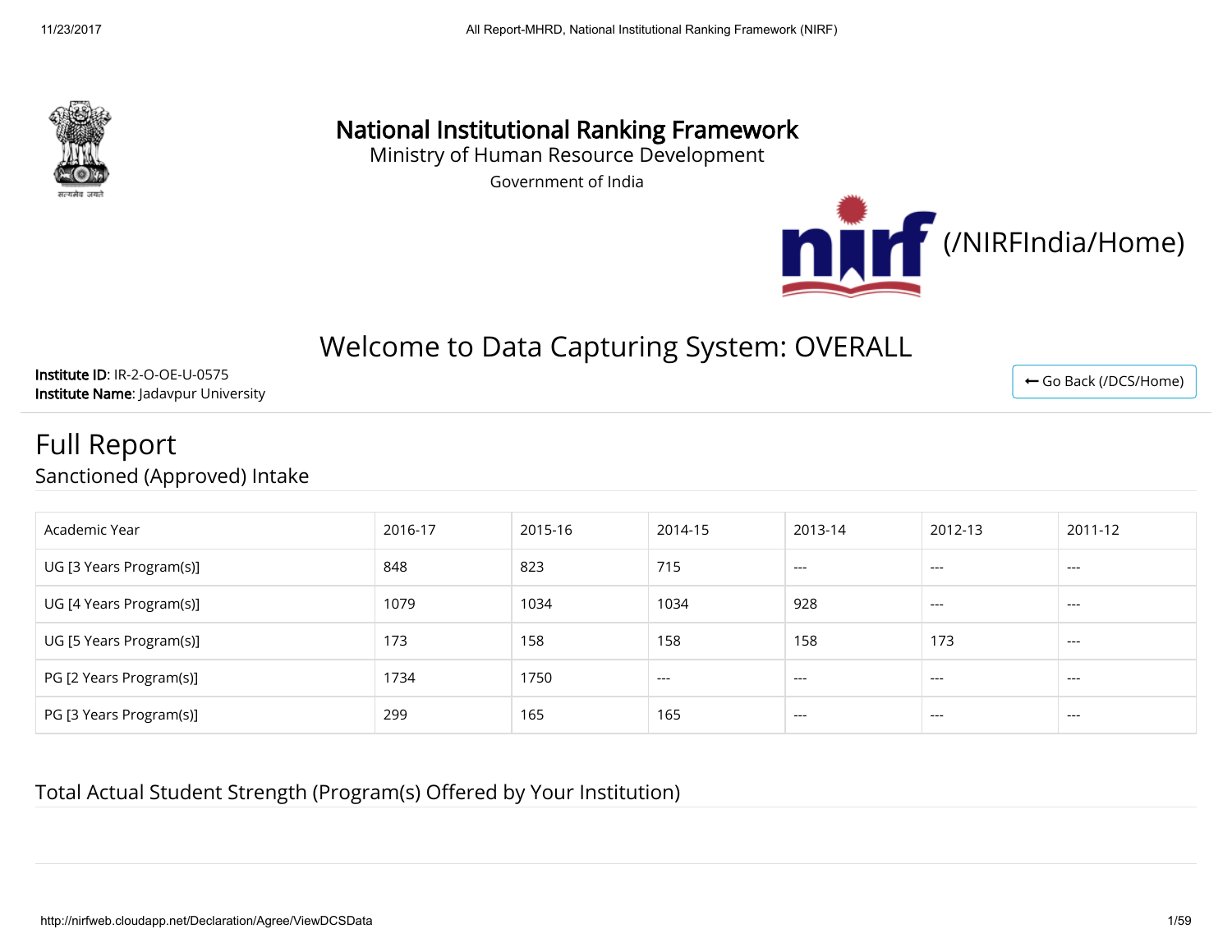| (All<br>programs<br>of all years) | No. of<br>Male<br>Students | No. of<br>Female<br>Students | Total<br>Students | Within<br>State<br>(Including<br>male &<br>female) | Outside<br>State<br>(Including<br>male &<br>female) | Outside<br>Country<br>(Including<br>male &<br>female) | Economically<br>Backward<br>(Including<br>male &<br>female) | Socially<br>Challenged<br>(SC+ST+OBC<br>Including<br>male &<br>female) | No. of<br>students<br>receiving<br>Freeships /<br>Scholarships<br>from the<br>State and<br>Central<br>Government | No. of<br>students<br>receiving<br>Freeships /<br>Scholarships<br>from<br>Institution<br>Funds | No. of<br>students<br>receiving<br>Freeships /<br>Scholarships<br>from the<br>Private<br><b>Bodies</b> | No. of<br>students<br>who are not<br>receiving<br>any<br>Freeships /<br>Scholarships |
|-----------------------------------|----------------------------|------------------------------|-------------------|----------------------------------------------------|-----------------------------------------------------|-------------------------------------------------------|-------------------------------------------------------------|------------------------------------------------------------------------|------------------------------------------------------------------------------------------------------------------|------------------------------------------------------------------------------------------------|--------------------------------------------------------------------------------------------------------|--------------------------------------------------------------------------------------|
| UG [3 Years<br>Program(s)]        | 1135                       | 1160                         | 2295              | 2221                                               | 67                                                  | $\overline{7}$                                        | 858                                                         | 792                                                                    | 802                                                                                                              | 26                                                                                             | 26                                                                                                     | 796                                                                                  |
| UG [4 Years<br>Program(s)]        | 3524                       | 364                          | 3888              | 2870                                               | 985                                                 | 33                                                    | 1692                                                        | 1258                                                                   | 900                                                                                                              | 71                                                                                             | 17                                                                                                     | 1962                                                                                 |
| UG [5 Years<br>Program(s)]        | 561                        | 104                          | 665               | 604                                                | 59                                                  | $\overline{2}$                                        | 90                                                          | 163                                                                    | $\mathsf{3}$                                                                                                     | $\overline{7}$                                                                                 | $\overline{2}$                                                                                         | 241                                                                                  |
| PG [2 Years<br>Program(s)]        | 1693                       | 1456                         | 3149              | 2976                                               | 160                                                 | 13                                                    | 1495                                                        | 835                                                                    | 1981                                                                                                             | 19                                                                                             | 18                                                                                                     | 312                                                                                  |
| PG [3 Years<br>Program(s)]        | 468                        | 203                          | 671               | 634                                                | 37                                                  | $\mathsf 0$                                           | 302                                                         | 128                                                                    | 0                                                                                                                | $\mathsf 0$                                                                                    | $\mathsf 0$                                                                                            | 430                                                                                  |

# Placement & Higher Studies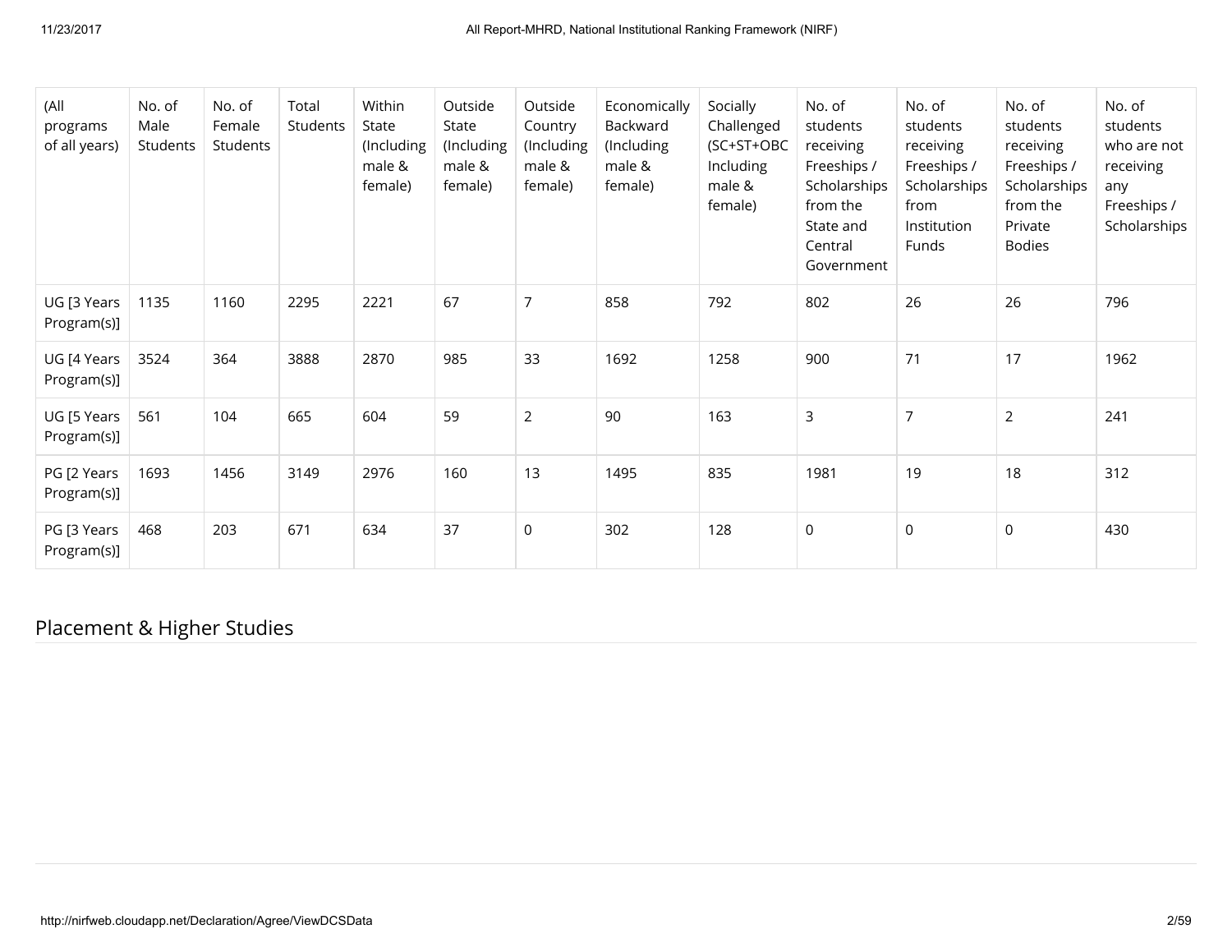|                  |                                                     | UG [3 Years Program(s)]: Placement & higher studies for previous 3 years |                  |                                                      |                  |                                                                |                              |                                                               |                                                             |
|------------------|-----------------------------------------------------|--------------------------------------------------------------------------|------------------|------------------------------------------------------|------------------|----------------------------------------------------------------|------------------------------|---------------------------------------------------------------|-------------------------------------------------------------|
| Academic<br>Year | No. of first year<br>students intake in<br>the year | No. of first year<br>students admitted<br>in the year                    | Academic<br>Year | No. of students<br>admitted through<br>Lateral entry | Academic<br>Year | No. of students<br>graduating in<br>minimum stipulated<br>time | No. of<br>students<br>placed | Median salary of<br>placed<br>graduates (Amount<br>in $Rs.$ ) | No. of<br>students<br>selected for<br><b>Higher Studies</b> |
| $(2012-13)$      | 740                                                 | 715                                                                      | $(2013-14)$      | $\mathsf 0$                                          | $(2014-15)$      | 583                                                            | $\Omega$                     | 0 (Zero)                                                      | 583                                                         |
| $(2013-14)$      | 699                                                 | 687                                                                      | $(2014-15)$      | $\overline{0}$                                       | $(2015-16)$      | 555                                                            | 0                            | 0 (Zero)                                                      | 555                                                         |
| $(2014-15)$      | 715                                                 | 729                                                                      | $(2015-16)$      | $\overline{0}$                                       | $(2016-17)$      | 587                                                            | 0                            | 0 (Zero)                                                      | 570                                                         |
|                  |                                                     |                                                                          |                  |                                                      |                  |                                                                |                              |                                                               |                                                             |
|                  |                                                     | UG [4 Years Program(s)]: Placement & higher studies for previous 3 years |                  |                                                      |                  |                                                                |                              |                                                               |                                                             |
| Academic<br>Year | No. of first year<br>students intake in<br>the year | No. of first year<br>students admitted<br>in the year                    | Academic<br>Year | No. of students<br>admitted through<br>Lateral entry | Academic<br>Year | No. of students<br>graduating in<br>minimum stipulated<br>time | No. of<br>students<br>placed | Median salary of<br>placed graduates<br>(Amount in Rs.)       | No. of students<br>selected for<br><b>Higher Studies</b>    |
| $(2011-12)$      | 927                                                 | 921                                                                      | $(2012-13)$      | 48                                                   | $(2014-15)$      | 882                                                            | 719                          | 520000 (Rupees<br>Five Lakh Twenty<br>Thousand only)          | 92                                                          |
|                  |                                                     |                                                                          |                  |                                                      |                  |                                                                |                              |                                                               |                                                             |
| $(2012-13)$      | 922                                                 | 922                                                                      | $(2013-14)$      | 49                                                   | $(2015-16)$      | 744                                                            | 669                          | 560000 (Rupees<br>Five Lakh Sixty<br>Thousand only)           | 71                                                          |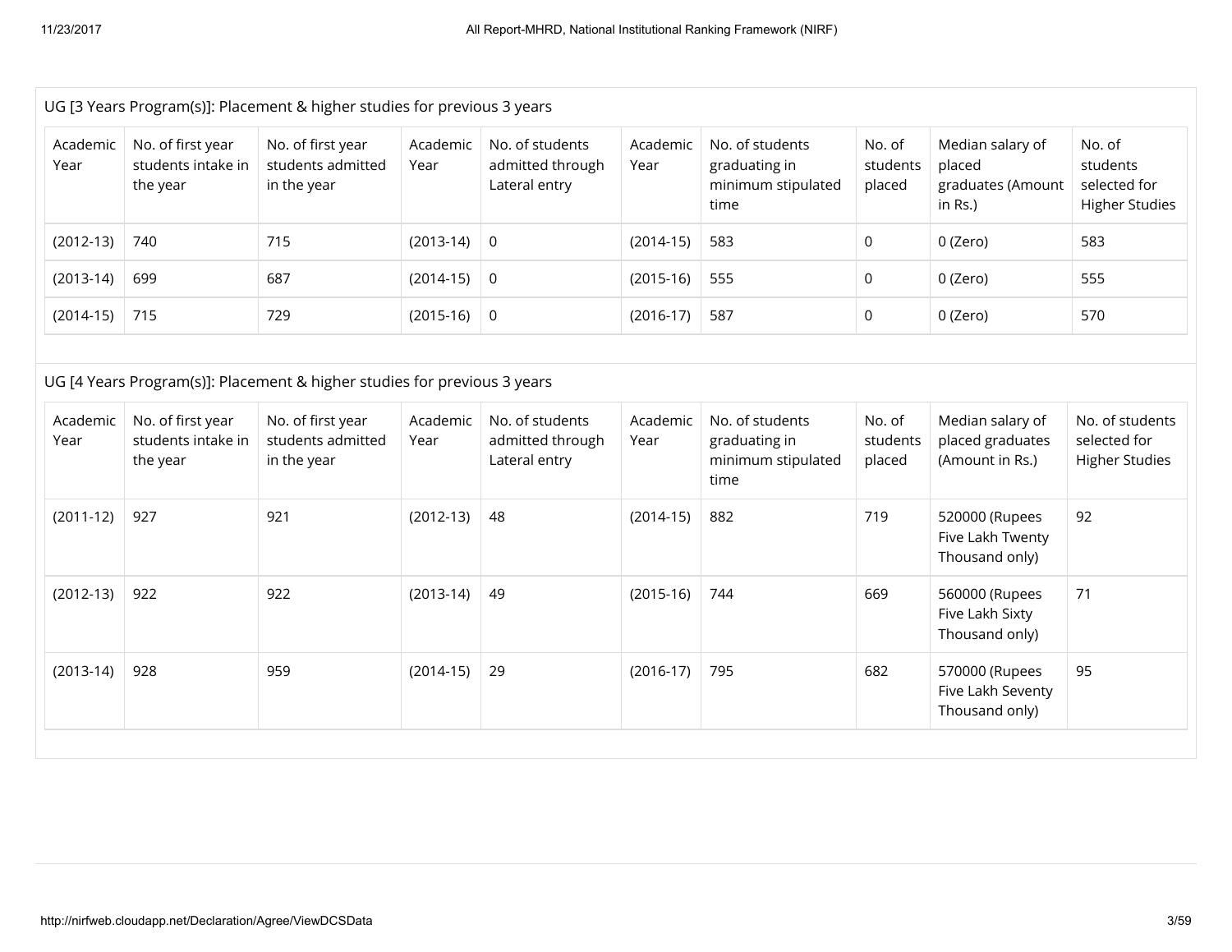|                  | UG [5 Years Program(s)]: Placement & higher studies for previous 3 years |     |                                                       |                  |                                                      |                                                                       |                                                          |      |                                                        |                              |                                                                      |         |                                                             |
|------------------|--------------------------------------------------------------------------|-----|-------------------------------------------------------|------------------|------------------------------------------------------|-----------------------------------------------------------------------|----------------------------------------------------------|------|--------------------------------------------------------|------------------------------|----------------------------------------------------------------------|---------|-------------------------------------------------------------|
| Academic<br>Year | No. of first year<br>students intake<br>in the year                      |     | No. of first year<br>students admitted<br>in the year | Academic<br>Year | No. of students<br>admitted through<br>Lateral entry |                                                                       | Academic<br>Year                                         | time | No. of students<br>graduating in<br>minimum stipulated | No. of<br>students<br>placed | Median salary of<br>placed graduates per<br>annum (Amount in<br>Rs.) |         | No. of<br>students<br>selected for<br><b>Higher Studies</b> |
| $(2010-11)$      | 165                                                                      | 131 |                                                       | $(2011-12)$      | $\mathsf 0$                                          |                                                                       | $(2014-15)$                                              | 105  |                                                        | $\mathbf 0$                  | 0 (Zero)                                                             |         | 10                                                          |
| $(2011-12)$      | 173                                                                      | 125 |                                                       | $(2012-13)$      | $\overline{0}$                                       |                                                                       | $(2015-16)$                                              | 117  |                                                        | $\mathbf 0$                  | 0 (Zero)                                                             |         | 12                                                          |
| $(2012-13)$      | 173                                                                      | 169 |                                                       | $(2013-14)$      | $\overline{0}$                                       |                                                                       | $(2016-17)$                                              | 120  |                                                        | 6                            | 510000 (Rupees Five<br>Lakh Ten Thousand<br>only)                    |         | 13                                                          |
|                  | PG [2 Years Program(s)]: Placement & higher studies for previous 3 years |     |                                                       |                  |                                                      |                                                                       |                                                          |      |                                                        |                              |                                                                      |         |                                                             |
| Academic<br>Year | No. of first year<br>students intake in the<br>year                      |     | No. of first year<br>students admitted in<br>the year |                  | Academic<br>Year                                     |                                                                       | No. of students graduating<br>in minimum stipulated time |      | No. of<br>students<br>placed                           |                              | Median salary of placed<br>graduates (Amount in Rs.)                 | Studies | No. of students<br>selected for Higher                      |
| $(2013-14)$      | 1605                                                                     |     | 1603                                                  |                  | $(2014-15)$                                          | 1314                                                                  |                                                          |      | 221                                                    |                              | 442000 (Rupees Four Lakh<br>Forty Two Thousand only)                 | 907     |                                                             |
| $(2014-15)$      | 1720                                                                     |     | 1716                                                  |                  | $(2015-16)$                                          | 439000 (Rupees Four Lakh<br>1342<br>198<br>Thirty Nine Thousand only) |                                                          |      | 948                                                    |                              |                                                                      |         |                                                             |
| $(2015-16)$      | 1750                                                                     |     | 1538                                                  |                  | $(2016-17)$                                          | 1304                                                                  |                                                          |      | 168                                                    |                              | 465000 (Rupees Four Lakh<br>Sixty Five Thousand only)                | 912     |                                                             |
|                  |                                                                          |     |                                                       |                  |                                                      |                                                                       |                                                          |      |                                                        |                              |                                                                      |         |                                                             |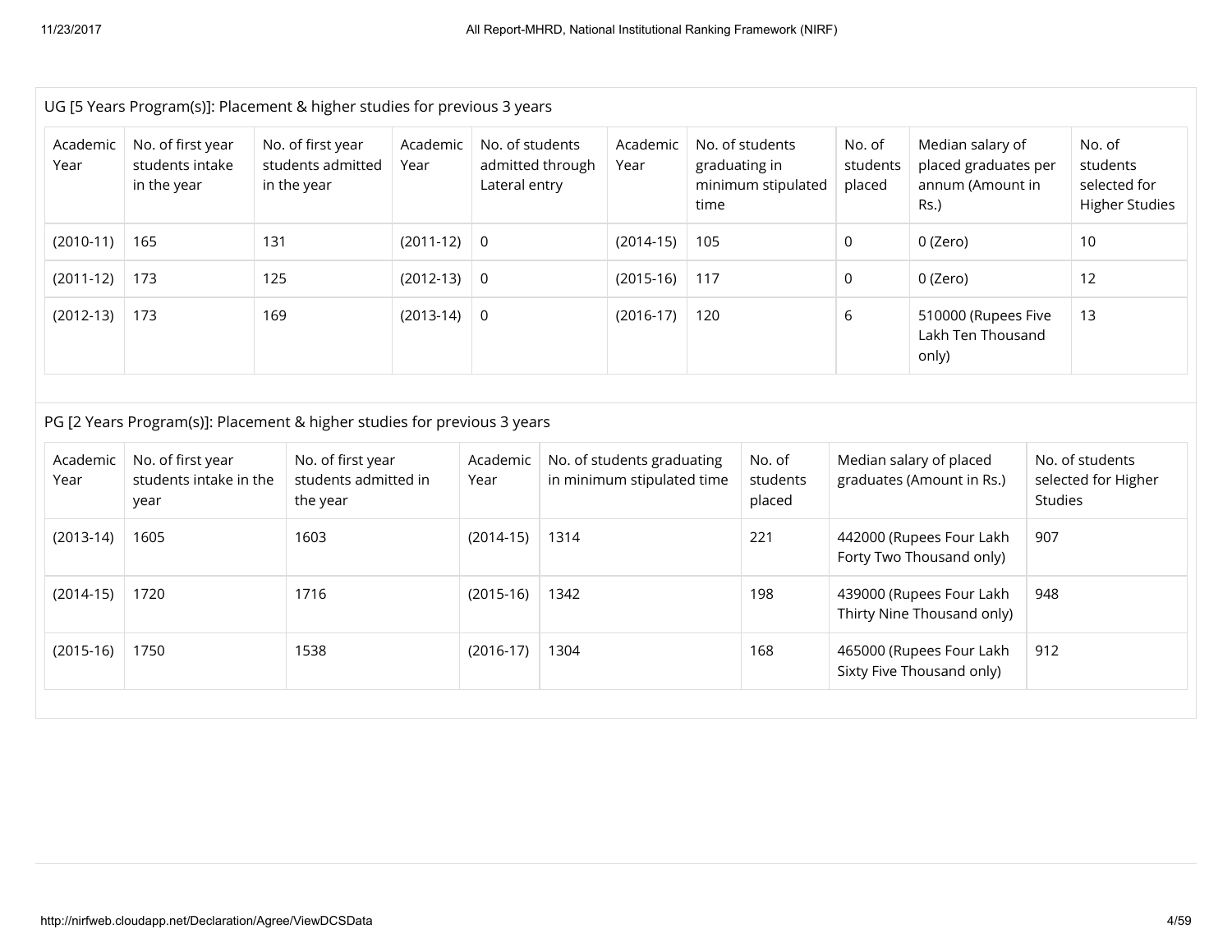| PG [3 Years Program(s)]: Placement & higher studies for previous 3 years |                                                     |                                                       |                  |                                                      |                  |                                                                |                              |                                                         |                                                          |
|--------------------------------------------------------------------------|-----------------------------------------------------|-------------------------------------------------------|------------------|------------------------------------------------------|------------------|----------------------------------------------------------------|------------------------------|---------------------------------------------------------|----------------------------------------------------------|
| Academic<br>Year                                                         | No. of first year<br>students intake in<br>the year | No. of first year<br>students admitted<br>in the year | Academic<br>Year | No. of students<br>admitted through<br>Lateral entry | Academic<br>Year | No. of students<br>graduating in<br>minimum stipulated<br>time | No. of<br>students<br>placed | Median salary of<br>placed graduates<br>(Amount in Rs.) | No. of students<br>selected for<br><b>Higher Studies</b> |
| $(2012-13)$                                                              | $\vert$ 165                                         | 165                                                   | $(2013-14)$      | - 0                                                  | $(2014-15)$      | 100                                                            | 0                            | 0 (Zero)                                                | 0                                                        |
| $(2013-14)$                                                              | 165                                                 | 165                                                   | $(2014-15)$      | $\overline{0}$                                       | $(2015-16)$      | 95                                                             | 0                            | 0 (Zero)                                                | 0                                                        |
| $(2014-15)$                                                              | 165                                                 | 231                                                   | $(2015-16)$      | 0                                                    | $(2016-17)$      | 110                                                            | 23                           | 570000 (Rupees<br>Five Lakh Seventy<br>Thousand only)   | 16                                                       |

#### Ph.D Student Details

| Ph.D (Student pursuing doctoral program till 2016-17; Students admitted in the academic year 2017-18 should no be entered here). |      |  |  |  |  |  |
|----------------------------------------------------------------------------------------------------------------------------------|------|--|--|--|--|--|
| <b>Total Students</b>                                                                                                            |      |  |  |  |  |  |
| Full Time                                                                                                                        | 2613 |  |  |  |  |  |
| Part Time                                                                                                                        | 0    |  |  |  |  |  |
|                                                                                                                                  |      |  |  |  |  |  |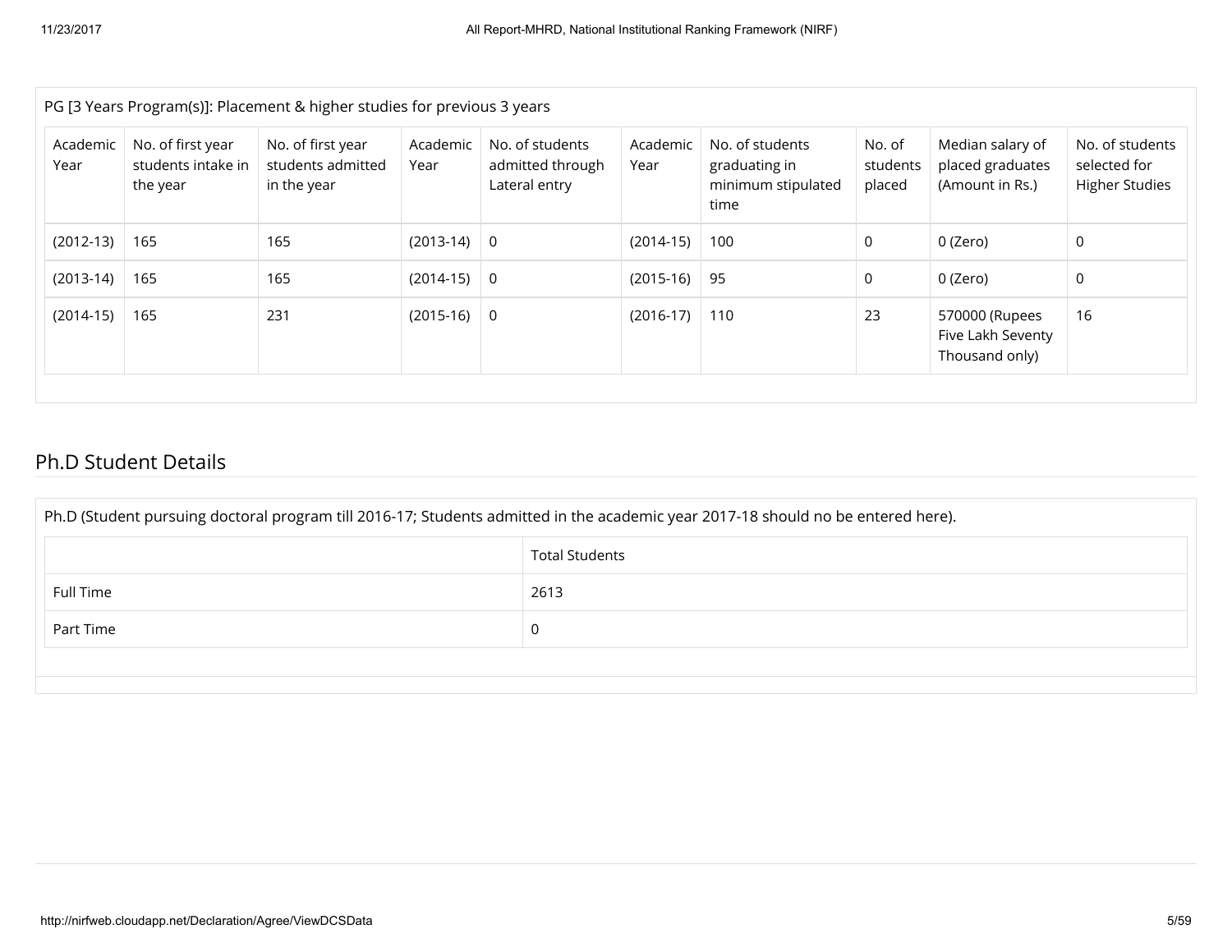| No. of Ph.D students graduated (including Integrated Ph.D) |         |         |         |  |  |  |
|------------------------------------------------------------|---------|---------|---------|--|--|--|
|                                                            | 2016-17 | 2015-16 | 2014-15 |  |  |  |
| Full Time                                                  | 420     | 373     | 404     |  |  |  |
| Part Time<br>υ                                             |         |         |         |  |  |  |
|                                                            |         |         |         |  |  |  |

### Financial Resources: Utilised Amount for the Capital & Operational expenditure for previous 3 years

| Financial Year                                                                                       | 2016-17                                                                                                 | 2015-16                                                                                                      | 2014-15                                                                                                |  |  |  |  |
|------------------------------------------------------------------------------------------------------|---------------------------------------------------------------------------------------------------------|--------------------------------------------------------------------------------------------------------------|--------------------------------------------------------------------------------------------------------|--|--|--|--|
|                                                                                                      | Utilised Amount                                                                                         | Utilised Amount                                                                                              | Utilised Amount                                                                                        |  |  |  |  |
| Annual Capital Expenditure on Academic Activities and Resources (excluding expenditure on buildings) |                                                                                                         |                                                                                                              |                                                                                                        |  |  |  |  |
| Library                                                                                              | 84699762 (Rupees Eight Crore<br>Forty Six Lakh Ninety Nine<br>Thousand Seven Hundred Sixty<br>Two only) | 62507158 (Rupees Six Crore<br>Twenty Five Lakh Seven<br>Thousand One Hundred Fifty<br>Eight only)            | 109100670 (Rupees Ten Crore<br>Ninety One Lakh Six Hundred<br>Seventy only)                            |  |  |  |  |
| New Equipment for Laboratories                                                                       | 161149610 (Rupees Sixteen<br>Crore Eleven Lakh Forty Nine<br>Thousand Six Hundred Ten only)             | 93128778 (Rupees Nine Crore<br>Thirty One Lakh Twenty Eight<br>Thousand Seven Hundred<br>Seventy Eight only) | 108282746 (Rupees Ten Crore<br>Eighty Two Lakh Eighty Two<br>Thousand Seven Hundred Forty<br>Six only) |  |  |  |  |
| <b>Engineering Workshops</b>                                                                         | 241541 (Rupees Two Lakh Forty<br>One Thousand Five Hundred<br>Forty One only)                           | 362118 (Rupees Three Lakh Sixty<br>Two Thousand One Hundred<br>Eighteen only)                                | 484376 (Rupees Four Lakh<br>Eighty Four Thousand Three<br>Hundred Seventy Six only)                    |  |  |  |  |
| <b>Studios</b>                                                                                       | 0 (Zero)                                                                                                | 0 (Zero)                                                                                                     | 0 (Zero)                                                                                               |  |  |  |  |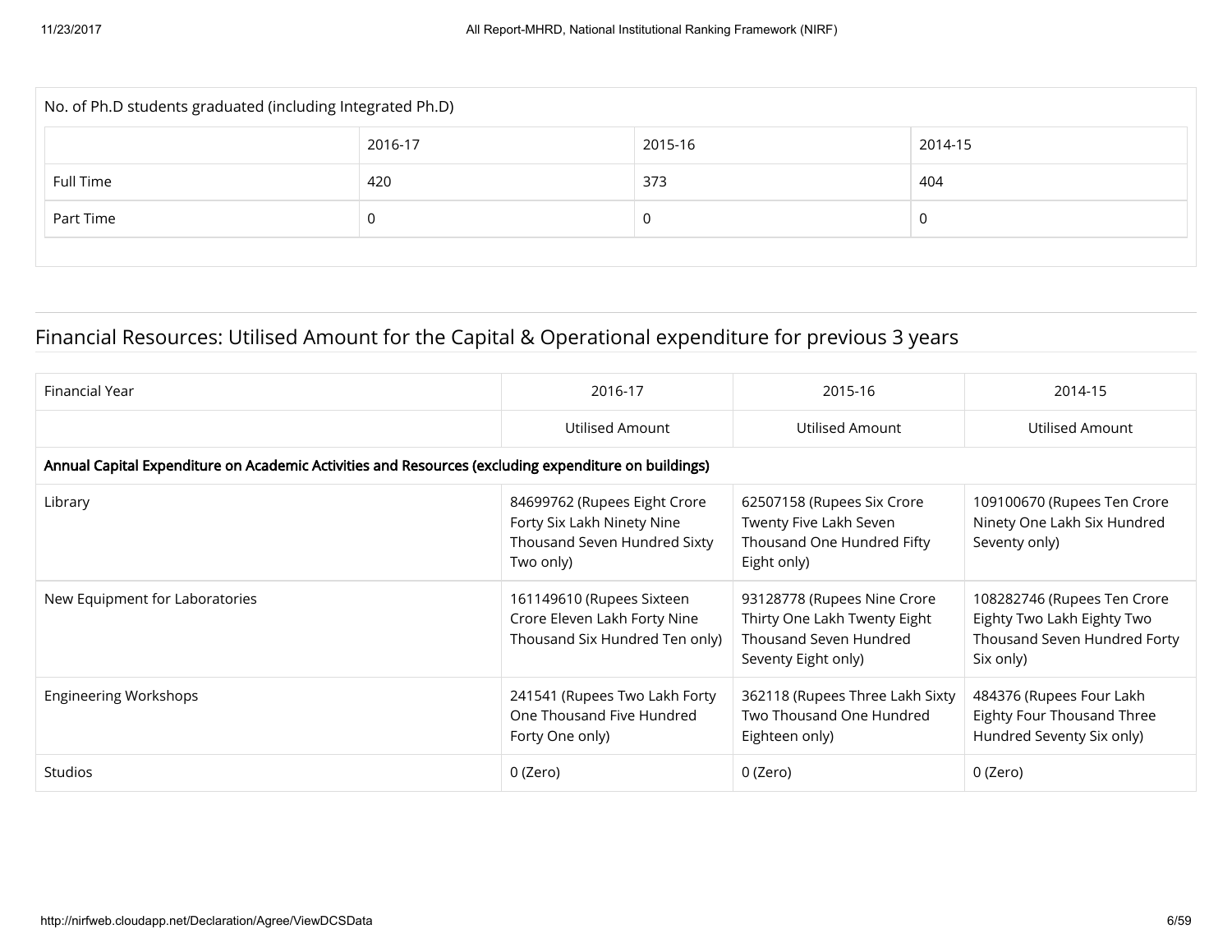| Financial Year                                                                                                                                      | 2016-17                                                                                                      | 2015-16                                                                                                     | 2014-15                                                                                            |
|-----------------------------------------------------------------------------------------------------------------------------------------------------|--------------------------------------------------------------------------------------------------------------|-------------------------------------------------------------------------------------------------------------|----------------------------------------------------------------------------------------------------|
|                                                                                                                                                     | Utilised Amount                                                                                              | Utilised Amount                                                                                             | Utilised Amount                                                                                    |
| Other expenditure on creation of Capital Assets (excluding<br>expenditure on Land and Building)                                                     | 195748942 (Rupees Nineteen<br>Crore Fifty Seven Lakh Forty<br>Eight Thousand Nine Hundred<br>Forty Two only) | 15472389 (Rupees One Crore<br>Fifty Four Lakh Seventy Two<br>Thousand Three Hundred Eighty<br>Nine only)    | 18545980 (Rupees One Crore<br>Eighty Five Lakh Forty Five<br>Thousand Nine Hundred Eighty<br>only) |
| <b>Annual Operational Expenditure</b>                                                                                                               |                                                                                                              |                                                                                                             |                                                                                                    |
| Salaries (Teaching and Non Teaching staff)                                                                                                          | 1366030000 (Rupees One Thirty<br>Six Crore Sixty Lakh Thirty<br>Thousand only)                               | 1234049000 (Rupees One<br>Twenty Three Crore Forty Lakh<br>Forty Nine Thousand only)                        | 1308544000 (Rupees One Thirty<br>Crore Eighty Five Lakh Forty Four<br>Thousand only)               |
| Maintenance of Academic Infrastructure or consumables, other<br>running expenditures etc. (excluding maintenance of hostels and<br>allied services) | 345350284 (Rupees Thirty Four<br>Crore Fifty Three Lakh Fifty<br>Thousand Two Hundred Eighty<br>Four only)   | 321298135 (Rupees Thirty Two<br>Crore Twelve Lakh Ninety Eight<br>Thousand One Hundred Thirty<br>Five only) | 340266602 (Rupees Thirty Four<br>Crore Two Lakh Sixty Six<br>Thousand Six Hundred Two<br>only)     |
| Seminars/Conferences/Workshops                                                                                                                      | 7153445 (Rupees Seventy One<br>Lakh Fifty Three Thousand Four<br>Hundred Forty Five only)                    | 4662399 (Rupees Forty Six Lakh<br>Sixty Two Thousand Three<br>Hundred Ninety Nine only)                     | 3503711 (Rupees Thirty Five<br>Lakh Three Thousand Seven<br>Hundred Eleven only)                   |

### Earning From Patents(IPR)

| Financial Year                             | 2016-17                                  | 2015-16                                       | 2014-15                                      |
|--------------------------------------------|------------------------------------------|-----------------------------------------------|----------------------------------------------|
| Earning From Patents (Amount in<br>Rupees) | 803000                                   | 781000                                        | 544000                                       |
| Enter Amount in Words                      | Rupees Eight Lakh Three Thousand<br>only | Rupees Seven Lakh Eighty One Thousand<br>only | Rupees Five Lakh Forty Four Thousand<br>only |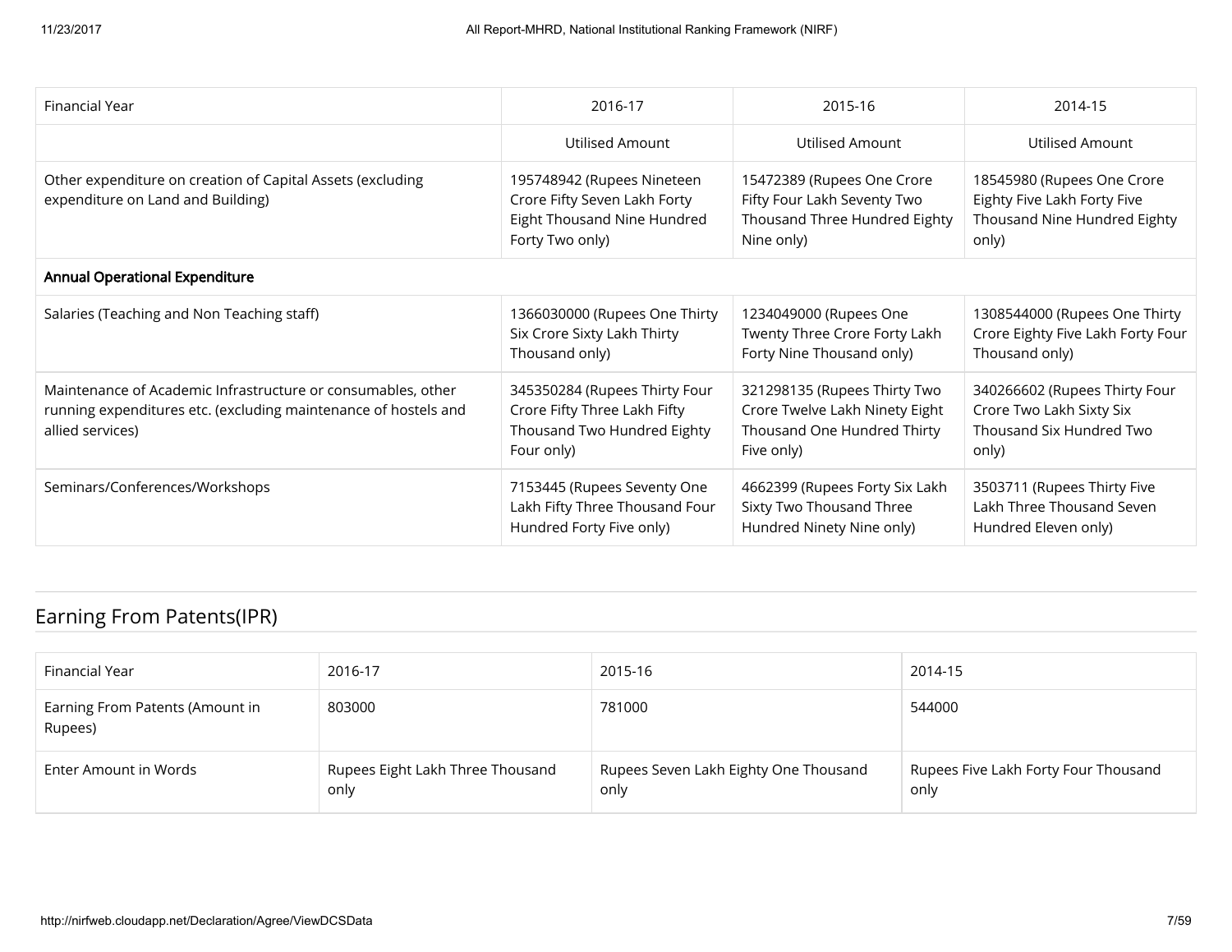# Sponsored Research Details

| Financial Year                                        | 2016-17                                                                                | 2015-16                                                                                          | 2014-15                                                                                  |
|-------------------------------------------------------|----------------------------------------------------------------------------------------|--------------------------------------------------------------------------------------------------|------------------------------------------------------------------------------------------|
| Total no. of Sponsored<br>Projects                    | 236                                                                                    | 125                                                                                              | 120                                                                                      |
| Total no. of Funding<br>Agencies                      | 66                                                                                     | 36                                                                                               | 35                                                                                       |
| <b>Total Amount</b><br>Received (Amount in<br>Rupees) | 555301633                                                                              | 349853855                                                                                        | 310824332                                                                                |
| Amount Received in<br>Words                           | Rupees Fifty Five Crore Fifty Three Lakh One<br>Thousand Six Hundred Thirty Three only | Rupees Thirty Four Crore Ninety Eight Lakh Fifty<br>Three Thousand Eight Hundred Fifty Five only | Rupees Thirty One Crore Eight Lakh Twenty Four<br>Thousand Three Hundred Thirty Two only |

### Consultancy Project Details

| Financial Year                                        | 2016-17                                                                                  | 2015-16                                                                            | 2014-15                                                                                       |
|-------------------------------------------------------|------------------------------------------------------------------------------------------|------------------------------------------------------------------------------------|-----------------------------------------------------------------------------------------------|
| Total no. of<br><b>Consultancy Projects</b>           | 2037                                                                                     | 1554                                                                               | 1543                                                                                          |
| Total no. of Client<br>Organizations                  | 1097                                                                                     | 804                                                                                | 799                                                                                           |
| <b>Total Amount</b><br>Received (Amount in<br>Rupees) | 147156313                                                                                | 120569386                                                                          | 159533928                                                                                     |
| Amount Received in<br>Words                           | Rupees Fourteen Crore Seventy One Lakh Fifty<br>Six Thousand Three Hundred Thirteen only | Rupees Twelve Crore Five Lakh Sixty Nine<br>Thousand Three Hundred Eighty Six only | Rupees Fifteen Crore Ninety Five Lakh Thirty Three<br>Thousand Nine Hundred Twenty Eight only |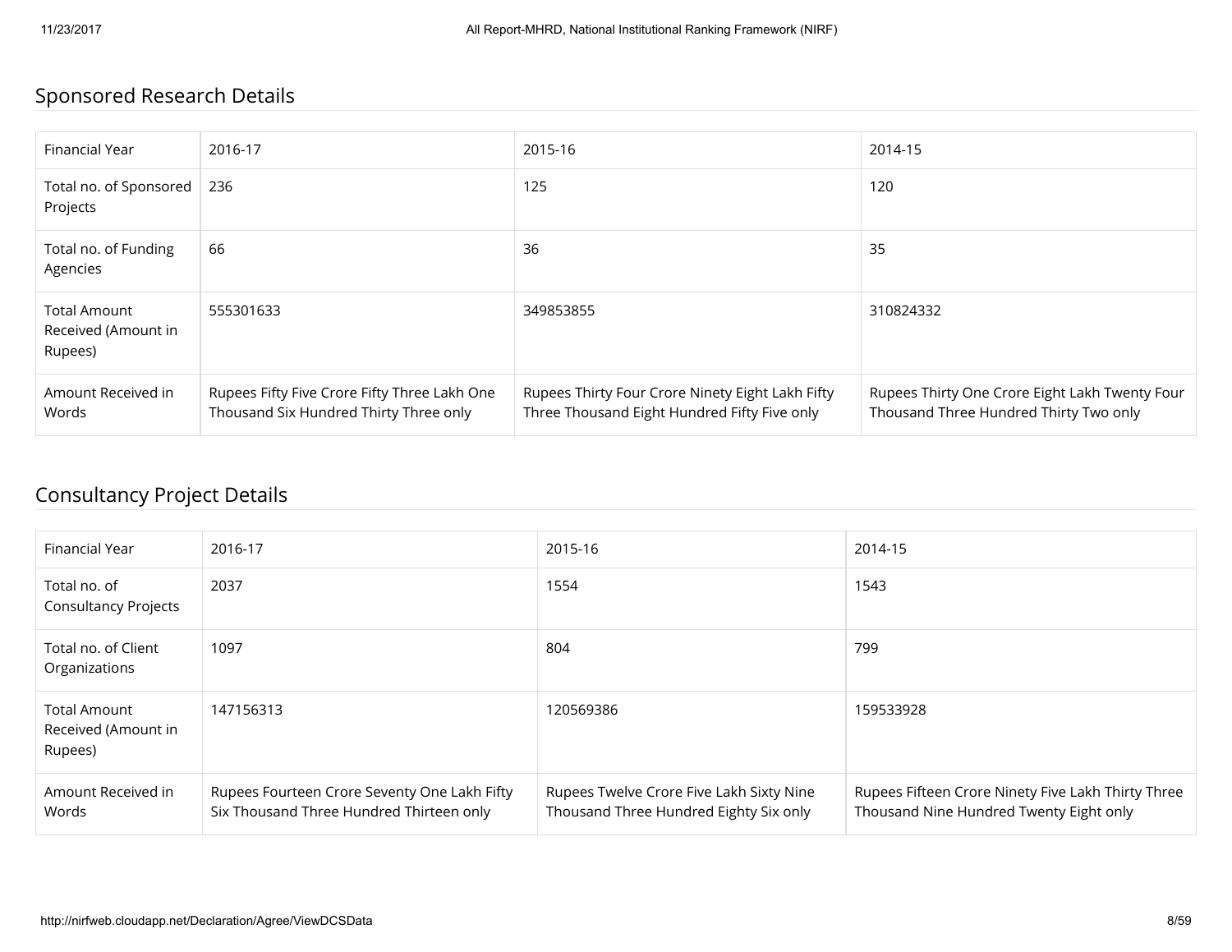#### Executive Development Programs (Minimum one year duration)

| Financial Year                              | 2016-17 | 2015-16 | 2014-15 |
|---------------------------------------------|---------|---------|---------|
| Total no. of Executive Development Programs | 0       | 0       | 0       |
| Total no. of Participants                   | 0       | C       | 0       |
| Total Annual Earnings (Amount in Rupees)    | 0       | C       | 0       |
| <b>Total Annual Earnings in Words</b>       | Zero    | Zero    | Zero    |

# PCS Facilties: Facilities of physically challenged students

| 1. Do your institution buildings have Lifts/Ramps?                                                                                                        | Yes, in some of the<br>buildings |
|-----------------------------------------------------------------------------------------------------------------------------------------------------------|----------------------------------|
| 2. Do your institution have provision for walking aids, includingwheelchairs and transportation from one building to another for handicapped<br>students? | Yes, in some of the<br>buildings |
| 3. Do your institution buildings have specially designed toilets for handicapped students?                                                                | Yes, in some of the<br>buildings |

### Faculty Details

| Srno | Name | Age | Designation | Gender | Qualification | Experience<br>(In Months) | - Is<br>Associated<br>Last Year | Currently working<br>with institution? | Joining<br>Date | Date | Leaving   Association<br>type |
|------|------|-----|-------------|--------|---------------|---------------------------|---------------------------------|----------------------------------------|-----------------|------|-------------------------------|
|------|------|-----|-------------|--------|---------------|---------------------------|---------------------------------|----------------------------------------|-----------------|------|-------------------------------|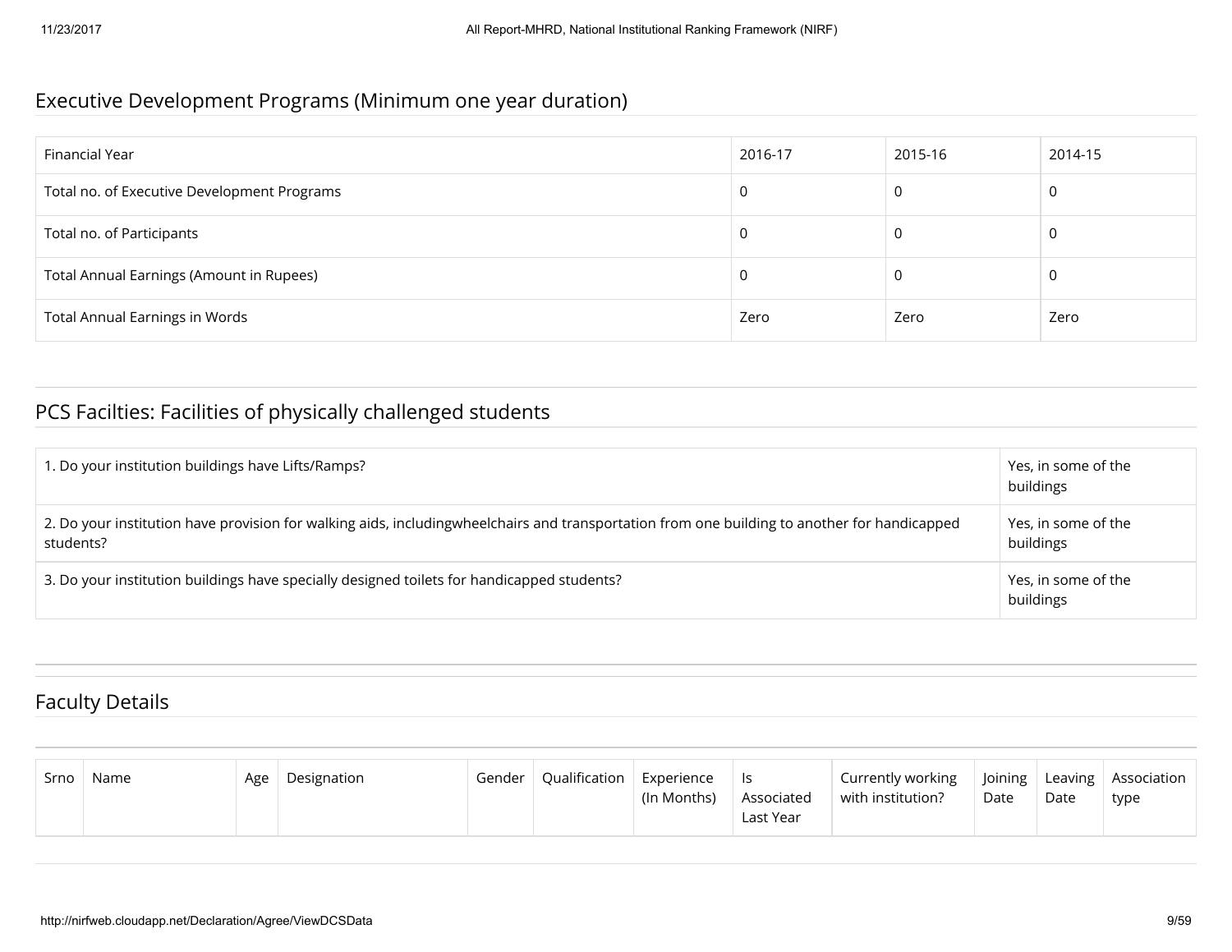| $\overline{1}$ | Abhijit Roy             | 44 | Professor           | Male   | Ph.D | 238 | Yes | Yes | 27-08-<br>1997      | $\hspace{0.05cm} \ldots$ | Regular |
|----------------|-------------------------|----|---------------------|--------|------|-----|-----|-----|---------------------|--------------------------|---------|
| $\overline{2}$ | Biswajit Chatterjee     | 63 | Professor           | Male   | M.A  | 482 | Yes | No  | $01 - 08 -$<br>1984 | 03-03-<br>2016           | Regular |
| $\mathbf{3}$   | Madhuja Mukherjee       | 48 | Associate Professor | Female | Ph.D | 126 | Yes | Yes | $01 - 02 -$<br>2007 | $\overline{\phantom{a}}$ | Regular |
| 4              | Abdul Kafi              | 43 | Assistant Professor | Male   | Ph.D | 142 | Yes | Yes | $07-10-$<br>2005    | $\overline{\phantom{a}}$ | Regular |
| 5              | Abhijit Gupta           | 49 | Professor           | Male   | Ph.D | 221 | Yes | Yes | $01 - 02 -$<br>1999 | $\overline{a}$           | Regular |
| 6              | Abhishek Sarkar         | 34 | Assistant Professor | Male   | Ph.D | 85  | Yes | Yes | $02-08-$<br>2010    | $\overline{\phantom{a}}$ | Regular |
| $\overline{7}$ | Achintya Biswas         | 61 | Professor           | Male   | Ph.D | 442 | Yes | Yes | $01 - 04 -$<br>1993 | $\overline{\phantom{a}}$ | Regular |
| 8              | Aishika Chakraborty     | 47 | Associate Professor | Female | Ph.D | 250 | Yes | Yes | 30-04-<br>2013      | $\overline{a}$           | Regular |
| 9              | Ajitava<br>Raychaudhuri | 60 | Professor           | Male   | Ph.D | 434 | Yes | Yes | $20 - 04 -$<br>1981 | $\overline{a}$           | Regular |
| 10             | Ambar Nath Ghosh        | 57 | Professor           | Male   | Ph.D | 393 | Yes | Yes | 28-02-<br>2006      | $\overline{\phantom{a}}$ | Regular |
| 11             | Amit Bhattacharya       | 62 | Professor           | Male   | Ph.D | 407 | Yes | No  | $31 - 10 -$<br>1984 | $30-12-$<br>2016         | Regular |
| 12             | Amit Kundu              | 47 | Professor           | Male   | Ph.D | 213 | Yes | Yes | $01 - 12 -$<br>2005 | $\overline{\phantom{a}}$ | Regular |
| 13             | Amites<br>Mukhopadhyay  | 49 | Associate Professor | Male   | Ph.D | 279 | Yes | Yes | $01 - 11 -$<br>2013 | $\hspace{0.05cm} \ldots$ | Regular |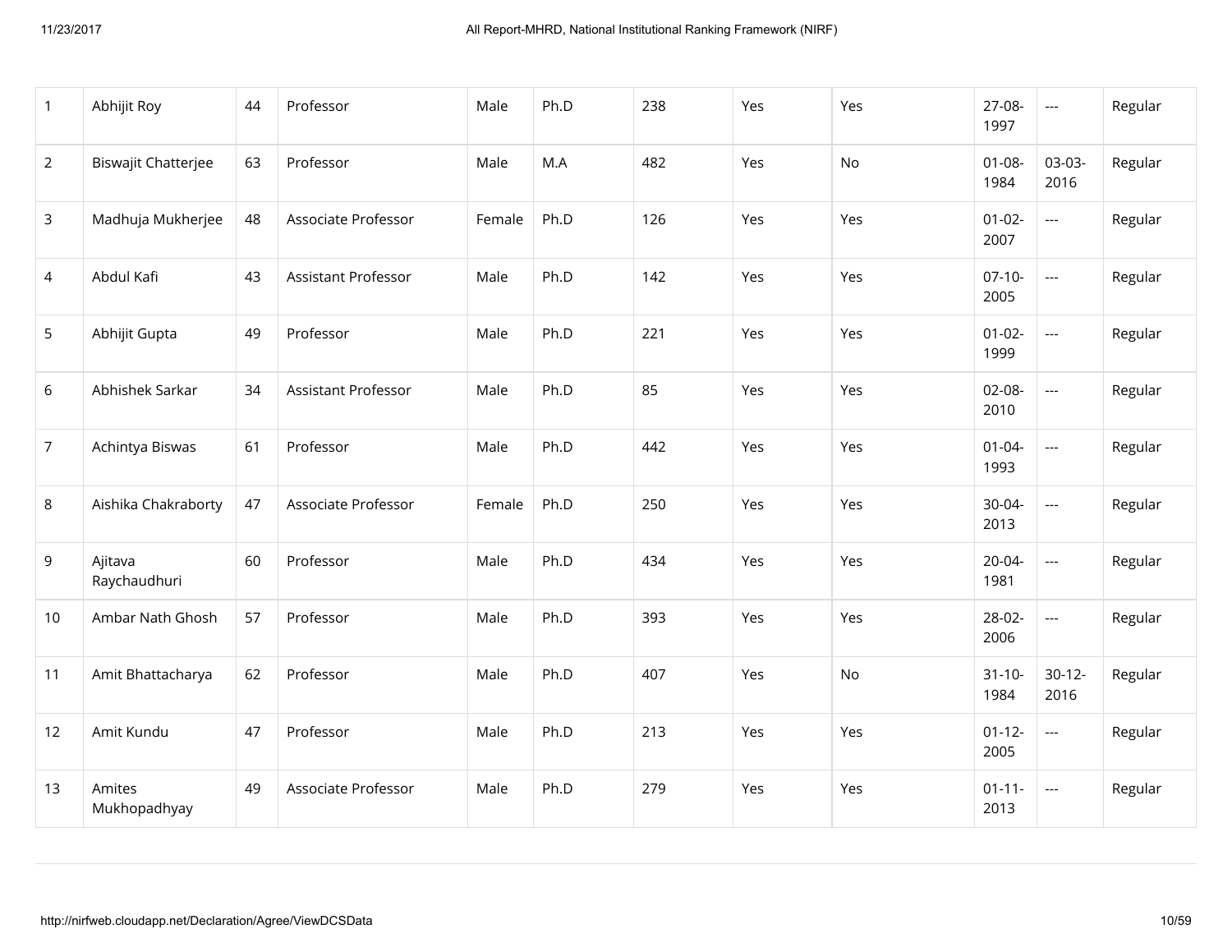| 14 | Amlan Das Gupta               | 60 | Professor                  | Male   | Ph.D    | 263 | Yes | Yes | $21-09-$<br>1995 | $\hspace{0.05cm} \ldots$                 | Regular                |
|----|-------------------------------|----|----------------------------|--------|---------|-----|-----|-----|------------------|------------------------------------------|------------------------|
| 15 | Amrita Basu                   | 42 | Assistant Professor        | Female | Ph.D    | 36  | Yes | Yes | 08-08-<br>2014   | $\hspace{0.05cm} \ldots \hspace{0.05cm}$ | Regular                |
| 16 | Ananda Lal                    | 61 | Professor                  | Male   | Ph.D    | 370 | Yes | Yes | 28-08-<br>1991   | $\overline{\phantom{a}}$                 | Regular                |
| 17 | Ananya Baruya                 | 47 | Professor                  | Female | Ph.D    | 250 | Yes | Yes | $10-12-$<br>2004 | $\overline{\phantom{a}}$                 | Regular                |
| 18 | Anindya Jyoti<br>Majumdar     | 54 | Professor                  | Male   | Ph.D    | 263 | Yes | Yes | 04-09-<br>1995   | $\overline{\phantom{a}}$                 | Regular                |
| 19 | Anindya Sengupta              | 46 | <b>Assistant Professor</b> | Male   | M.A     | 157 | Yes | Yes | 06-07-<br>2004   | $\overline{\phantom{a}}$                 | Regular                |
| 20 | Antara Mitra                  | 39 | Assistant Professor        | Female | M. Phil | 84  | Yes | Yes | 07-06-<br>2010   | $\hspace{0.05cm} \ldots \hspace{0.05cm}$ | Adhoc /<br>Contractual |
| 21 | Anuradha<br>Mukherjee         | 65 | Professor                  | Female | Ph.D    | 436 | Yes | No  | 09-04-<br>1981   | $16-01-$<br>2017                         | Regular                |
| 22 | Anuradha Roy                  | 58 | Professor                  | Female | Ph.D    | 371 | Yes | Yes | 04-04-<br>2007   | $\overline{a}$                           | Regular                |
| 23 | Aparajita<br>Mukhopadhyay     | 51 | Professor                  | Female | Ph.D    | 249 | Yes | Yes | $02-09-$<br>2009 | $\overline{\phantom{a}}$                 | Regular                |
| 24 | Arpita Ghose Dhar             | 54 | Professor                  | Female | Ph.D    | 370 | Yes | Yes | 18-04-<br>1991   | $\overline{\phantom{a}}$                 | Regular                |
| 25 | Ashoke Kumar<br><b>Biswas</b> | 53 | Professor                  | Male   | Ph.D    | 310 | Yes | Yes | 18-03-<br>2013   | $\overline{a}$                           | Regular                |
| 26 | Asim Kumar<br>Karmakar        | 60 | Assistant Professor        | Male   | Ph.D    | 408 | Yes | Yes | $05-05-$<br>2005 | $\hspace{0.05cm} \ldots \hspace{0.05cm}$ | Regular                |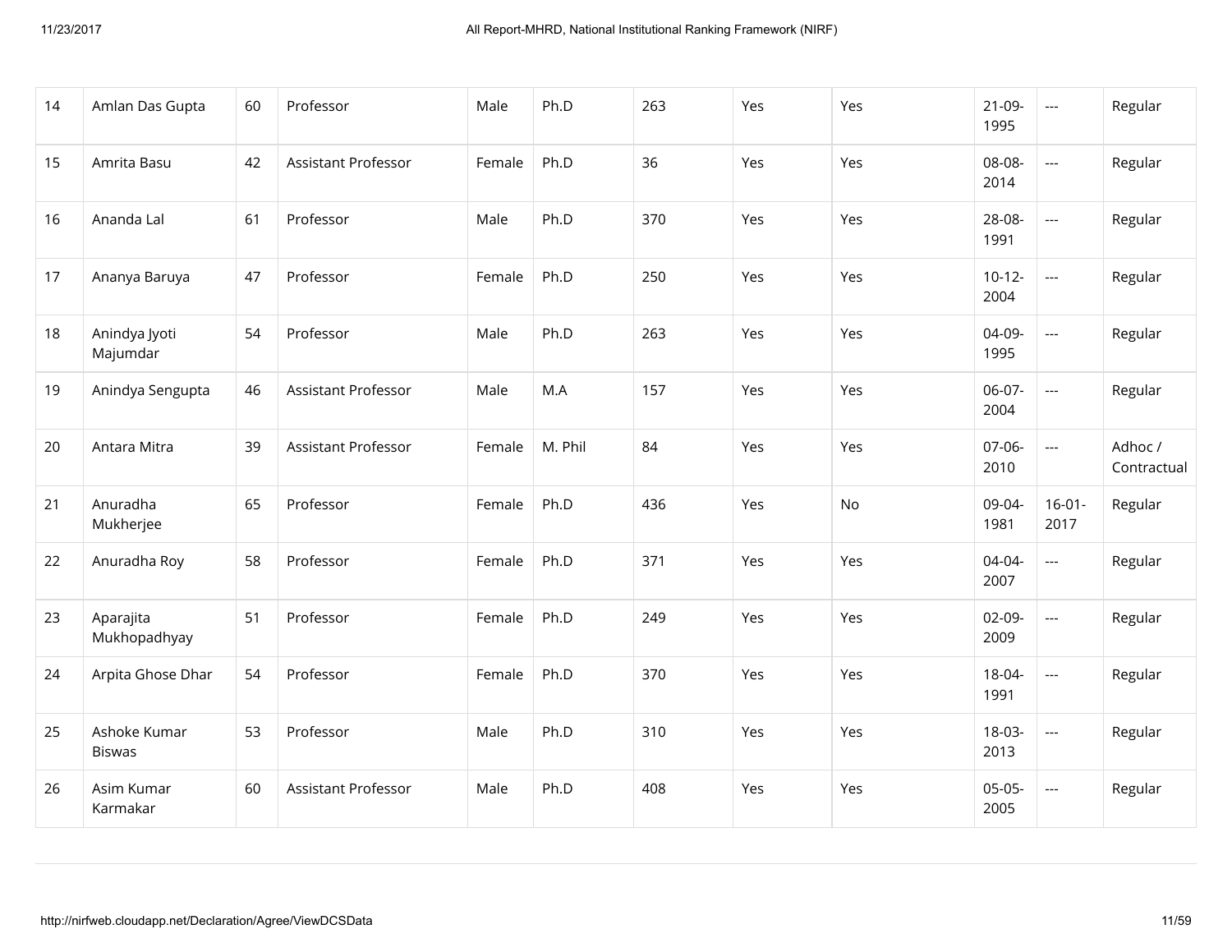| 27 | Asish Paul                 | 48 | Assistant Professor        | Male   | Ph.D   | 241 | Yes | Yes | 24-04-<br>2013      | $\scriptstyle\cdots$     | Regular |
|----|----------------------------|----|----------------------------|--------|--------|-----|-----|-----|---------------------|--------------------------|---------|
| 28 | Atanu Ghosh                | 39 | <b>Assistant Professor</b> | Male   | Ph.D   | 46  | Yes | Yes | $20-08-$<br>2013    | $\overline{\phantom{a}}$ | Regular |
| 29 | Atanu Saha                 | 32 | Assistant Professor        | Male   | Ph.D   | 58  | Yes | Yes | 29-08-<br>2012      | $\overline{\phantom{a}}$ | Regular |
| 30 | Atashee Chatterjee         | 49 | Professor                  | Female | Ph.D   | 124 | Yes | Yes | $24 - 04 -$<br>2007 | $\overline{\phantom{a}}$ | Regular |
| 31 | Aveek Majumder             | 51 | <b>Assistant Professor</b> | Male   | M.A    | 257 | Yes | Yes | 08-03-<br>1996      | $\overline{\phantom{a}}$ | Regular |
| 32 | Ayan Kumar Tudu            | 30 | Assistant Professor        | Male   | M.E.   | 85  | Yes | Yes | $26-07-$<br>2010    | $\overline{\phantom{a}}$ | Regular |
| 33 | Barendu Mandal             | 42 | Assistant Professor        | Male   | Ph.D   | 179 | Yes | Yes | $05-07-$<br>2007    | ---                      | Regular |
| 34 | Basabi Bhattacharya        | 62 | Professor                  | Female | Ph.D   | 426 | Yes | No  | $05-02-$<br>1982    | $14 - 12 -$<br>2016      | Regular |
| 35 | Bhagaban Behera            | 43 | Assistant Professor        | Male   | Ph.D   | 91  | Yes | Yes | $14 - 01 -$<br>2010 | $\overline{\phantom{a}}$ | Regular |
| 36 | <b>Bhaswar Moitra</b>      | 62 | Professor                  | Male   | Ph.D   | 301 | Yes | No  | $01 - 04 -$<br>1991 | 25-06-<br>2017           | Regular |
| 37 | Bhibhuti Bhusan<br>Show    | 39 | Assistant Professor        | Male   | M.Sc.  | 118 | Yes | Yes | $06-01-$<br>2009    | $\overline{\phantom{a}}$ | Regular |
| 38 | <b>Bhimsen Tudu</b>        | 34 | Assistant Professor        | Male   | M.Tech | 143 | Yes | Yes | 03-07-<br>2008      | $\overline{\phantom{a}}$ | Regular |
| 39 | <b>Bidisha Chakraborty</b> | 39 | Assistant Professor        | Female | Ph.D   | 143 | Yes | Yes | $30-10-$<br>2009    | $\scriptstyle\cdots$     | Regular |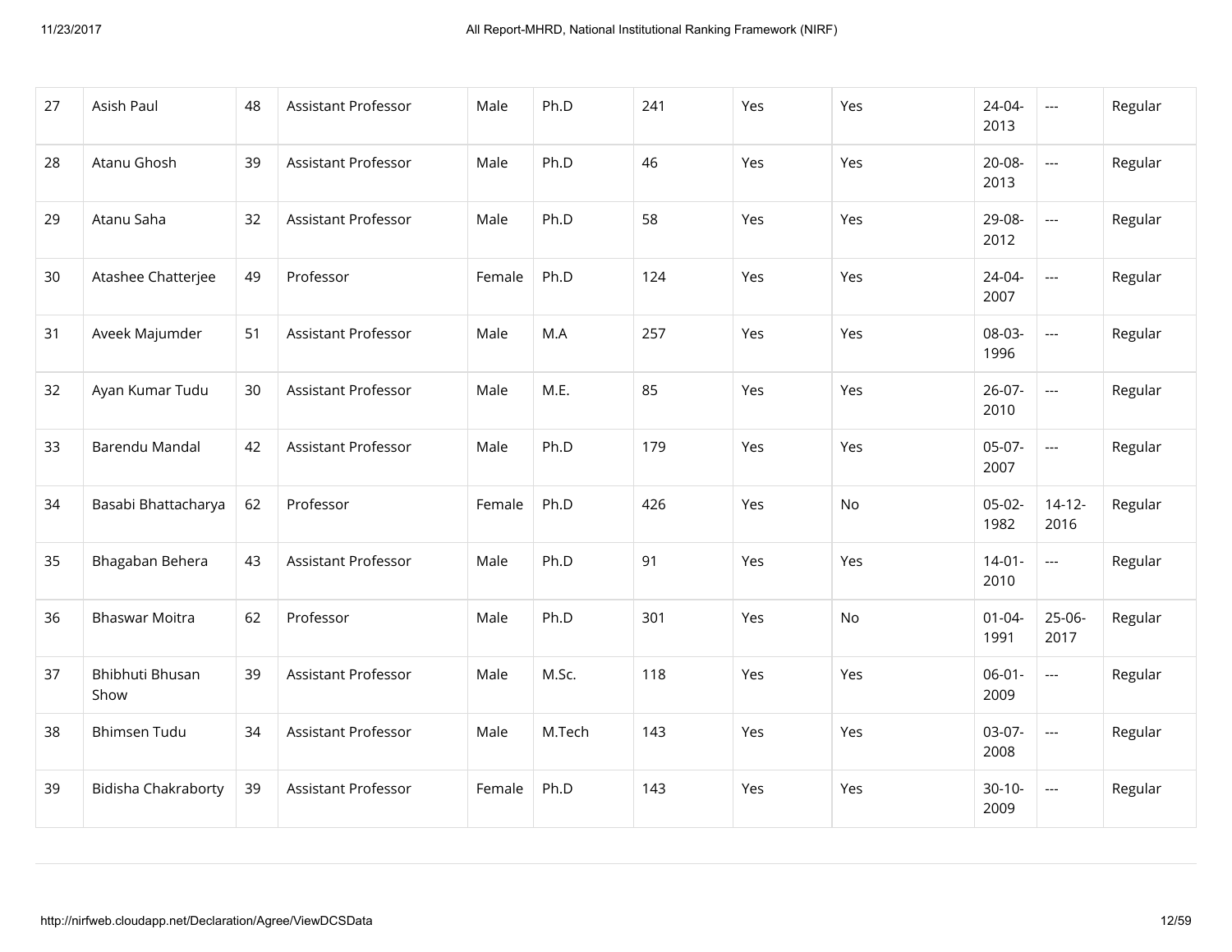| 40 | Bijaya Kumar Das       | 46 | Assistant Professor | Male   | Ph.D       | 123 | Yes | Yes | $14-05-$<br>2007    | $\scriptstyle\cdots$     | Regular |
|----|------------------------|----|---------------------|--------|------------|-----|-----|-----|---------------------|--------------------------|---------|
| 41 | Biplab Ranjan Sarkar   | 40 | Professor           | Male   | Ph.D       | 146 | Yes | Yes | $22-06-$<br>2005    | $\overline{\phantom{a}}$ | Regular |
| 42 | Bishnupada Nanda       | 55 | Associate Professor | Male   | Ph.D       | 46  | Yes | Yes | $08-10-$<br>2013    | $\overline{\phantom{a}}$ | Regular |
| 43 | Buddhadeb Sau          | 47 | Associate Professor | Male   | <b>NET</b> | 177 | Yes | Yes | $26 - 11 -$<br>2002 | $\overline{\phantom{a}}$ | Regular |
| 44 | <b>Buddhadev Oraon</b> | 52 | Professor           | Male   | Ph.D       | 348 | Yes | Yes | 09-05-<br>1996      | $\overline{\phantom{a}}$ | Regular |
| 45 | Chandrani Banerjee     | 44 | Assistant Professor | Female | Ph.D       | 104 | Yes | Yes | $19-12-$<br>2008    | $\overline{a}$           | Regular |
| 46 | Chandreyee Niyogi      | 53 | Professor           | Female | Ph.D       | 286 | Yes | Yes | $08-10-$<br>1993    | $\overline{\phantom{a}}$ | Regular |
| 47 | Dalia Chakraborty      | 46 | Professor           | Female | Ph.D       | 267 | Yes | Yes | 09-06-<br>2005      | $\overline{a}$           | Regular |
| 48 | Debajit Dutta          | 31 | Assistant Professor | Male   | Ph.D       | 44  | Yes | Yes | $20 - 11 -$<br>2013 | $\overline{\phantom{a}}$ | Regular |
| 49 | Debarchana Sarkar      | 59 | Professor           | Female | Ph.D       | 281 | Yes | Yes | $10-03-$<br>1994    | $\overline{\phantom{a}}$ | Regular |
| 50 | Debashis Mirdha        | 39 | Assistant Professor | Male   | M.A        | 109 | Yes | Yes | $14-07-$<br>2008    | $\overline{\phantom{a}}$ | Regular |
| 51 | Debashree Datta<br>Ray | 37 | Assistant Professor | Female | Ph.D       | 120 | Yes | Yes | $04-05-$<br>2007    | $\overline{\phantom{a}}$ | Regular |
| 52 | Dipayan Pattanayak     | 55 | Associate Professor | Male   | Ph.D       | 95  | Yes | Yes | 04-09-<br>2009      | $\overline{\phantom{a}}$ | Regular |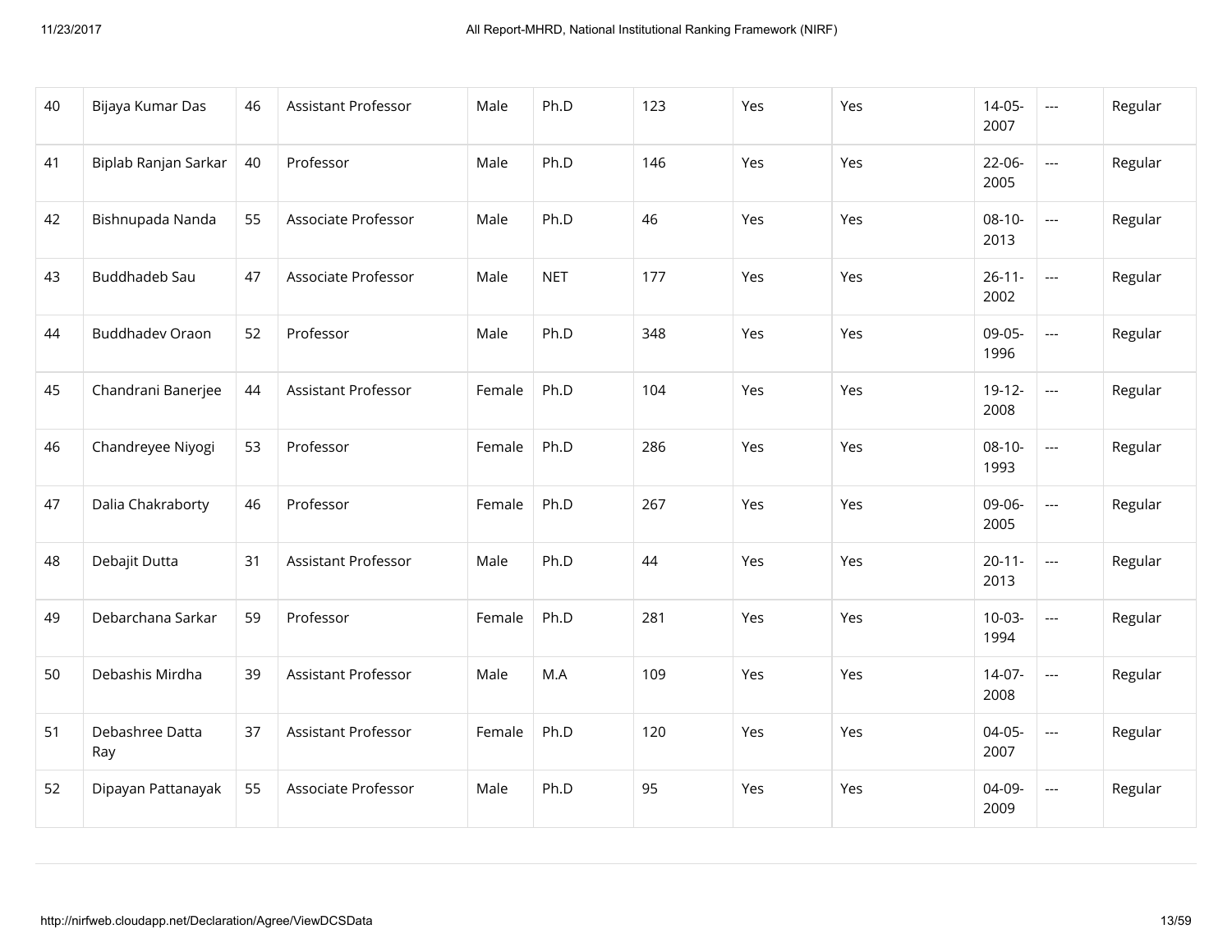| 53 | <b>Dipten Maity</b>         | 34 | Assistant Professor        | Male   | M.E.       | 40  | Yes | Yes | $14-03-$<br>2014    | $\hspace{0.05cm} \ldots$                 | Regular |
|----|-----------------------------|----|----------------------------|--------|------------|-----|-----|-----|---------------------|------------------------------------------|---------|
| 54 | Epsita Halder               | 43 | <b>Assistant Professor</b> | Female | <b>NET</b> | 123 | Yes | Yes | $22-03-$<br>2007    | $\hspace{0.05cm} \ldots \hspace{0.05cm}$ | Regular |
| 55 | Gangadhar Kar               | 58 | Professor                  | Male   | Ph.D       | 370 | Yes | Yes | 07-08-<br>2003      | $\overline{\phantom{a}}$                 | Regular |
| 56 | Gargi Goswami               | 37 | <b>Assistant Professor</b> | Female | <b>NET</b> | 135 | Yes | Yes | $01-09-$<br>2009    | $\overline{a}$                           | Regular |
| 57 | Gautam Gupta                | 61 | Professor                  | Male   | Ph.D       | 313 | Yes | Yes | $02-07-$<br>1991    | $\overline{\phantom{a}}$                 | Regular |
| 58 | Gautam Kumar Basu           | 62 | Professor                  | Male   | Ph.D       | 281 | Yes | No  | $31 - 03 -$<br>1994 | 12-08-<br>2016                           | Regular |
| 59 | Gobinda Chanda<br>Sadhukhan | 62 | Professor                  | Male   | Ph.D       | 39  | Yes | Yes | 28-05-<br>2014      | $\overline{\phantom{a}}$                 | Regular |
| 60 | Gopa Datta                  | 61 | Professor                  | Female | Ph.D       | 441 | Yes | Yes | $31 - 10 -$<br>2014 | $\overline{\phantom{a}}$                 | Regular |
| 61 | Gopal Chandra Saha          | 42 | Professor                  | Male   | Ph.D       | 178 | Yes | Yes | 18-04-<br>2013      | $\overline{\phantom{a}}$                 | Regular |
| 62 | Gopi Nath Mondal            | 33 | <b>Assistant Professor</b> | Male   | Ph.D       | 96  | Yes | Yes | 13-08-<br>2009      | $\overline{\phantom{a}}$                 | Regular |
| 63 | <b>Goutam Maity</b>         | 50 | Professor                  | Male   | Ph.D       | 94  | Yes | Yes | $06-10-$<br>2009    | $\overline{\phantom{a}}$                 | Regular |
| 64 | Goutam Nandi                | 60 | Associate Professor        | Male   | Ph.D       | 414 | Yes | Yes | $19-10-$<br>1982    | $\overline{\phantom{a}}$                 | Regular |
| 65 | Herken Neadan<br>Toppo      | 42 | Assistant Professor        | Male   | Ph.D       | 123 | Yes | Yes | $03-05-$<br>2007    | $\overline{\phantom{a}}$                 | Regular |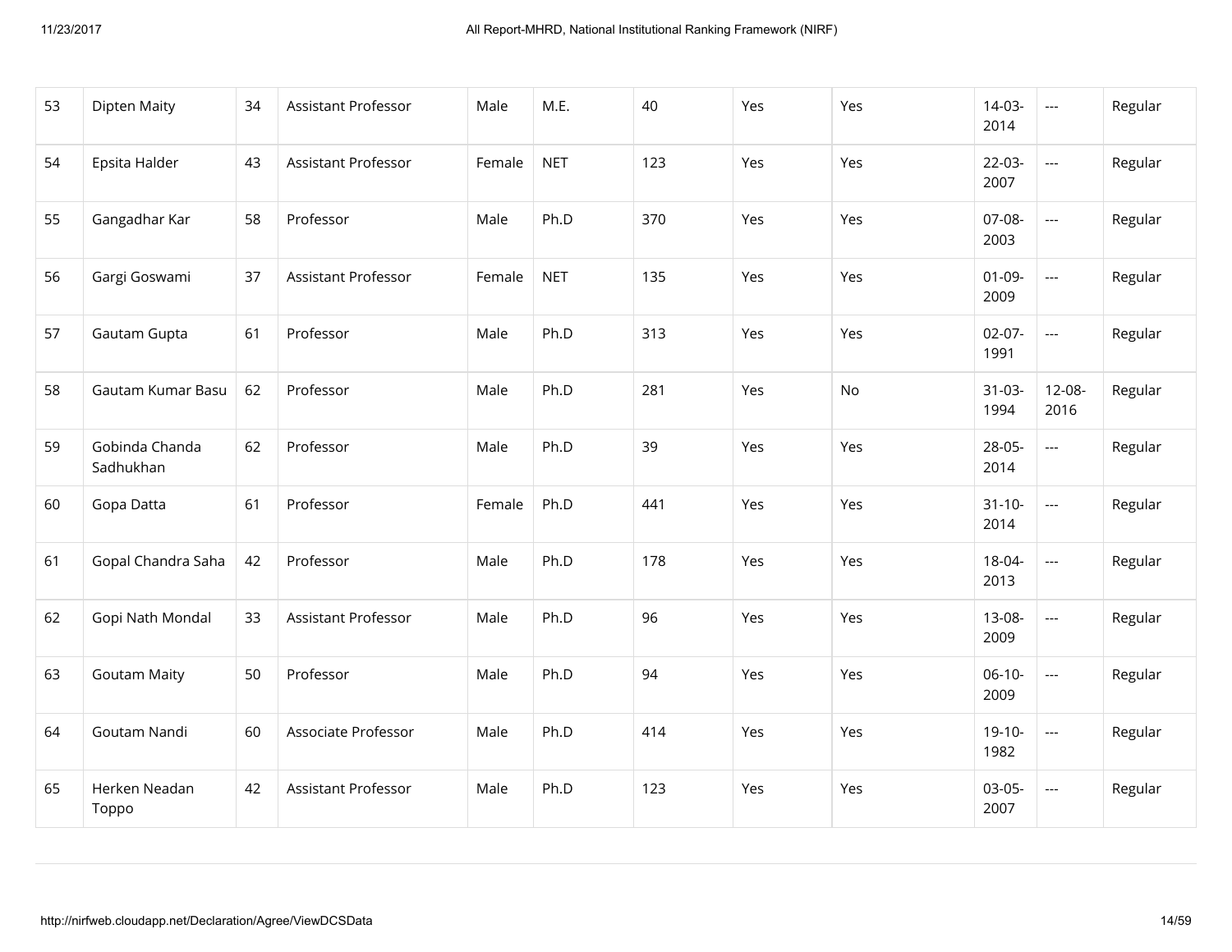| 66 | Imankalyan Lahiri | 40 | Assistant Professor | Male   | Ph.D       | 124 | Yes | Yes | 30-04-<br>2007      | $\scriptstyle\cdots$                     | Regular                |
|----|-------------------|----|---------------------|--------|------------|-----|-----|-----|---------------------|------------------------------------------|------------------------|
| 67 | Ipshita Chanda    | 56 | Professor           | Female | Ph.D       | 284 | Yes | Yes | $07-12-$<br>1993    | $\overline{\phantom{a}}$                 | Regular                |
| 68 | Jaydeep Mukherjee | 40 | Assistant Professor | Male   | M.Tech     | 91  | Yes | Yes | $09-12-$<br>2009    | $\hspace{0.05cm} \ldots$                 | Adhoc /<br>Contractual |
| 69 | Jhuma Chakraborty | 55 | Associate Professor | Female | Ph.D       | 149 | Yes | Yes | $01 - 03 -$<br>2005 | $\overline{\phantom{a}}$                 | Regular                |
| 70 | Joyashree Roy     | 59 | Professor           | Female | Ph.D       | 316 | Yes | Yes | $12 - 04 -$<br>1991 | $\overline{\phantom{a}}$                 | Regular                |
| 71 | Joydeep Ghosh     | 40 | Assistant Professor | Male   | <b>NET</b> | 147 | Yes | Yes | $29-10-$<br>2009    | $\overline{\phantom{a}}$                 | Regular                |
| 72 | Jugaratan Barman  | 54 | Associate Professor | Male   | Ph.D       | 331 | Yes | Yes | $01 - 04 -$<br>1998 | $\overline{\phantom{a}}$                 | Regular                |
| 73 | Kakali Ghosh      | 39 | Assistant Professor | Female | Ph.D       | 150 | Yes | Yes | $07-05-$<br>2008    | $\overline{\phantom{a}}$                 | Regular                |
| 74 | Kakoli Sengupta   | 42 | Associate Professor | Female | Ph.D       | 82  | Yes | Yes | $12 - 10 -$<br>2010 | $\overline{\phantom{a}}$                 | Regular                |
| 75 | Kalyan Kr Mondal  | 35 | Assistant Professor | Male   | Ph.D       | 126 | Yes | Yes | $02 - 04 -$<br>2007 | $\hspace{0.05cm} \ldots \hspace{0.05cm}$ | Regular                |
| 76 | Kalyan Majumdar   | 52 | Associate Professor | Male   | Ph.D       | 326 | Yes | Yes | 13-08-<br>1990      | $\overline{\phantom{a}}$                 | Regular                |
| 77 | Kaushik Roy       | 46 | Professor           | Male   | Ph.D       | 93  | Yes | Yes | $24 - 11 -$<br>2009 | $\overline{a}$                           | Regular                |
| 78 | Kaushik Sen       | 49 | Assistant Professor | Male   | Ph.D       | 122 | Yes | Yes | $01 - 06 -$<br>2007 | $\hspace{0.05cm} \ldots \hspace{0.05cm}$ | Regular                |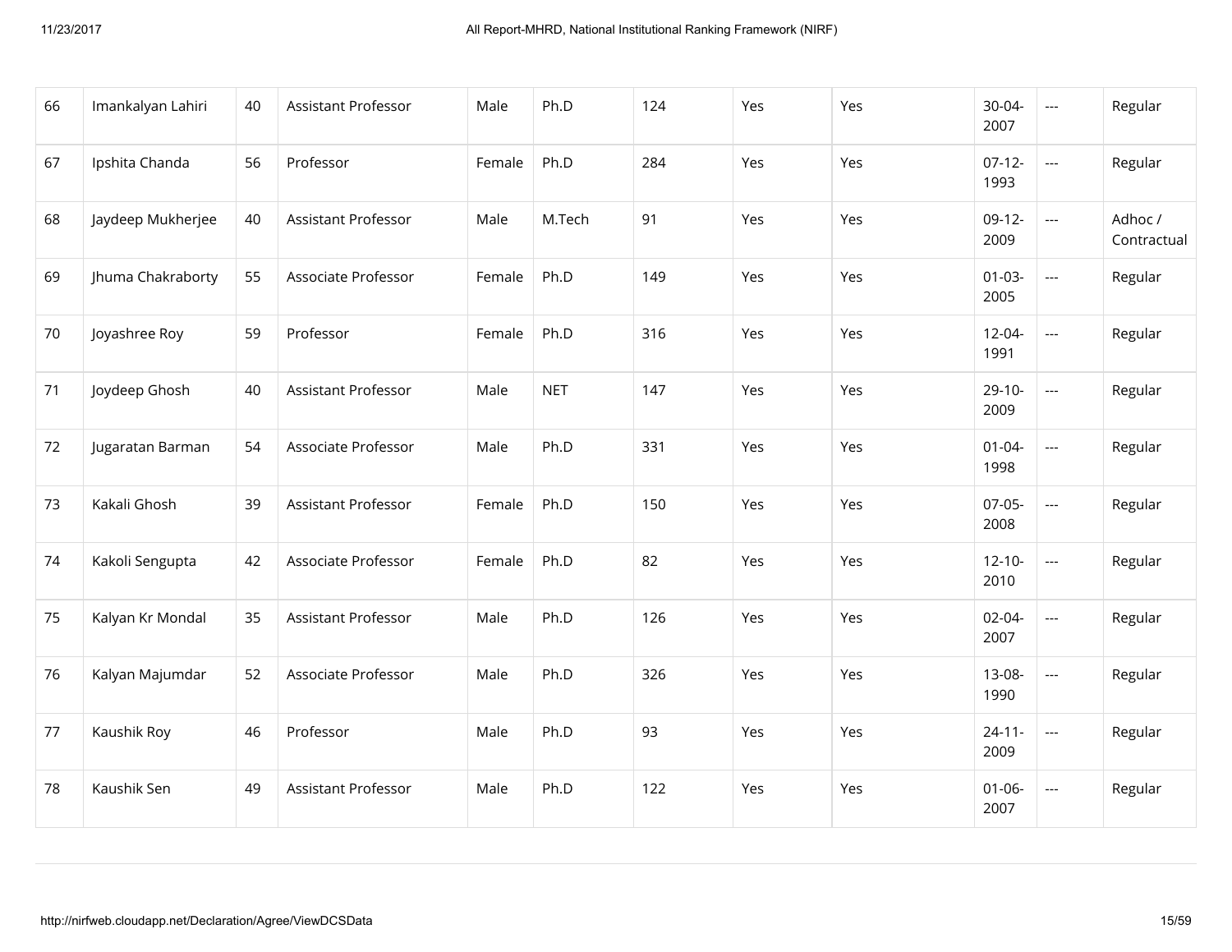| 79 | Kavita Panjabi             | 56 | Professor                                        | Female | Ph.D | 333 | Yes | Yes        | $02 - 11 -$<br>1989 | $\hspace{0.05cm} \ldots$                 | Regular                |
|----|----------------------------|----|--------------------------------------------------|--------|------|-----|-----|------------|---------------------|------------------------------------------|------------------------|
| 80 | Kunal<br>Chattopadhyay     | 57 | Professor                                        | Male   | Ph.D | 416 | Yes | Yes        | $20 - 01 -$<br>1984 | $\overline{\phantom{a}}$                 | Regular                |
| 81 | Lalit Lalitav<br>Mohakud   | 34 | <b>Assistant Professor</b>                       | Male   | Ph.D | 47  | Yes | Yes        | 24-09-<br>2013      | $\overline{\phantom{a}}$                 | Regular                |
| 82 | Lalita Sengupta            | 62 | Professor                                        | Female | Ph.D | 316 | Yes | Yes        | $16 - 04 -$<br>1991 | $\overline{\phantom{a}}$                 | Regular                |
| 83 | Lopamudra<br>Choudhury     | 55 | Professor                                        | Female | Ph.D | 221 | Yes | <b>Yes</b> | $10-03-$<br>1999    | $\hspace{0.05cm} \ldots$                 | Regular                |
| 84 | Madhab Roy                 | 51 | Associate Professor                              | Male   | Ph.D | 313 | Yes | Yes        | $01 - 07 -$<br>1995 | $\hspace{0.05cm} \ldots \hspace{0.05cm}$ | Regular                |
| 85 | Madhuchhanda Sen           | 50 | <b>Assistant Professor</b>                       | Female | Ph.D | 73  | Yes | Yes        | $01-07-$<br>2011    | $\hspace{0.05cm} \ldots$                 | Regular                |
| 86 | Madhumita<br>Chattopadhyay | 56 | Professor                                        | Female | Ph.D | 335 | Yes | Yes        | $21-09-$<br>1989    | $\overline{a}$                           | Regular                |
| 87 | Madhumita Roy              | 49 | Associate Professor                              | Female | Ph.D | 199 | Yes | Yes        | $07-03-$<br>2001    | $\overline{\phantom{a}}$                 | Regular                |
| 88 | Mahidas<br>Bhattacharya    | 61 | Professor                                        | Male   | Ph.D | 95  | Yes | Yes        | 09-09-<br>2009      | ---                                      | Regular                |
| 89 | Mahua Sarkar               | 58 | Dean / Principal / Director<br>/ Vice Chancellor | Female | Ph.D | 412 | Yes | Yes        | 05-06-<br>1991      | $\hspace{0.05cm} \ldots$                 | Regular                |
| 90 | Malabika Roy               | 54 | Professor                                        | Female | Ph.D | 346 | Yes | Yes        | $01 - 10 -$<br>1996 | $\hspace{0.05cm} \ldots \hspace{0.05cm}$ | Regular                |
| 91 | Manas Kumar<br>Ghosh       | 46 | Assistant Professor                              | Male   | Ph.D | 126 | Yes | Yes        | $16 - 01 -$<br>2007 | $\hspace{0.05cm} \ldots$                 | Adhoc /<br>Contractual |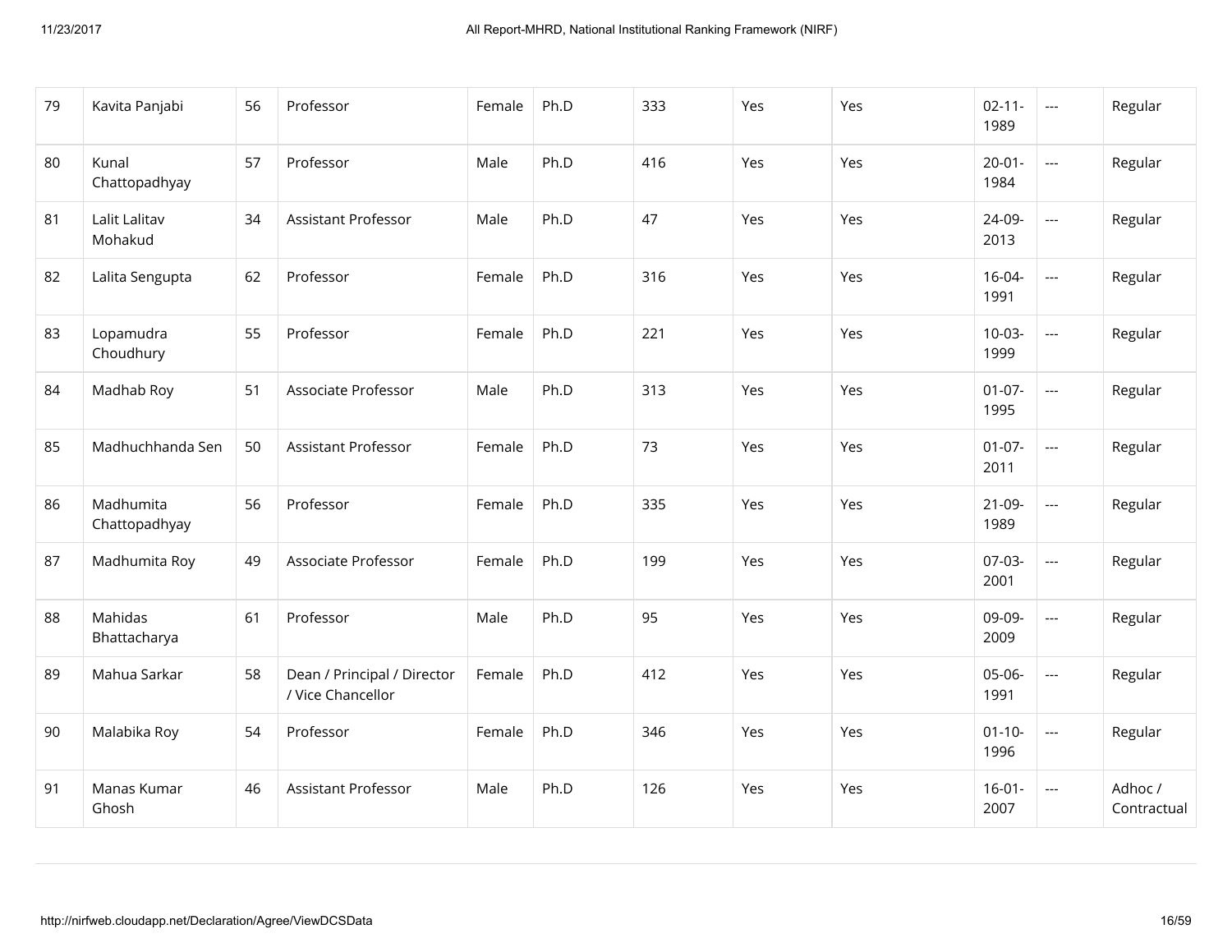| 92  | Maroona Murmu              | 41 | Assistant Professor | Female | Ph.D | 166 | Yes | Yes | $08-12-$<br>2005 | $\sim$ $\sim$            | Regular                |
|-----|----------------------------|----|---------------------|--------|------|-----|-----|-----|------------------|--------------------------|------------------------|
| 93  | Maushumi Guha              | 42 | Associate Professor | Female | Ph.D | 193 | Yes | Yes | $16-02-$<br>2005 | $\hspace{0.05cm} \ldots$ | Regular                |
| 94  | Maya Gupta                 | 48 | Assistant Professor | Female | Ph.D | 106 | Yes | Yes | 04-08-<br>2008   | $\overline{a}$           | Adhoc /<br>Contractual |
| 95  | Moinak Biswas              | 55 | Professor           | Male   | Ph.D | 334 | Yes | Yes | 07-08-<br>1993   | $\overline{a}$           | Regular                |
| 96  | Monisha<br>Chakraborty     | 39 | Assistant Professor | Female | Ph.D | 151 | Yes | Yes | $10-03-$<br>2005 | $\sim$ $\sim$            | Regular                |
| 97  | Monojit Mondal             | 41 | Assistant Professor | Male   | Ph.D | 149 | Yes | Yes | $15-03-$<br>2005 | $\hspace{0.05cm} \ldots$ | Regular                |
| 98  | Muktipada Sinha            | 47 | Assistant Professor | Male   | Ph.D | 109 | Yes | Yes | 09-07-<br>2008   | $\overline{a}$           | Regular                |
| 99  | Nandini Mukherjee          | 41 | Assistant Professor | Female | Ph.D | 48  | Yes | Yes | $01-07-$<br>2013 | $\overline{\phantom{a}}$ | Adhoc /<br>Contractual |
| 100 | Nandini Saha               | 47 | Professor           | Female | Ph.D | 278 | Yes | Yes | $01-07-$<br>2009 | $\overline{\phantom{a}}$ | Regular                |
| 101 | Nandita Banerjee<br>Dhawan | 46 | Assistant Professor | Female | Ph.D | 129 | Yes | Yes | 10-09-<br>2012   | $\hspace{0.05cm} \ldots$ | Regular                |
| 102 | Narayan Roy                | 30 | Assistant Professor | Male   | Ph.D | 20  | Yes | Yes | $23-02-$<br>2016 | $\overline{\phantom{a}}$ | Regular                |
| 103 | Nibaran Das                | 36 | Assistant Professor | Male   | Ph.D | 144 | Yes | Yes | $14-07-$<br>2006 | $\overline{a}$           | Regular                |
| 104 | Nilanjana Deb              | 41 | Assistant Professor | Female | Ph.D | 176 | Yes | Yes | $23-12-$<br>2002 | $---$                    | Regular                |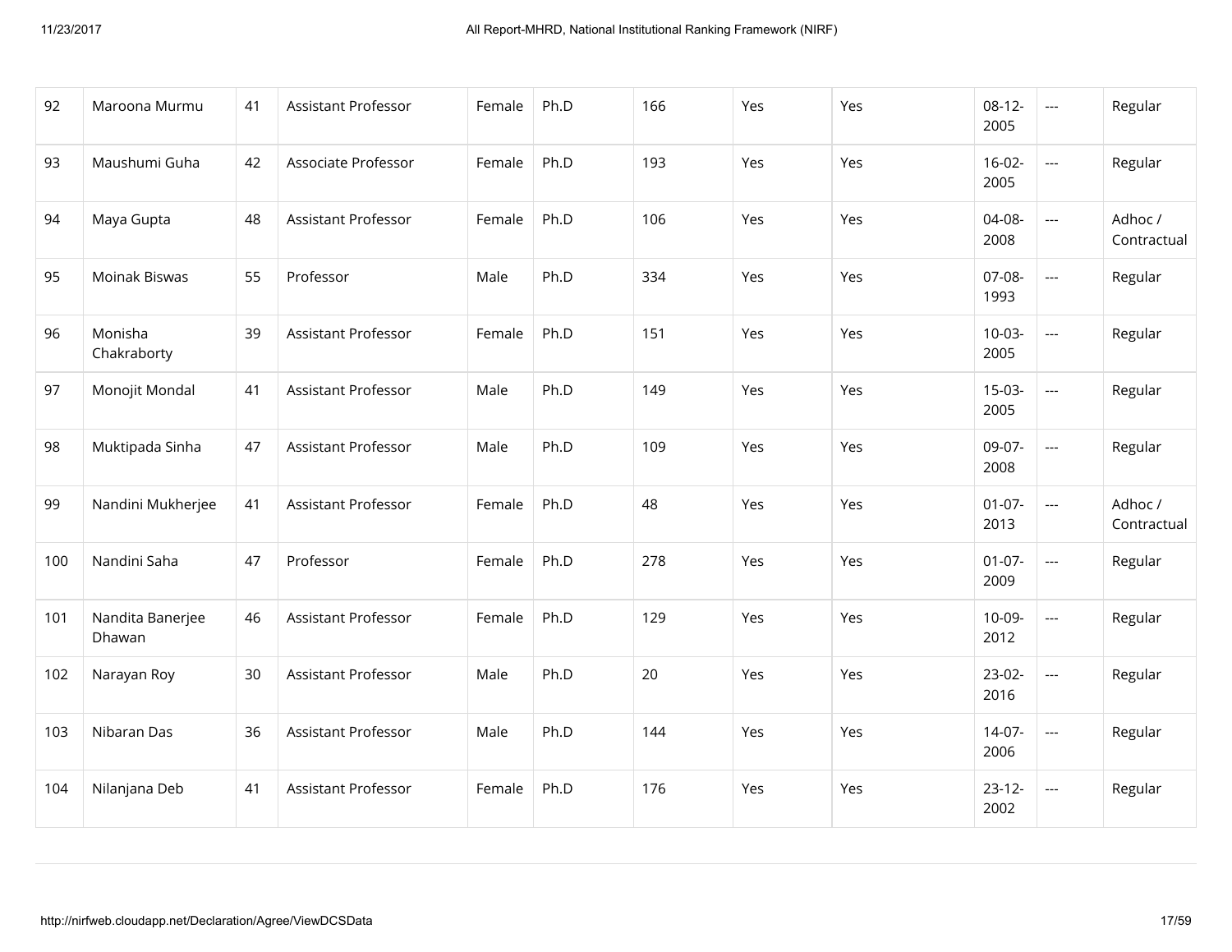| 105 | Nilanjana Mahata          | 43 | Assistant Professor | Female | Ph.D       | 93  | Yes | Yes | $17 - 11 -$<br>2009 | $\scriptstyle\cdots$     | Regular                |
|-----|---------------------------|----|---------------------|--------|------------|-----|-----|-----|---------------------|--------------------------|------------------------|
| 106 | Nilkanta Barman           | 41 | Assistant Professor | Male   | Ph.D       | 113 | Yes | Yes | $26 - 05 -$<br>2008 | $\overline{\phantom{a}}$ | Regular                |
| 107 | Nipu Modak                | 39 | Assistant Professor | Male   | Ph.D       | 151 | Yes | Yes | $10-01-$<br>2007    | $\overline{\phantom{a}}$ | Regular                |
| 108 | Nirmoy Modak              | 26 | Assistant Professor | Male   | M.E.       | 37  | Yes | Yes | $04-02-$<br>2016    | $\overline{\phantom{a}}$ | Regular                |
| 109 | Nupur Dasgupta            | 57 | Professor           | Female | Ph.D       | 314 | Yes | Yes | $10 - 06 -$<br>1991 | $\overline{\phantom{a}}$ | Regular                |
| 110 | Nutan Marian Tigga        | 28 | Assistant Professor | Female | M. Phil    | 43  | Yes | Yes | $09-12-$<br>2013    | $\overline{\phantom{a}}$ | Regular                |
| 111 | Om Prakash Mishra         | 56 | Professor           | Male   | M. Phil    | 357 | Yes | Yes | $03-11-$<br>1987    | ---                      | Regular                |
| 112 | Palash Kumar<br>Kundu     | 57 | Associate Professor | Male   | Ph.D       | 243 | Yes | Yes | $14-07-$<br>2001    | $\overline{\phantom{a}}$ | Regular                |
| 113 | Panchali Ray              | 36 | Assistant Professor | Female | M.A        | 50  | Yes | Yes | 29-04-<br>2013      | $\overline{a}$           | Adhoc /<br>Contractual |
| 114 | Papan Mondal              | 32 | Assistant Professor | Male   | Ph.D       | 46  | Yes | Yes | 19-08-<br>2013      | ---                      | Regular                |
| 115 | Paromita<br>Chakravarti   | 48 | Professor           | Female | Ph.D       | 233 | Yes | Yes | $03 - 11 -$<br>1997 | $\overline{\phantom{a}}$ | Regular                |
| 116 | Partha Pratim Basu        | 55 | Professor           | Male   | Ph.D       | 190 | Yes | Yes | $17-10-$<br>2001    | $\hspace{0.05cm} \ldots$ | Regular                |
| 117 | Partha Sarathi<br>Bhowmik | 42 | Associate Professor | Male   | <b>NET</b> | 169 | Yes | Yes | 18-04-<br>2007      | $\scriptstyle\cdots$     | Regular                |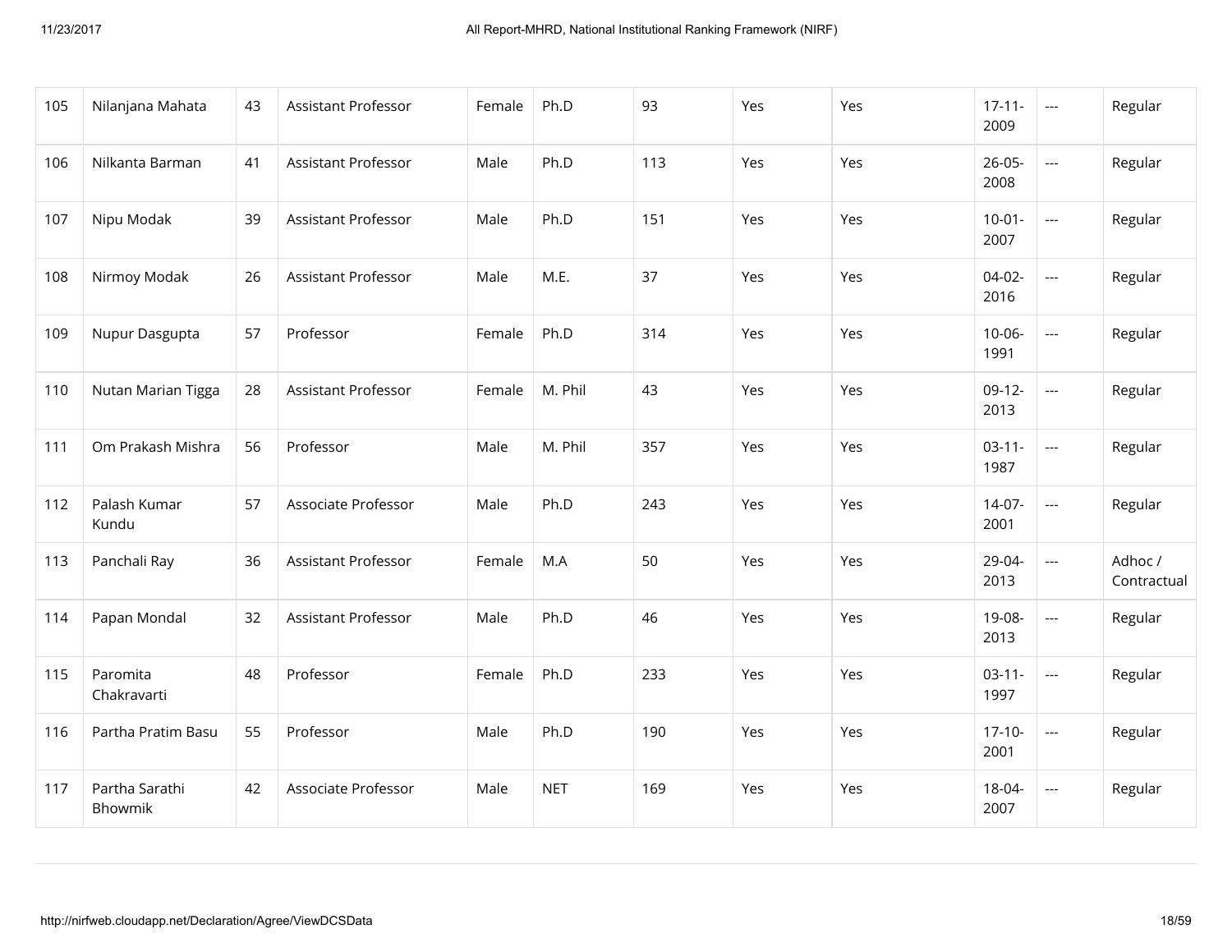| 118 | Piyali Praharaj              | 56 | Professor                  | Female | Ph.D   | 335 | Yes | Yes | 28-09-<br>1989      | $\overline{\phantom{a}}$ | Regular |
|-----|------------------------------|----|----------------------------|--------|--------|-----|-----|-----|---------------------|--------------------------|---------|
| 119 | Piyali Sur                   | 46 | Assistant Professor        | Female | Ph.D   | 190 | Yes | Yes | 20-09-<br>2013      | $\overline{\phantom{a}}$ | Regular |
| 120 | Poulomi Roy                  | 40 | <b>Assistant Professor</b> | Female | Ph.D   | 123 | Yes | Yes | $25-05-$<br>2010    | $\overline{\phantom{a}}$ | Regular |
| 121 | Prabirjit Sarkar             | 60 | Professor                  | Male   | Ph.D   | 386 | Yes | No  | $01-07-$<br>2004    | $31 - 12 -$<br>2016      | Regular |
| 122 | Prodosh<br>Bhattacharya      | 60 | Professor                  | Male   | Ph.D   | 258 | Yes | Yes | $06-02-$<br>1996    | $\ddotsc$                | Regular |
| 123 | Proyash Sarkar               | 45 | Professor                  | Male   | Ph.D   | 250 | Yes | Yes | $01 - 08 -$<br>1997 | $\overline{\phantom{a}}$ | Regular |
| 124 | Rabindra Sen                 | 65 | Professor                  | Male   | Ph.D   | 428 | Yes | No  | $04-12-$<br>1981    | 09-05-<br>2017           | Regular |
| 125 | Rajat Acharyya               | 51 | Professor                  | Male   | Ph.D   | 334 | Yes | Yes | $03-12-$<br>1998    | $\overline{\phantom{a}}$ | Regular |
| 126 | Rajayeswar Sinha             | 40 | Assistant Professor        | Male   | Ph.D   | 166 | Yes | Yes | 03-07-<br>2008      | $\overline{\phantom{a}}$ | Regular |
| 127 | Ranajit Kumar<br>Chakraborti | 57 | Associate Professor        | Male   | M.Tech | 331 | Yes | Yes | $02-03-$<br>1990    | $\overline{\phantom{a}}$ | Regular |
| 128 | Ranjan Chakrabarti           | 58 | Professor                  | Male   | Ph.D   | 313 | Yes | Yes | 08-07-<br>1991      | $\overline{\phantom{a}}$ | Regular |
| 129 | Ratna Dutta Sharma           | 64 | Professor                  | Female | Ph.D   | 334 | Yes | Yes | $04 - 10 -$<br>1989 | $\overline{\phantom{a}}$ | Regular |
| 130 | Rimi Barnali<br>Chatterjee   | 48 | Associate Professor        | Female | Ph.D   | 154 | Yes | Yes | $01 - 10 -$<br>2004 | $\overline{\phantom{a}}$ | Regular |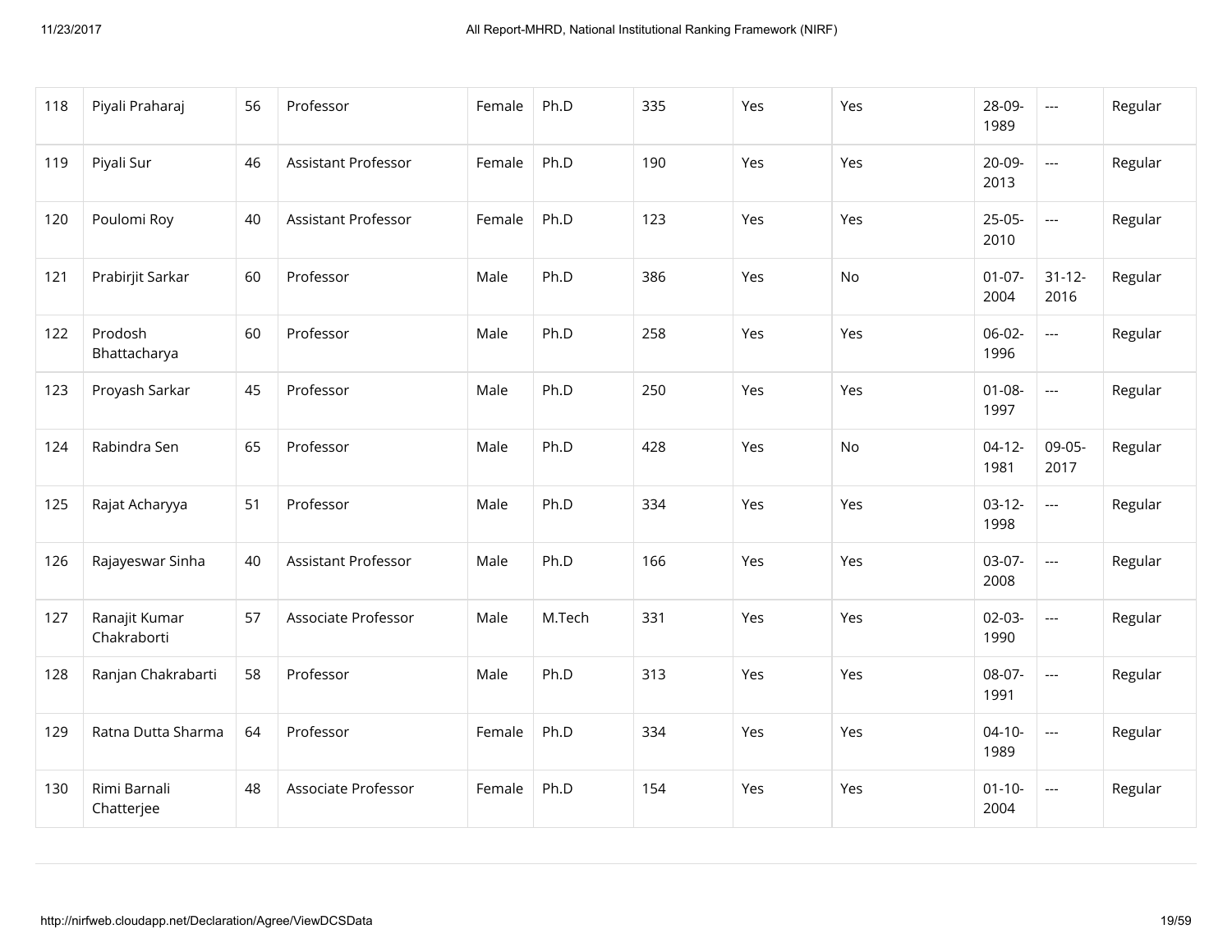| 131 | Rimple Mehta          | 32 | Assistant Professor        | Female | M.A  | 55  | Yes | Yes | $31 - 05 -$<br>2013 | $\scriptstyle \cdots$    | Adhoc /<br>Contractual |
|-----|-----------------------|----|----------------------------|--------|------|-----|-----|-----|---------------------|--------------------------|------------------------|
| 132 | Rita Chattopadhyay    | 65 | Professor                  | Female | Ph.D | 176 | Yes | No  | $03-12-$<br>2002    | 19-07-<br>2017           | Regular                |
| 133 | Rubai Saha            | 45 | <b>Assistant Professor</b> | Female | M.A  | 149 | Yes | Yes | 24-03-<br>2005      | $\overline{\phantom{a}}$ | Regular                |
| 134 | Ruby Sain             | 61 | Professor                  | Female | Ph.D | 287 | Yes | Yes | $01-09-$<br>1993    | $\overline{\phantom{a}}$ | Regular                |
| 135 | Runu Banerjee         | 41 | Associate Professor        | Female | Ph.D | 204 | Yes | Yes | 29-07-<br>2005      | $\overline{a}$           | Regular                |
| 136 | Runu Chakraborty      | 54 | Professor                  | Female | Ph.D | 361 | Yes | Yes | 30-07-<br>1991      | $\overline{\phantom{a}}$ | Regular                |
| 137 | Rup Kumar Barman      | 42 | Professor                  | Male   | Ph.D | 207 | Yes | Yes | $11-07-$<br>2002    | $\overline{\phantom{a}}$ | Regular                |
| 138 | Rupa<br>Bandyopadhyay | 55 | Professor                  | Female | Ph.D | 162 | Yes | Yes | 19-02-<br>2004      | $\overline{\phantom{a}}$ | Regular                |
| 139 | Sadhan Chakraborti    | 57 | Professor                  | Male   | Ph.D | 184 | Yes | Yes | $01 - 04 -$<br>2002 | $\overline{\phantom{a}}$ | Regular                |
| 140 | Saikat Sinha Roy      | 52 | Professor                  | Male   | Ph.D | 143 | Yes | Yes | $01-09-$<br>2005    | $\overline{\phantom{a}}$ | Regular                |
| 141 | Samantak Das          | 51 | Associate Professor        | Male   | Ph.D | 328 | Yes | Yes | $10-01 -$<br>2005   | $\hspace{0.05cm} \ldots$ | Regular                |
| 142 | Samar Bhattacharya    | 62 | Professor                  | Male   | Ph.D | 476 | Yes | No  | 28-06-<br>1985      | 28-02-<br>2015           | Regular                |
| 143 | Samar Kumar<br>Mondal | 43 | Assistant Professor        | Male   | Ph.D | 96  | Yes | Yes | 20-08-<br>2009      | $\overline{\phantom{a}}$ | Regular                |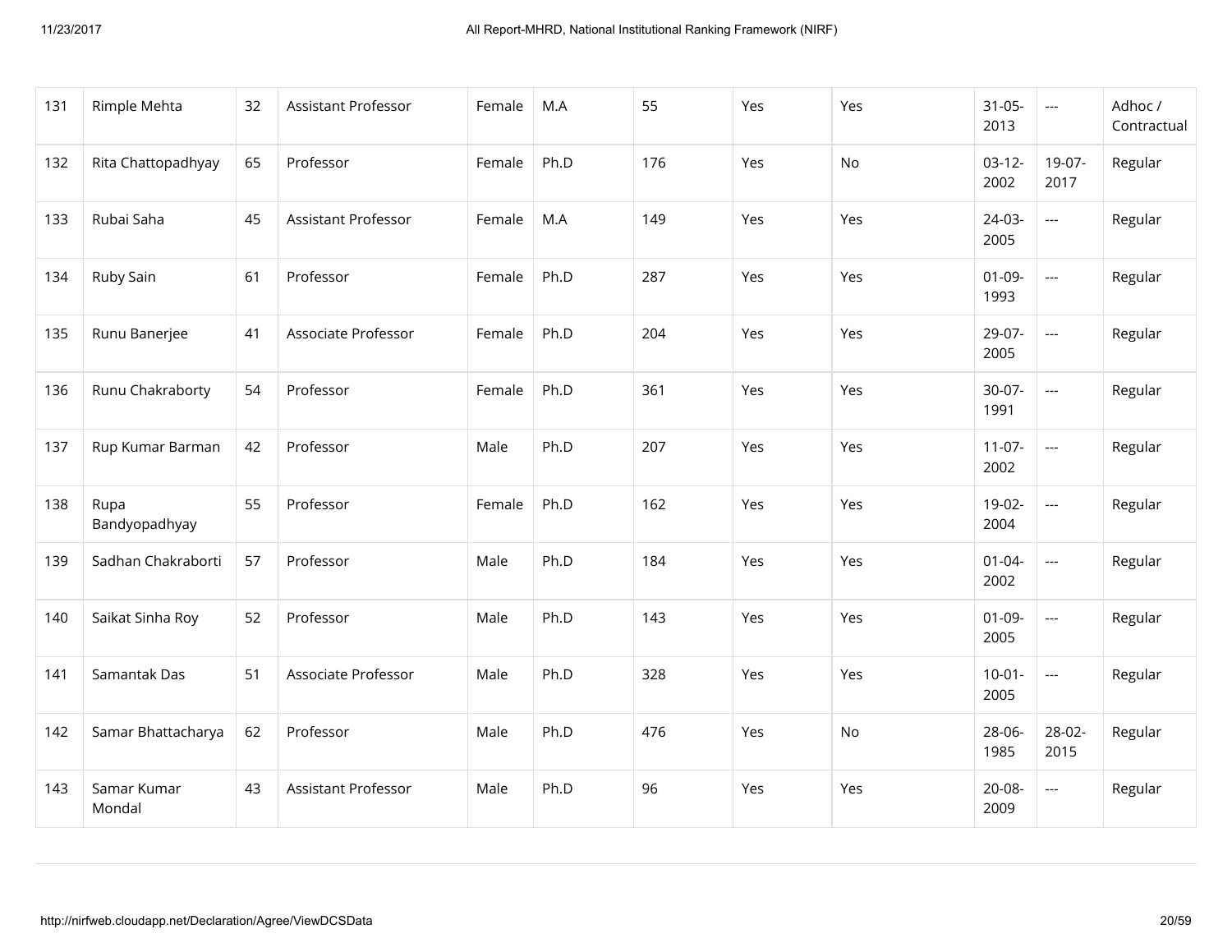| 144 | Samarpita Mitra          | 42 | Assistant Professor        | Female | Ph.D       | 74  | Yes | Yes | $13-06-$<br>2011    | $\scriptstyle\cdots$     | Regular                |
|-----|--------------------------|----|----------------------------|--------|------------|-----|-----|-----|---------------------|--------------------------|------------------------|
| 145 | Samir<br>Chattopadhyay   | 38 | <b>Assistant Professor</b> | Male   | Ph.D       | 110 | Yes | Yes | 22-08-<br>2008      | $\overline{a}$           | Adhoc /<br>Contractual |
| 146 | Samir Das                | 36 | <b>Assistant Professor</b> | Male   | <b>NET</b> | 114 | Yes | Yes | $12 - 02 -$<br>2008 | $\overline{\phantom{a}}$ | Regular                |
| 147 | Samir Karmakar           | 41 | Assistant Professor        | Male   | Ph.D       | 250 | Yes | Yes | $01 - 10 -$<br>2012 | $\overline{\phantom{a}}$ | Regular                |
| 148 | Samita Sen               | 54 | Professor                  | Female | Ph.D       | 270 | Yes | Yes | $01 - 04 -$<br>2006 | $\overline{\phantom{a}}$ | Regular                |
| 149 | Sampa Chaudhuri          | 58 | Professor                  | Female | Ph.D       | 373 | Yes | Yes | $01 - 10 -$<br>1988 | $\overline{\phantom{a}}$ | Regular                |
| 150 | Sanat Karmakar           | 40 | Assistant Professor        | Male   | Ph.D       | 140 | Yes | Yes | $31 - 10 -$<br>2005 | $\overline{\phantom{a}}$ | Regular                |
| 151 | Sanjoy<br>Mukhopadhyay   | 65 | Professor                  | Male   | M. Phil    | 287 | Yes | No  | 15-09-<br>1993      | $01 - 01 -$<br>2017      | Regular                |
| 152 | Sanjukta<br>Bhattacharya | 66 | Professor                  | Female | Ph.D       | 308 | Yes | No  | $09-12-$<br>1991    | $30 - 05 -$<br>2016      | Regular                |
| 153 | Sanmitra Ghosh           | 41 | Assistant Professor        | Male   | Ph.D       | 170 | Yes | Yes | $01 - 06 -$<br>2007 | $\overline{\phantom{a}}$ | Regular                |
| 154 | Santanu Biswas           | 51 | Professor                  | Male   | Ph.D       | 287 | Yes | Yes | $20-10-$<br>1993    | $\overline{\phantom{a}}$ | Regular                |
| 155 | Santosh KrDas            | 37 | Assistant Professor        | Male   | M.Tech     | 21  | Yes | Yes | $21-01-$<br>2016    | $\overline{a}$           | Regular                |
| 156 | Sarbani Ganguli          | 65 | Professor                  | Female | Ph.D       | 335 | Yes | No  | 28-09-<br>1989      | $19-10-$<br>2016         | Regular                |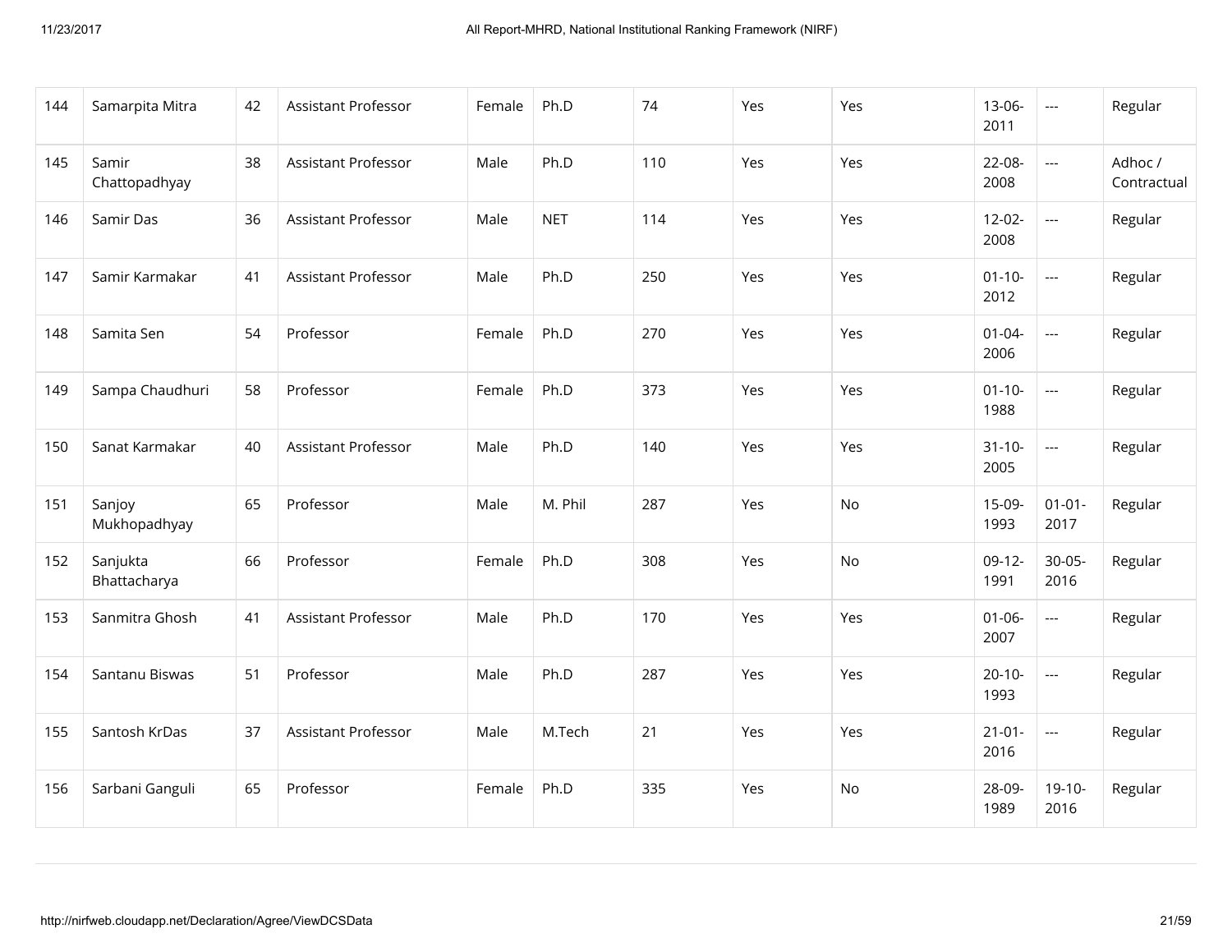| 157 | Sashi Nungla             | 42 | Professor           | Female | Ph.D        | 150 | Yes | Yes | $16-02-$<br>2005    | $\hspace{0.05cm} \ldots \hspace{0.05cm}$ | Regular                |
|-----|--------------------------|----|---------------------|--------|-------------|-----|-----|-----|---------------------|------------------------------------------|------------------------|
| 158 | Saswata<br>Bhattacharya  | 48 | Assistant Professor | Male   | <b>NET</b>  | 184 | Yes | Yes | $10-04-$<br>2002    | $\hspace{0.05cm} \ldots \hspace{0.05cm}$ | Regular                |
| 159 | Saswati Halder           | 42 | Assistant Professor | Female | <b>NET</b>  | 176 | Yes | Yes | $23 - 12 -$<br>2002 | $\overline{\phantom{a}}$                 | Regular                |
| 160 | Sayantan Dasgupta        | 43 | Assistant Professor | Male   | Ph.D        | 213 | Yes | Yes | $27 - 12 -$<br>2002 | $\hspace{0.05cm} \ldots$                 | Regular                |
| 161 | Sekhar Kumar<br>Samaddar | 57 | Professor           | Male   | Ph.D        | 398 | Yes | Yes | $09-01-$<br>2001    | $\hspace{0.05cm} \ldots$                 | Regular                |
| 162 | Shibashis Chatterjee     | 47 | Professor           | Male   | Ph.D        | 238 | Yes | Yes | $01 - 08 -$<br>1997 | $\overline{\phantom{a}}$                 | Regular                |
| 163 | Shibnath<br>Chakrabarty  | 55 | Professor           | Male   | M.Sc.(Engg) | 375 | Yes | Yes | $01 - 03 -$<br>1991 | $\hspace{0.05cm} \ldots$                 | Regular                |
| 164 | Shiuli Ghosh Basu        | 40 | Assistant Professor | Female | Ph.D        | 198 | Yes | Yes | $01 - 02 -$<br>2006 | $\hspace{0.05cm} \ldots \hspace{0.05cm}$ | Regular                |
| 165 | Shradhanjali<br>Tamang   | 32 | Assistant Professor | Female | <b>NET</b>  | 40  | Yes | Yes | $31 - 01 -$<br>2014 | $\hspace{0.05cm} \ldots \hspace{0.05cm}$ | Regular                |
| 166 | Siddhartha Mitra         | 46 | Professor           | Male   | Ph.D        | 218 | Yes | Yes | $01 - 11 -$<br>2010 | $\hspace{0.05cm} \ldots$                 | Regular                |
| 167 | Siddhartha Patra         | 30 | Assistant Professor | Male   | M.E.        | 74  | Yes | Yes | $10 - 04 -$<br>2014 | $\hspace{0.05cm} \ldots$                 | Regular                |
| 168 | Smita Sirker             | 41 | Assistant Professor | Female | Ph.D        | 138 | Yes | Yes | $10-02-$<br>2006    | $\hspace{0.05cm} \ldots$                 | Regular                |
| 169 | Soma Dutta               | 40 | Assistant Professor | Female | M. Phil     | 110 | Yes | Yes | 05-08-<br>2008      | $\hspace{0.05cm} \ldots$                 | Adhoc /<br>Contractual |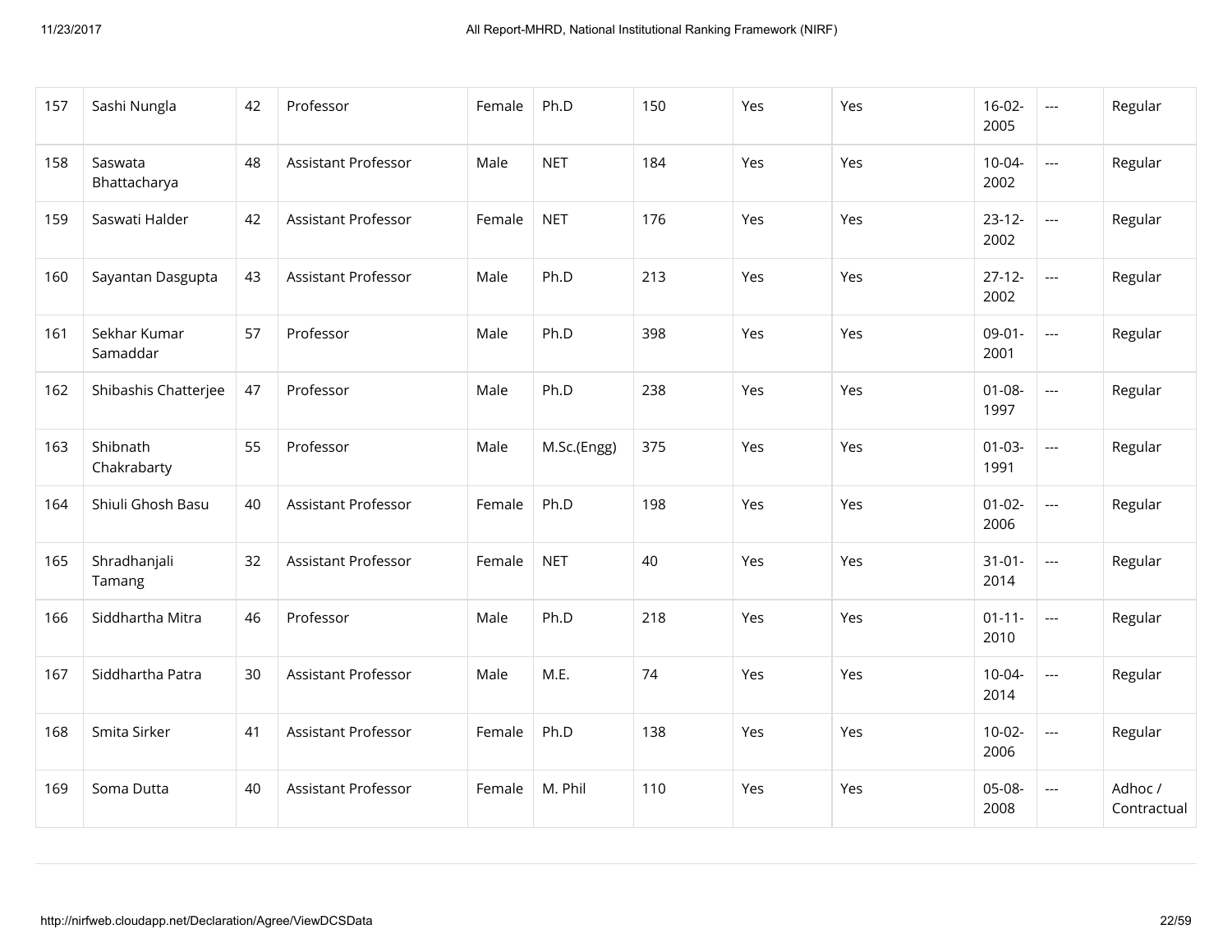| 170 | Soma Mondal                | 44 | Assistant Professor        | Female | <b>NET</b> | 214 | Yes        | Yes | $08-11-$<br>2005    | $\scriptstyle\cdots$     | Regular                |
|-----|----------------------------|----|----------------------------|--------|------------|-----|------------|-----|---------------------|--------------------------|------------------------|
| 171 | Sonia Sahoo                | 43 | Associate Professor        | Female | Ph.D       | 202 | Yes        | Yes | 07-09-<br>2004      | $---$                    | Regular                |
| 172 | Soumitra Basu              | 57 | Associate Professor        | Male   | Ph.D       | 322 | Yes        | Yes | $25-10-$<br>1990    | $\hspace{0.05cm} \ldots$ | Regular                |
| 173 | Subarna Kumar Das          | 48 | Professor                  | Male   | Ph.D       | 204 | <b>Yes</b> | Yes | 17-08-<br>2000      | $---$                    | Regular                |
| 174 | Subhajit Chatterjee        | 41 | <b>Assistant Professor</b> | Male   | Ph.D       | 125 | Yes        | Yes | $01 - 02 -$<br>2007 | $\overline{\phantom{a}}$ | Adhoc /<br>Contractual |
| 175 | Subhashis Biswas           | 45 | Professor                  | Male   | Ph.D       | 238 | Yes        | Yes | 05-09-<br>2003      | $---$                    | Regular                |
| 176 | Subir Debnath              | 56 | Professor                  | Male   | M.E.       | 396 | Yes        | Yes | 14-09-<br>1985      | $\overline{\phantom{a}}$ | Regular                |
| 177 | Subodh Kumar Saha          | 65 | Associate Professor        | Male   | Ph.D       | 420 | Yes        | No  | $21 - 10 -$<br>1982 | 30-09-<br>2016           | Regular                |
| 178 | Subrata Mondal             | 38 | <b>Assistant Professor</b> | Male   | Ph.D       | 54  | Yes        | Yes | $01-02-$<br>2016    | $\overline{\phantom{a}}$ | Regular                |
| 179 | Sucheta<br>Bhattacharya    | 53 | Professor                  | Female | Ph.D       | 262 | Yes        | Yes | 06-08-<br>2009      | $---$                    | Regular                |
| 180 | Suchetana<br>Chattopadhyay | 43 | Assistant Professor        | Female | Ph.D       | 142 | Yes        | Yes | $01 - 04 -$<br>2005 | $\overline{\phantom{a}}$ | Regular                |
| 181 | Suchorita<br>Chattopadhyay | 57 | Professor                  | Female | Ph.D       | 387 | Yes        | Yes | 30-08-<br>1996      | $---$                    | Regular                |
| 182 | Sudeshna Banerjee          | 58 | Associate Professor        | Female | Ph.D       | 371 | Yes        | Yes | 12-09-<br>1986      | $\overline{\phantom{a}}$ | Regular                |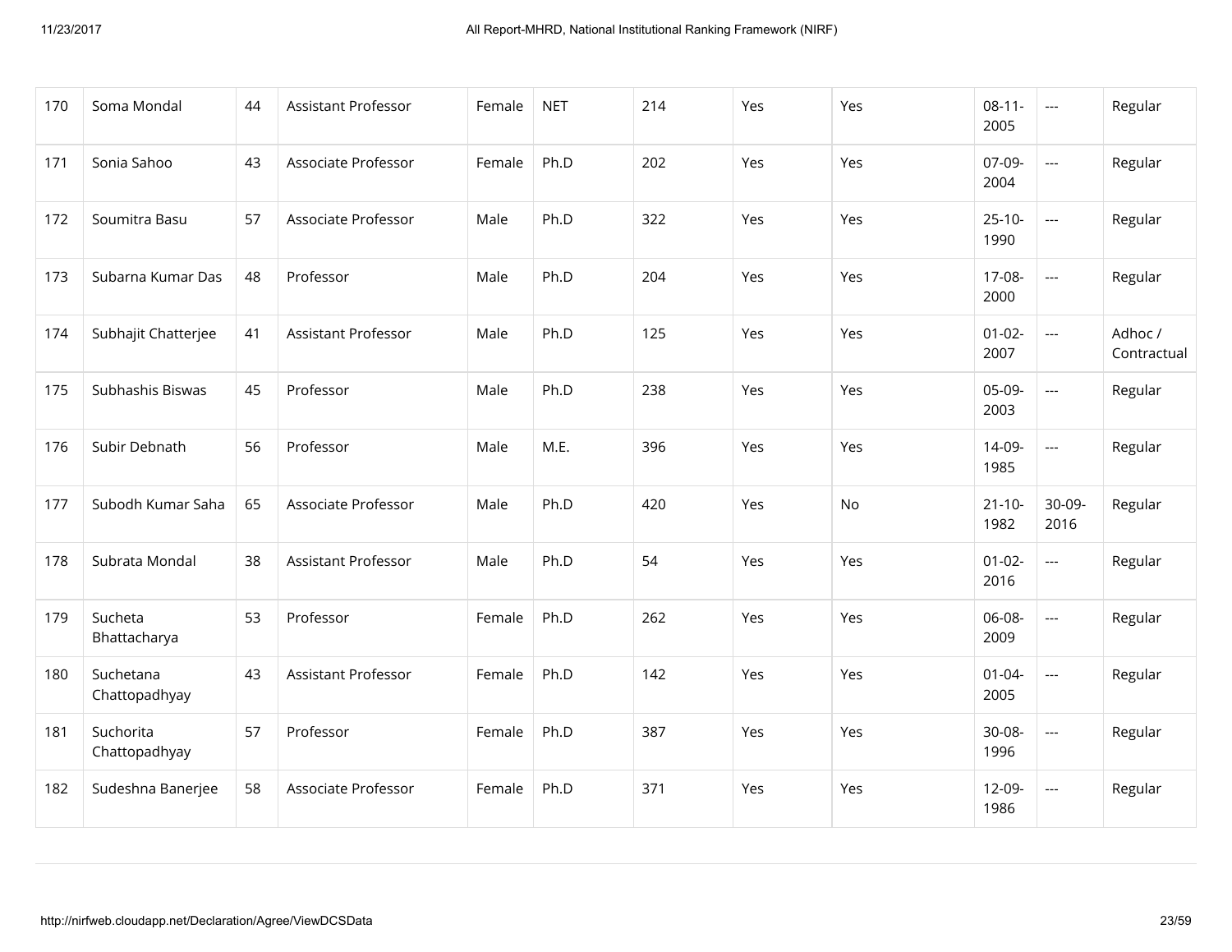| 183 | Sudip Simlandi             | 36 | Assistant Professor        | Male   | Ph.D       | 113 | Yes | Yes | 29-04-<br>2008      | $\scriptstyle\cdots$     | Regular |
|-----|----------------------------|----|----------------------------|--------|------------|-----|-----|-----|---------------------|--------------------------|---------|
| 184 | Sudip Sundar Das           | 54 | Professor                  | Male   | Ph.D       | 149 | Yes | Yes | $15-03-$<br>2005    | $\overline{\phantom{a}}$ | Regular |
| 185 | Sudipta Debnath            | 44 | Associate Professor        | Female | Ph.D       | 234 | Yes | Yes | $07-03-$<br>2014    | $\overline{\phantom{a}}$ | Regular |
| 186 | Sujit Kumar Mandal         | 40 | <b>Assistant Professor</b> | Male   | Ph.D       | 213 | Yes | Yes | $27 - 12 -$<br>2002 | $\overline{\phantom{a}}$ | Regular |
| 187 | Sumit Biswas               | 39 | Assistant Professor        | Male   | Ph.D       | 152 | Yes | Yes | $24-02-$<br>2005    | $\overline{\phantom{a}}$ | Regular |
| 188 | Sumit Kumar Barua          | 31 | Assistant Professor        | Male   | <b>NET</b> | 94  | Yes | Yes | $15-07-$<br>2009    | $\overline{a}$           | Regular |
| 189 | Sumita Sen                 | 60 | Professor                  | Female | Ph.D       | 307 | Yes | Yes | $01 - 01 -$<br>1992 | $\overline{\phantom{a}}$ | Regular |
| 190 | Sunil Kumar<br>Chatterjee  | 56 | Associate Professor        | Male   | Ph.D       | 293 | Yes | Yes | $04-03-$<br>1993    | $\overline{a}$           | Regular |
| 191 | Susenjit Sarkar            | 47 | Associate Professor        | Male   | Ph.D       | 258 | Yes | Yes | $10-12-$<br>2002    | ---                      | Regular |
| 192 | Sushil Kumar Haldar        | 51 | Professor                  | Male   | Ph.D       | 124 | Yes | Yes | 29-09-<br>2004      | $\overline{\phantom{a}}$ | Regular |
| 193 | Sutapa Sengupta            | 55 | Associate Professor        | Female | M. Phil    | 142 | Yes | Yes | $07-10-$<br>2005    | $\overline{\phantom{a}}$ | Regular |
| 194 | Swapnendu<br>Bandyopadhyay | 45 | Professor                  | Male   | Ph.D       | 142 | Yes | Yes | $30-10-$<br>2009    | $\overline{\phantom{a}}$ | Regular |
| 195 | Tanmoyee Banerjee          | 43 | Professor                  | Female | Ph.D       | 210 | Yes | Yes | $05-10-$<br>2004    | $\overline{\phantom{a}}$ | Regular |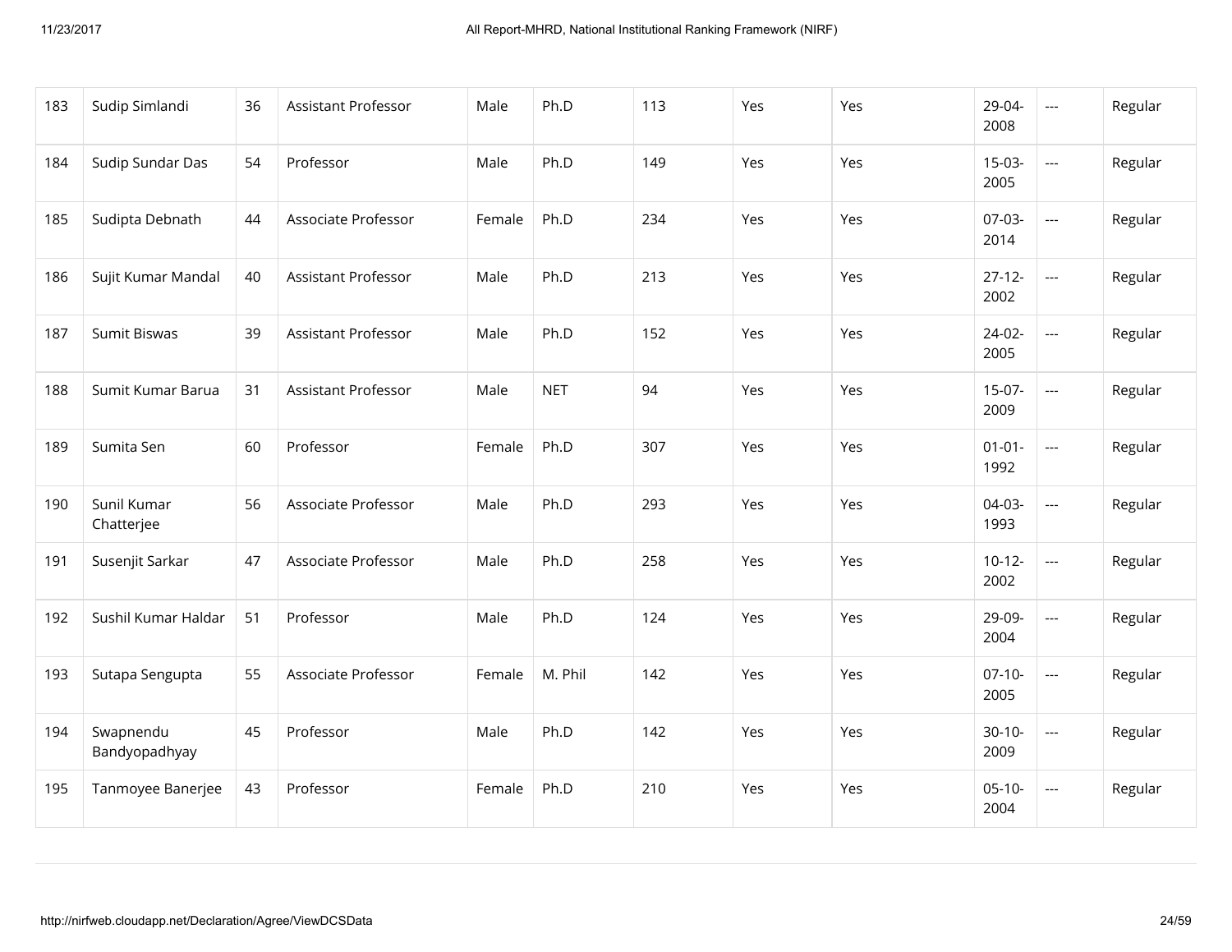| 196 | Tapan KrBarman               | 35 | Assistant Professor        | Male   | Ph.D | 112 | Yes | Yes       | 09-04-<br>2008      | $\overline{\phantom{a}}$ | Regular |
|-----|------------------------------|----|----------------------------|--------|------|-----|-----|-----------|---------------------|--------------------------|---------|
| 197 | Tapan Sankar<br>Bhattacharya | 58 | Professor                  | Male   | Ph.D | 160 | Yes | Yes       | 19-04-<br>2004      | $\overline{a}$           | Regular |
| 198 | Tarun Kumar<br>Mondal        | 53 | <b>Assistant Professor</b> | Male   | Ph.D | 129 | Yes | Yes       | $01 - 11 -$<br>2006 | $\overline{\phantom{a}}$ | Regular |
| 199 | Tilottoma<br>Mukherjee       | 45 | <b>Assistant Professor</b> | Female | Ph.D | 108 | Yes | Yes       | 03-03-<br>2008      | $\overline{\phantom{a}}$ | Regular |
| 200 | Tridib Chakraborti           | 60 | Professor                  | Male   | Ph.D | 308 | Yes | No        | $03-12-$<br>1991    | $10-12-$<br>2016         | Regular |
| 201 | Uday Kumar<br>Chakraborty    | 61 | Professor                  | Male   | Ph.D | 424 | Yes | Yes       | 23-04-<br>1987      | $\overline{\phantom{a}}$ | Regular |
| 202 | Udayan<br>Bhattacharjya      | 49 | Professor                  | Male   | Ph.D | 248 | Yes | Yes       | $02 - 12 -$<br>1996 | $\overline{\phantom{a}}$ | Regular |
| 203 | Utpal Raychaudhuri           | 62 | Professor                  | Male   | Ph.D | 391 | Yes | <b>No</b> | $02-03-$<br>1985    | $31 - 01 -$<br>2015      | Regular |
| 204 | Utsa Ray                     | 39 | <b>Assistant Professor</b> | Female | Ph.D | 39  | Yes | Yes       | $07 - 01 -$<br>2014 | $\overline{a}$           | Regular |
| 205 | <b>Vikas Dixit</b>           | 38 | Assistant Professor        | Male   | Ph.D | 91  | Yes | Yes       | $03-11-$<br>2009    | $\overline{\phantom{a}}$ | Regular |
| 206 | Vivekananda<br>Mukherjee     | 46 | Professor                  | Male   | Ph.D | 242 | Yes | Yes       | $08-11-$<br>2002    | $\mathbb{Z}_{\geq 0}$    | Regular |
| 207 | Abhijit Chanda               | 48 | Professor                  | Male   | Ph.D | 240 | Yes | Yes       | 29-09-<br>2000      | $\overline{\phantom{a}}$ | Regular |
| 208 | Abhijit Chandra              | 31 | Assistant Professor        | Male   | Ph.D | 35  | Yes | Yes       | 06-08-<br>2014      | $\overline{\phantom{a}}$ | Regular |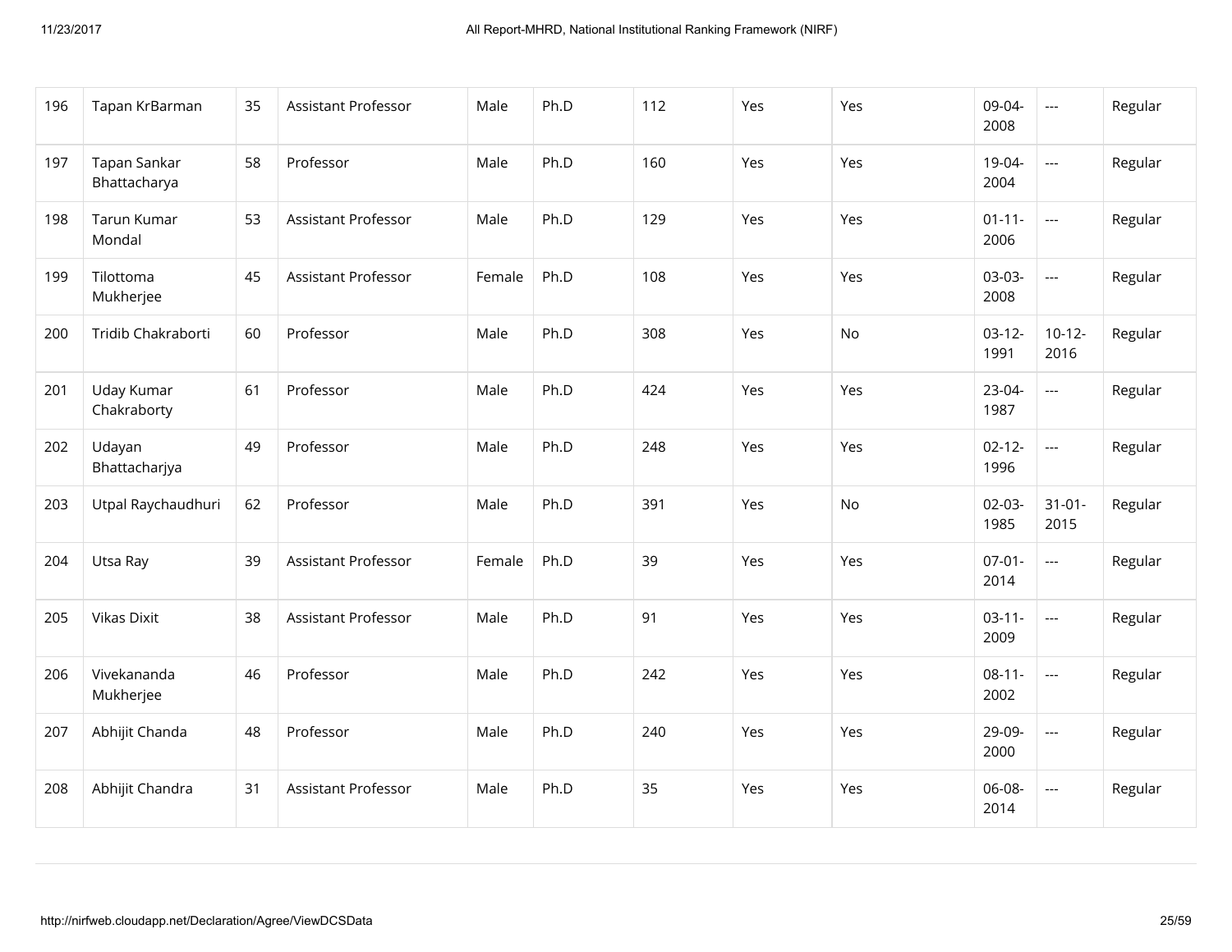| 209 | Abhijit Lahiri            | 52 | Associate Professor        | Male   | Ph.D       | 151 | Yes | Yes | $14-01-$<br>2005    | $\overline{\phantom{a}}$ | Regular |
|-----|---------------------------|----|----------------------------|--------|------------|-----|-----|-----|---------------------|--------------------------|---------|
| 210 | Abhijit Mukherjee         | 59 | Professor                  | Male   | Ph.D       | 401 | Yes | Yes | $16 - 04 -$<br>1984 | $\overline{a}$           | Regular |
| 211 | Abhijit<br>Mukhopadhyay   | 56 | Associate Professor        | Male   | Ph.D       | 363 | Yes | Yes | $01 - 07 -$<br>1987 | $\overline{\phantom{a}}$ | Regular |
| 212 | Abhijit Samanta           | 43 | <b>Assistant Professor</b> | Male   | Ph.D       | 164 | Yes | Yes | $24 - 11 -$<br>2015 | $\overline{a}$           | Regular |
| 213 | <b>Abiral Tamang</b>      | 33 | <b>Assistant Professor</b> | Male   | <b>NET</b> | 89  | Yes | Yes | $19-01-$<br>2010    | $\overline{a}$           | Regular |
| 214 | Achintya<br>Mukhopadhyay  | 49 | Professor                  | Male   | Ph.D       | 308 | Yes | Yes | $02 - 12 -$<br>1991 | $\overline{a}$           | Regular |
| 215 | Ajay Kumar Ghosh          | 46 | Professor                  | Male   | Ph.D       | 199 | Yes | Yes | $01 - 01 -$<br>2001 | $\overline{\phantom{a}}$ | Regular |
| 216 | Ajoy Kumar Dutta          | 55 | Professor                  | Male   | Ph.D       | 386 | Yes | Yes | $14 - 10 -$<br>1989 | $\overline{a}$           | Regular |
| 217 | Akshay Kumar<br>Pramanick | 49 | Associate Professor        | Male   | Ph.D       | 219 | Yes | Yes | $11 - 06 -$<br>1999 | $\overline{\phantom{a}}$ | Regular |
| 218 | Alaka Das                 | 44 | Associate Professor        | Female | Ph.D       | 150 | Yes | Yes | $01 - 02 -$<br>2005 | $\overline{a}$           | Regular |
| 219 | Amalesh Samanta           | 56 | Associate Professor        | Male   | Ph.D       | 125 | Yes | Yes | $02-05-$<br>2007    | $\overline{\phantom{a}}$ | Regular |
| 220 | Ambikesh<br>Mahapatra     | 57 | Professor                  | Male   | Ph.D       | 319 | Yes | Yes | $01 - 10 -$<br>2002 | $\overline{\phantom{a}}$ | Regular |
| 221 | Amit Dutta                | 54 | Associate Professor        | Male   | Ph.D       | 95  | Yes | Yes | $25 - 11 -$<br>2009 | $\hspace{0.05cm} \ldots$ | Regular |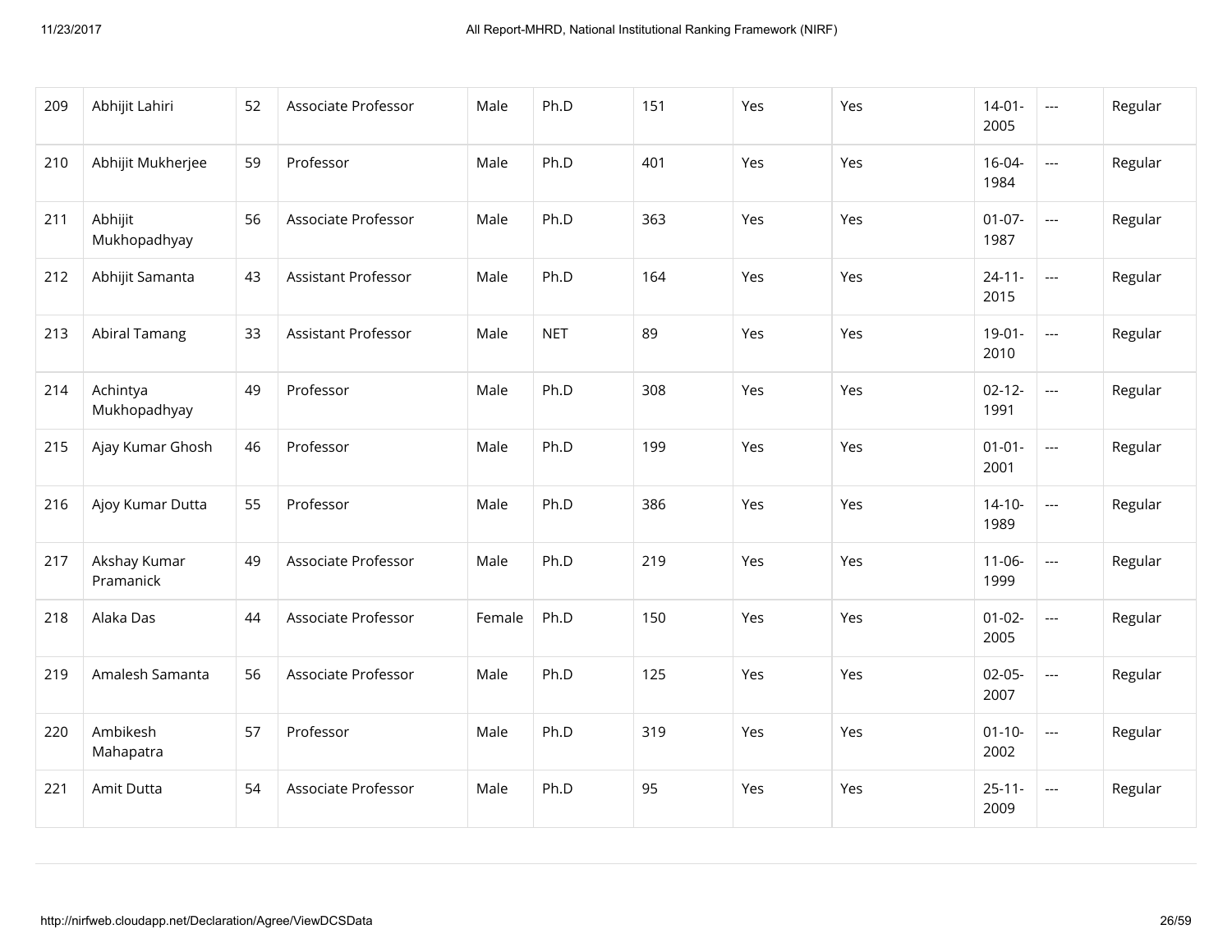| 222 | Amit Karmakar               | 55 | Associate Professor        | Male   | Ph.D | 358 | Yes | Yes | $31 - 12 -$<br>1987 | $\scriptstyle\cdots$     | Regular |
|-----|-----------------------------|----|----------------------------|--------|------|-----|-----|-----|---------------------|--------------------------|---------|
| 223 | Amit Konar                  | 54 | Professor                  | Male   | Ph.D | 388 | Yes | Yes | 19-08-<br>1985      | $\overline{\phantom{a}}$ | Regular |
| 224 | Amit Shiuly                 | 31 | <b>Assistant Professor</b> | Male   | Ph.D | 72  | Yes | Yes | $28 - 01 -$<br>2016 | $\overline{\phantom{a}}$ | Regular |
| 225 | Amitava Chatterjee          | 48 | Professor                  | Male   | Ph.D | 286 | Yes | Yes | $26-03-$<br>1997    | $\hspace{0.05cm} \ldots$ | Regular |
| 226 | Amitava Datta               | 51 | Professor                  | Male   | Ph.D | 360 | Yes | Yes | $16-08-$<br>1990    | $\overline{\phantom{a}}$ | Regular |
| 227 | Amitava Gupta               | 49 | Professor                  | Male   | Ph.D | 304 | Yes | Yes | $31-07-$<br>1997    | $\hspace{0.05cm} \ldots$ | Regular |
| 228 | Amitava Sarkar              | 62 | Professor                  | Male   | Ph.D | 454 | Yes | No  | $02 - 11 -$<br>1981 | $30 - 11 -$<br>2016      | Regular |
| 229 | Amrita Kundu                | 34 | Assistant Professor        | Female | Ph.D | 44  | Yes | Yes | $01 - 02 -$<br>2014 | $\overline{\phantom{a}}$ | Regular |
| 230 | Amrita Saha                 | 43 | Assistant Professor        | Female | Ph.D | 102 | Yes | Yes | $06-01-$<br>2009    | $\hspace{0.05cm} \ldots$ | Regular |
| 231 | Ananda Shankar<br>Chowdhury | 42 | Associate Professor        | Male   | Ph.D | 139 | Yes | Yes | $29-12-$<br>2008    | $\hspace{0.05cm} \ldots$ | Regular |
| 232 | Anasua Sarkar               | 38 | Assistant Professor        | Female | Ph.D | 20  | Yes | Yes | $17-02-$<br>2016    | $\hspace{0.05cm} \ldots$ | Regular |
| 233 | Anindya Sundar Das          | 37 | Assistant Professor        | Male   | Ph.D | 69  | Yes | Yes | $16 - 05 -$<br>2014 | $\overline{a}$           | Regular |
| 234 | Anirban Mitra               | 34 | Assistant Professor        | Male   | Ph.D | 67  | Yes | Yes | $05-05-$<br>2014    | $\hspace{0.05cm} \ldots$ | Regular |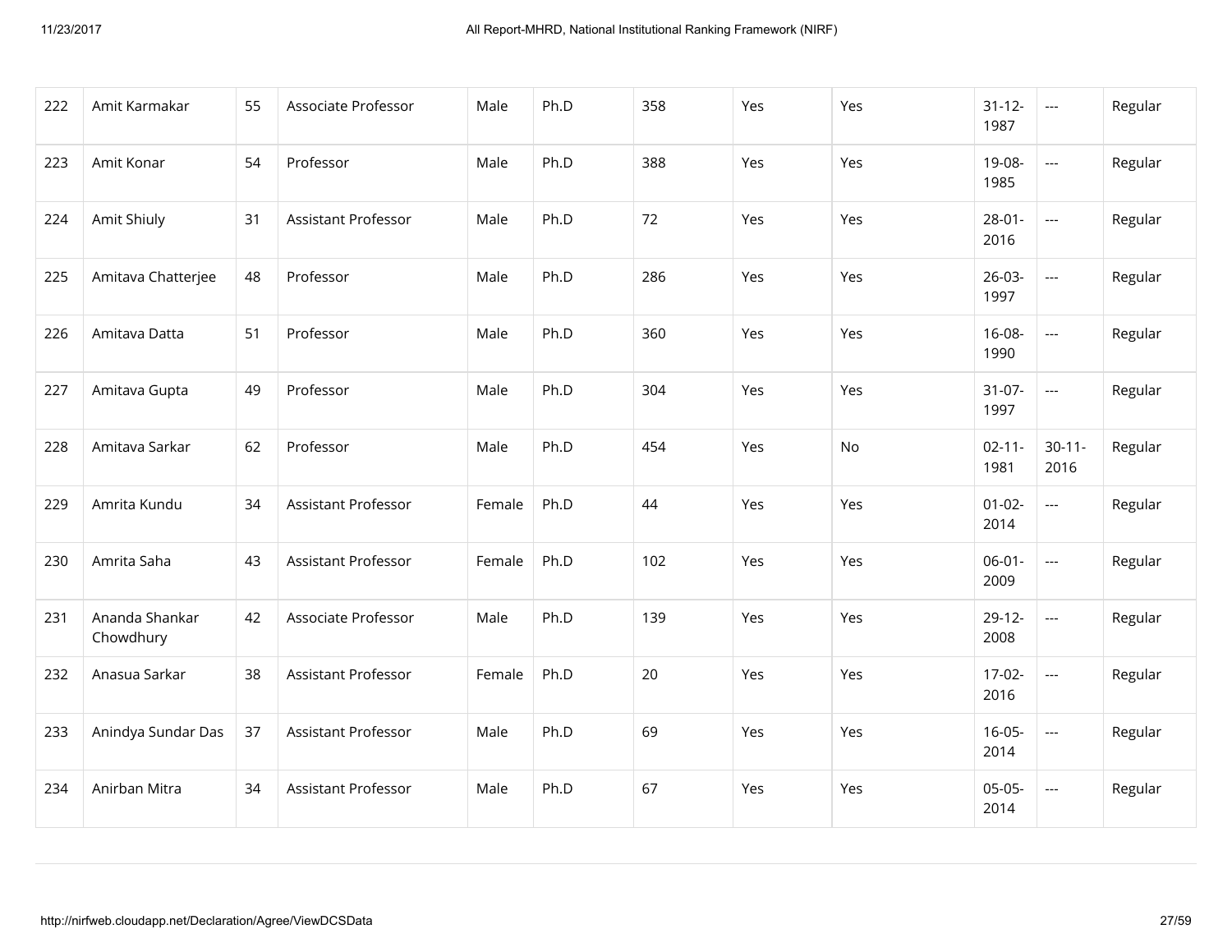| 235 | Anup<br>Bandyopadhyay      | 52 | Professor                  | Male   | Ph.D | 150 | Yes | Yes | $01 - 02 -$<br>2005 | $\hspace{0.05cm} \ldots$                 | Regular |
|-----|----------------------------|----|----------------------------|--------|------|-----|-----|-----|---------------------|------------------------------------------|---------|
| 236 | Anup Kumar Ghosh           | 55 | Assistant Professor        | Male   | Ph.D | 149 | Yes | Yes | 18-03-<br>2005      | $\overline{a}$                           | Regular |
| 237 | Anupam Deb Sarkar          | 45 | Associate Professor        | Male   | Ph.D | 222 | Yes | Yes | $20 - 04 -$<br>1999 | $\overline{\phantom{a}}$                 | Regular |
| 238 | Anupam Ghosh               | 36 | <b>Assistant Professor</b> | Male   | Ph.D | 107 | Yes | Yes | 30-09-<br>2008      | $\overline{a}$                           | Regular |
| 239 | Anupam Sinha               | 55 | Professor                  | Male   | Ph.D | 339 | Yes | Yes | $10-07-$<br>1989    | $\overline{\phantom{a}}$                 | Regular |
| 240 | Anuradha<br>Mukhopadhyay   | 62 | Professor                  | Female | Ph.D | 329 | Yes | Yes | 09-03-<br>1990      | $\overline{a}$                           | Regular |
| 241 | Aparajita<br>Bhattacharyya | 60 | Professor                  | Female | Ph.D | 329 | Yes | Yes | $12-03-$<br>1990    | $\overline{\phantom{a}}$                 | Regular |
| 242 | Apurba Kumar<br>Santra     | 48 | Professor                  | Male   | Ph.D | 308 | Yes | Yes | $08-10-$<br>2002    | $\overline{a}$                           | Regular |
| 243 | Arabinda Das               | 50 | Associate Professor        | Male   | Ph.D | 249 | Yes | Yes | $07 - 01 -$<br>1999 | $\hspace{0.05cm} \ldots \hspace{0.05cm}$ | Regular |
| 244 | Ardhendu Ghosal            | 58 | Professor                  | Male   | Ph.D | 378 | Yes | Yes | 03-04-<br>1986      | $\hspace{0.05cm} \ldots$                 | Regular |
| 245 | Argha Deb                  | 51 | Professor                  | Male   | Ph.D | 262 | Yes | Yes | 22-04-<br>1997      | $\overline{\phantom{a}}$                 | Regular |
| 246 | Arghya Nandi               | 48 | Associate Professor        | Male   | Ph.D | 291 | Yes | Yes | $15-07-$<br>1993    | $\overline{a}$                           | Regular |
| 247 | Arindam<br>Bhattacharyya   | 49 | Associate Professor        | Male   | Ph.D | 151 | Yes | Yes | $20 - 01 -$<br>2005 | $\overline{\phantom{a}}$                 | Regular |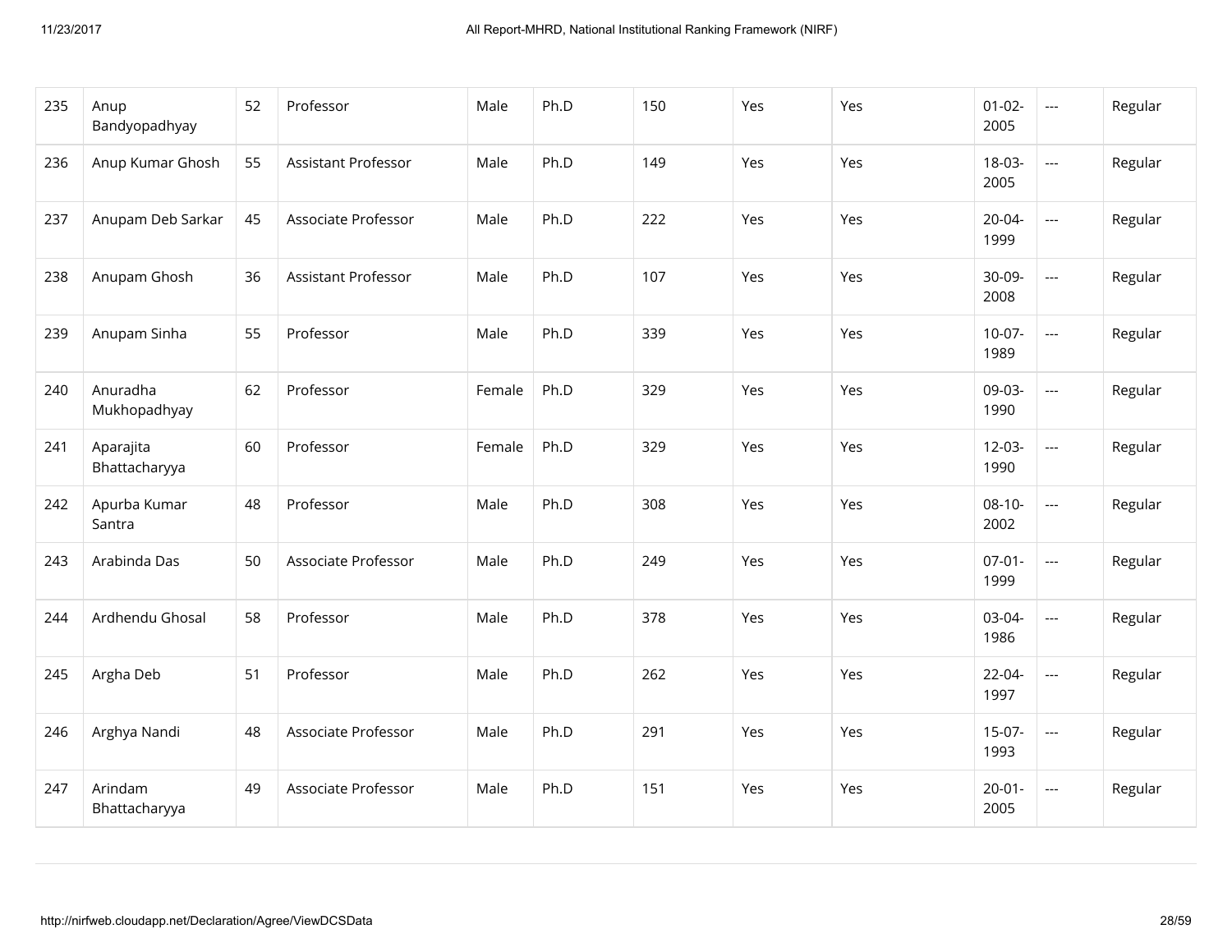| 248 | Arindam Kumar Sil       | 43 | Assistant Professor | Male   | Ph.D    | 168 | Yes | Yes | 28-08-<br>2009      | $\scriptstyle\cdots$     | Regular |
|-----|-------------------------|----|---------------------|--------|---------|-----|-----|-----|---------------------|--------------------------|---------|
| 249 | Arpita Sarkar           | 36 | Assistant Professor | Female | M.E.    | 62  | Yes | Yes | 29-08-<br>2012      | $\overline{\phantom{a}}$ | Regular |
| 250 | Arpitam Chatterjee      | 38 | Assistant Professor | Male   | Ph.D    | 112 | Yes | Yes | 24-06-<br>2008      | $\overline{\phantom{a}}$ | Regular |
| 251 | Arun Kiran Pal          | 54 | Professor           | Male   | Ph.D    | 323 | Yes | Yes | $17 - 11 -$<br>1990 | $\overline{\phantom{a}}$ | Regular |
| 252 | Arun Mahata             | 43 | Associate Professor | Male   | M. Phil | 124 | Yes | Yes | 27-04-<br>2007      | $\scriptstyle\cdots$     | Regular |
| 253 | Arunansu Sekhar<br>Kuar | 45 | Professor           | Male   | Ph.D    | 256 | Yes | Yes | $22-03-$<br>1999    | $\overline{\phantom{a}}$ | Regular |
| 254 | Arunava Chanda          | 51 | Professor           | Male   | Ph.D    | 312 | Yes | Yes | $02-09-$<br>1991    | $\scriptstyle\cdots$     | Regular |
| 255 | Arup Gayen              | 41 | Assistant Professor | Male   | Ph.D    | 141 | Yes | Yes | 05-09-<br>2005      | $\overline{\phantom{a}}$ | Regular |
| 256 | Arup Guha Neogi         | 55 | Professor           | Male   | Ph.D    | 378 | Yes | Yes | 08-08-<br>1990      | $\overline{\phantom{a}}$ | Regular |
| 257 | Ashis Kr Sarkar         | 56 | Professor           | Male   | Ph.D    | 295 | Yes | Yes | $16 - 01 -$<br>1993 | $\scriptstyle\cdots$     | Regular |
| 258 | Asim Kumar Ghosh        | 47 | Associate Professor | Male   | Ph.D    | 110 | Yes | Yes | 04-06-<br>2006      | $\overline{\phantom{a}}$ | Regular |
| 259 | Asis Majumder           | 56 | Professor           | Male   | Ph.D    | 336 | Yes | Yes | $04 - 10 -$<br>1989 | $\scriptstyle\cdots$     | Regular |
| 260 | Asish<br>Bandyopadhyay  | 59 | Professor           | Male   | Ph.D    | 433 | Yes | Yes | $16 - 11 -$<br>1987 | $\scriptstyle\cdots$     | Regular |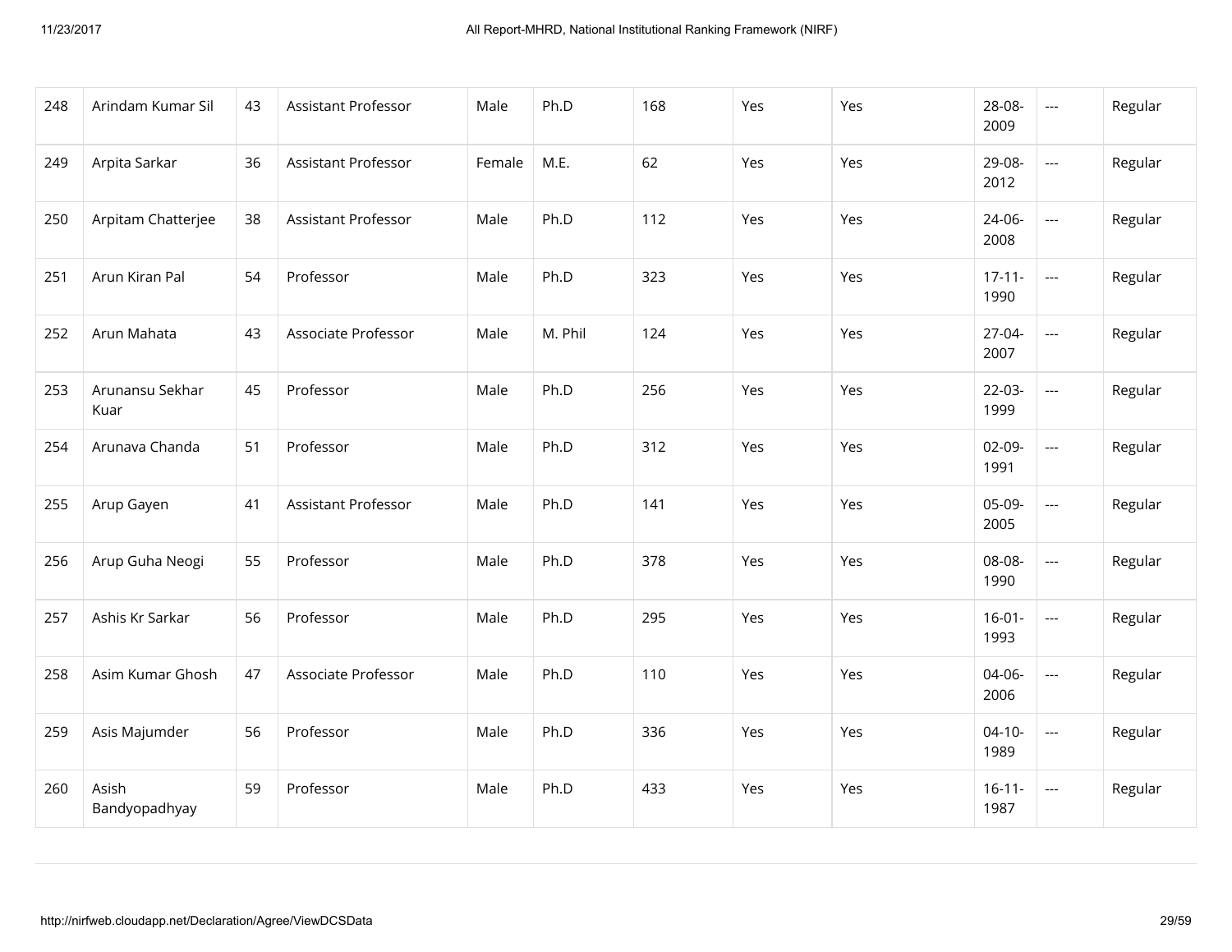| 261 | Asok Kumar Mallik    | 64 | Professor           | Male   | Ph.D | 514 | Yes | Yes | 04-05-<br>1984      | $\hspace{0.05cm} \ldots$ | Regular |
|-----|----------------------|----|---------------------|--------|------|-----|-----|-----|---------------------|--------------------------|---------|
| 262 | Atal Chaudhuri       | 59 | Professor           | Male   | Ph.D | 386 | Yes | Yes | 19-08-<br>1985      | $\hspace{0.05cm} \ldots$ | Regular |
| 263 | Avijit Bhowal        | 49 | Professor           | Male   | Ph.D | 316 | Yes | Yes | 12-06-<br>1991      | $\overline{\phantom{a}}$ | Regular |
| 264 | Avijit Kar           | 60 | Professor           | Male   | Ph.D | 348 | Yes | Yes | $01 - 10 -$<br>1988 | $\hspace{0.05cm} \ldots$ | Regular |
| 265 | Avijit Mukherjee     | 52 | Associate Professor | Male   | Ph.D | 88  | Yes | Yes | 05-04-<br>2010      | $\overline{\phantom{a}}$ | Regular |
| 266 | Babar Ali Shah       | 47 | Assistant Professor | Male   | Ph.D | 39  | Yes | Yes | $21 - 06 -$<br>2014 | $\hspace{0.05cm} \ldots$ | Regular |
| 267 | Balaram Kundu        | 49 | Associate Professor | Male   | Ph.D | 231 | Yes | Yes | $20 - 01 -$<br>2003 | $\overline{\phantom{a}}$ | Regular |
| 268 | <b>Basudev Ghosh</b> | 59 | Professor           | Male   | Ph.D | 97  | Yes | Yes | $02-07-$<br>2009    | $\overline{\phantom{a}}$ | Regular |
| 269 | Bharati Tudu         | 33 | Assistant Professor | Female | Ph.D | 106 | Yes | Yes | $16-05-$<br>2008    | $\hspace{0.05cm} \ldots$ | Regular |
| 270 | Bhaskar Gupta        | 57 | Professor           | Male   | Ph.D | 384 | Yes | Yes | 19-08-<br>1985      | $\hspace{0.05cm} \ldots$ | Regular |
| 271 | Bhaskar Sardar       | 39 | Assistant Professor | Male   | Ph.D | 173 | Yes | Yes | $06-12-$<br>2006    | $\hspace{0.05cm} \ldots$ | Regular |
| 272 | Bhaswati Goswami     | 60 | Professor           | Female | Ph.D | 261 | Yes | Yes | $08-11-$<br>1995    | $\hspace{0.05cm} \ldots$ | Regular |
| 273 | Bibhas Chandra Giri  | 49 | Professor           | Male   | Ph.D | 151 | Yes | Yes | $20 - 01 -$<br>2005 | $\hspace{0.05cm} \ldots$ | Regular |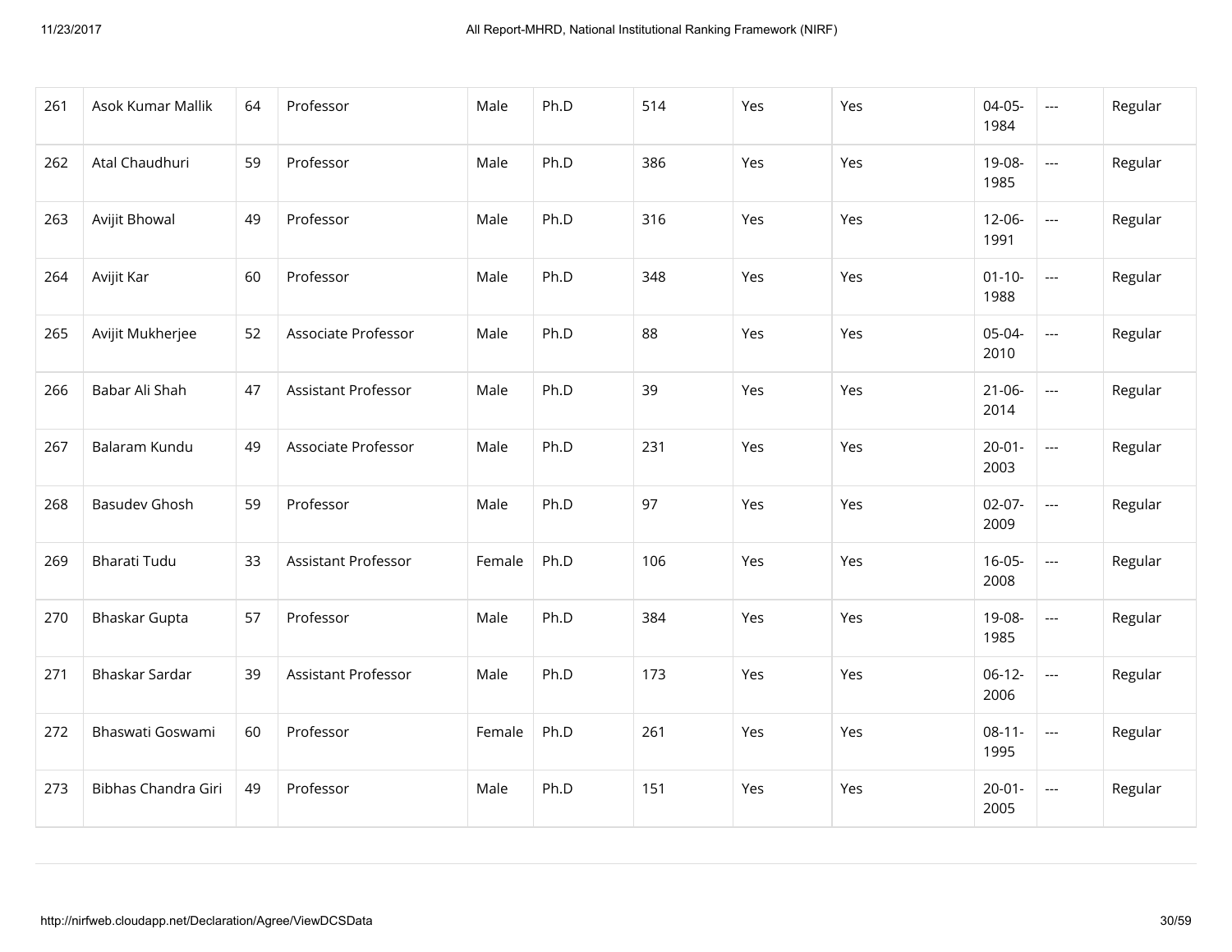| 274 | <b>Bibhas ChDhara</b>     | 41 | Associate Professor | Male | Ph.D | 141 | Yes | Yes | $14 - 11 -$<br>2005 | $\scriptstyle\cdots$                     | Regular |
|-----|---------------------------|----|---------------------|------|------|-----|-----|-----|---------------------|------------------------------------------|---------|
| 275 | Bijan Sarkar              | 56 | Professor           | Male | Ph.D | 386 | Yes | Yes | 19-07-<br>1985      | $\hspace{0.05cm} \ldots \hspace{0.05cm}$ | Regular |
| 276 | Bijoy Bhattacharyya       | 58 | Professor           | Male | Ph.D | 336 | Yes | Yes | 05-03-<br>1991      | $\overline{\phantom{a}}$                 | Regular |
| 277 | <b>Bipan Tudu</b>         | 40 | Professor           | Male | Ph.D | 189 | Yes | Yes | $05-12-$<br>2001    | $\hspace{0.05cm} \ldots$                 | Regular |
| 278 | Biplab Bhattacharjee      | 53 | Associate Professor | Male | Ph.D | 265 | Yes | Yes | 29-05-<br>1995      | $\overline{\phantom{a}}$                 | Regular |
| 279 | Bireswar Majumdar         | 59 | Professor           | Male | Ph.D | 410 | Yes | Yes | $05-12-$<br>1995    | $\overline{\phantom{a}}$                 | Regular |
| 280 | <b>Biswadip Das</b>       | 52 | Professor           | Male | Ph.D | 343 | Yes | Yes | $30-07-$<br>2010    | $\hspace{0.05cm} \ldots \hspace{0.05cm}$ | Regular |
| 281 | Biswajit<br>Bhattacharyya | 46 | Associate Professor | Male | M.E. | 211 | Yes | Yes | $19-12-$<br>2000    | $\overline{\phantom{a}}$                 | Regular |
| 282 | Biswajit Ghosh            | 51 | Professor           | Male | Ph.D | 334 | Yes | Yes | $15 - 12 -$<br>1990 | $\hspace{0.05cm} \ldots$                 | Regular |
| 283 | Biswajit Mukherjee        | 51 | Professor           | Male | Ph.D | 246 | Yes | Yes | $12-03-$<br>2002    | $\hspace{0.05cm} \ldots \hspace{0.05cm}$ | Regular |
| 284 | Biswanath Doloi           | 48 | Professor           | Male | Ph.D | 300 | Yes | Yes | 06-09-<br>1993      | $\hspace{0.05cm} \ldots$                 | Regular |
| 285 | Biswanath Roy             | 48 | Professor           | Male | Ph.D | 200 | Yes | Yes | $17 - 11 -$<br>2000 | $\overline{a}$                           | Regular |
| 286 | Biswanath Sa              | 65 | Professor           | Male | Ph.D | 414 | Yes | No  | 18-04-<br>1983      | 28-02-<br>2017                           | Regular |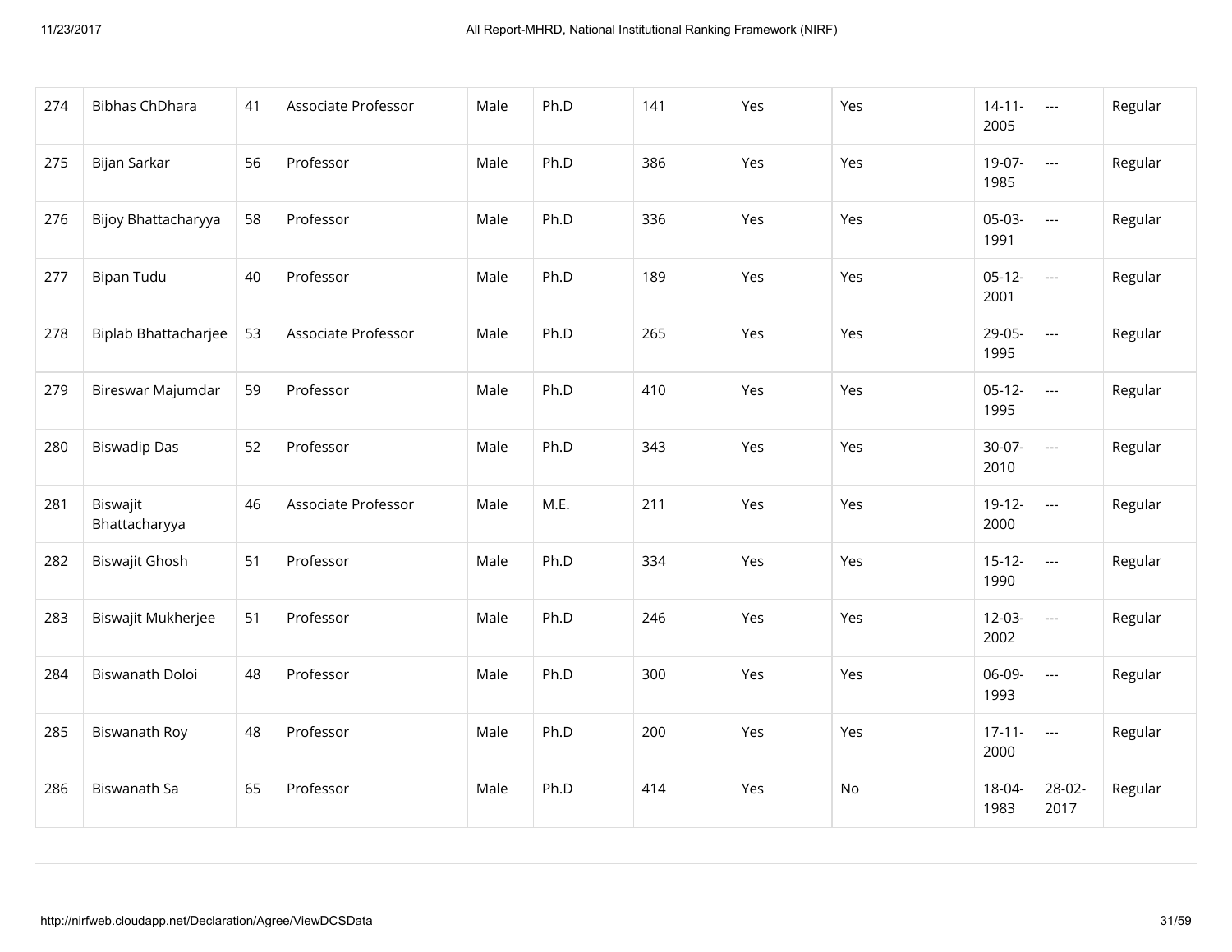| 287 | Biswendu Chatterjee         | 44 | Assistant Professor        | Male   | Ph.D | 151 | Yes | Yes | $11-07-$<br>2008    | $\scriptstyle \cdots$    | Regular |
|-----|-----------------------------|----|----------------------------|--------|------|-----|-----|-----|---------------------|--------------------------|---------|
| 288 | <b>Bivas Dam</b>            | 53 | Professor                  | Male   | Ph.D | 364 | Yes | Yes | $02 - 04 -$<br>1990 | $\overline{a}$           | Regular |
| 289 | Brajadulal<br>Chattopadhyay | 55 | Professor                  | Male   | Ph.D | 227 | Yes | Yes | $25-07-$<br>1998    | $\hspace{0.05cm} \ldots$ | Regular |
| 290 | Chanchal Mondal             | 46 | Associate Professor        | Male   | Ph.D | 229 | Yes | Yes | $11-09-$<br>1998    | $\overline{a}$           | Regular |
| 291 | Chandan Guha                | 60 | Professor                  | Male   | Ph.D | 351 | Yes | Yes | 06-07-<br>1988      | $\overline{a}$           | Regular |
| 292 | Chandan Kumar<br>Ghosh      | 36 | Assistant Professor        | Male   | Ph.D | 12  | Yes | Yes | $03-12-$<br>2009    | $\overline{a}$           | Regular |
| 293 | Chandan Kumar<br>Mondal     | 46 | Associate Professor        | Male   | Ph.D | 189 | Yes | Yes | $13-01-$<br>2004    | $\overline{\phantom{a}}$ | Regular |
| 294 | Chandan Majumdar            | 57 | Professor                  | Male   | Ph.D | 386 | Yes | Yes | 19-08-<br>1985      | $\overline{a}$           | Regular |
| 295 | Chandreyee<br>Chowdhury     | 37 | Assistant Professor        | Female | Ph.D | 133 | Yes | Yes | 20-09-<br>2006      | $\overline{\phantom{a}}$ | Regular |
| 296 | Chandrima Mondal            | 32 | Assistant Professor        | Female | Ph.D | 44  | Yes | Yes | $20 - 11 -$<br>2013 | $\hspace{0.05cm} \ldots$ | Regular |
| 297 | Chayanika Bose<br>Majumder  | 59 | Professor                  | Female | Ph.D | 230 | Yes | Yes | $31 - 05 -$<br>1999 | $\overline{\phantom{a}}$ | Regular |
| 298 | Chinmay Mandal              | 35 | Assistant Professor        | Male   | Ph.D | 90  | Yes | Yes | $22-02-$<br>2010    | $\overline{a}$           | Regular |
| 299 | Chintan Kumar<br>Mandal     | 39 | <b>Assistant Professor</b> | Male   | Ph.D | 42  | Yes | Yes | 18-03-<br>2014      | $\overline{\phantom{a}}$ | Regular |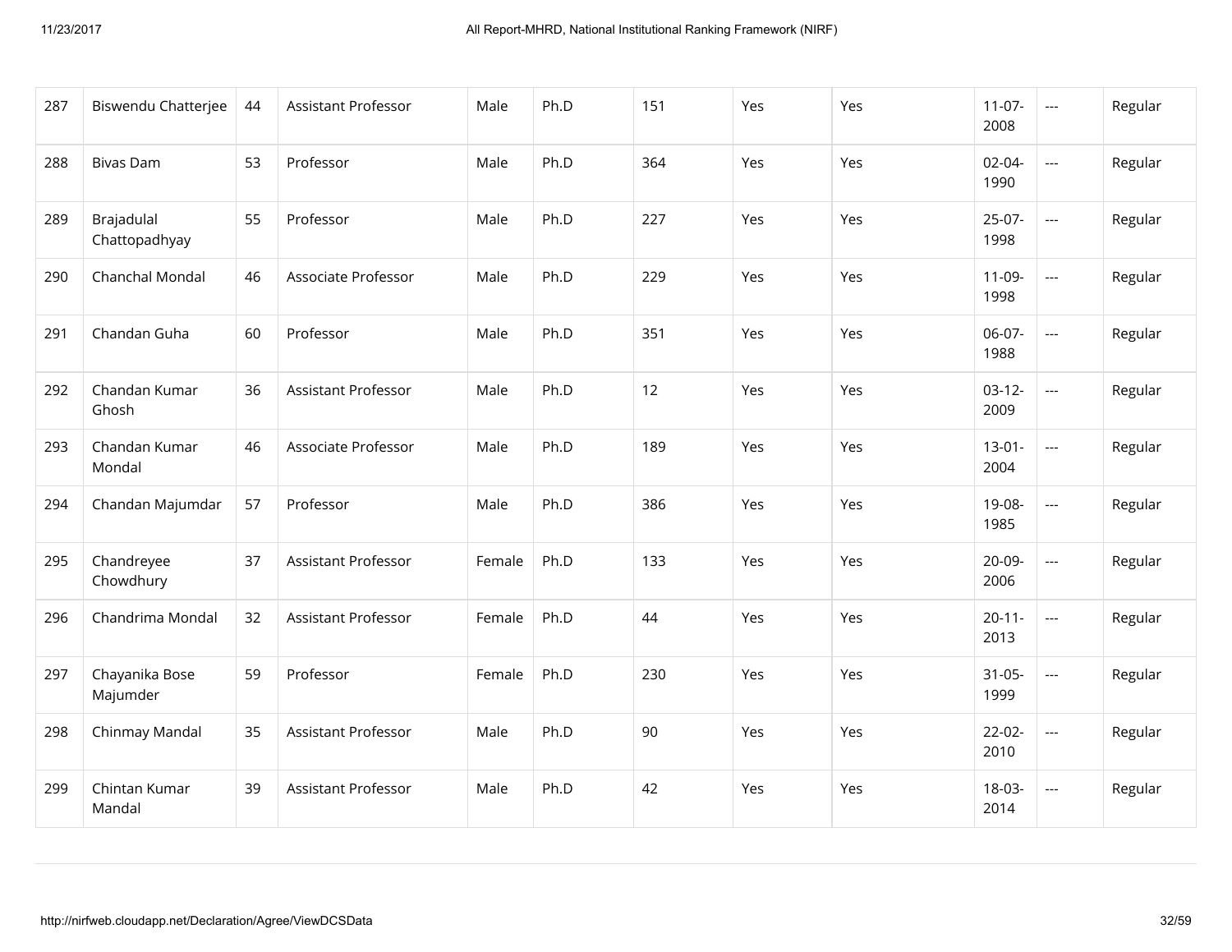| 300 | Chiranjib<br>Bhattacharya | 50 | Professor                  | Male   | Ph.D | 316 | Yes | Yes | 24-06-<br>1991      | $\hspace{0.05cm} \ldots$                 | Regular |
|-----|---------------------------|----|----------------------------|--------|------|-----|-----|-----|---------------------|------------------------------------------|---------|
| 301 | Chitrita Chaudhuri        | 58 | Associate Professor        | Female | Ph.D | 194 | Yes | Yes | 24-08-<br>2001      | $\hspace{0.05cm} \ldots \hspace{0.05cm}$ | Regular |
| 302 | Chittaranjan Sinha        | 56 | Professor                  | Male   | Ph.D | 354 | Yes | Yes | $04-02-$<br>2004    | $\overline{\phantom{a}}$                 | Regular |
| 303 | Debabrata Bera            | 41 | Assistant Professor        | Male   | Ph.D | 128 | Yes | Yes | $23 - 12 -$<br>2015 | $\hspace{0.05cm} \ldots \hspace{0.05cm}$ | Regular |
| 304 | Debabrata Das             | 38 | Associate Professor        | Male   | Ph.D | 172 | Yes | Yes | $10-09-$<br>2009    | $\hspace{0.05cm} \ldots \hspace{0.05cm}$ | Regular |
| 305 | Debabrata Nag             | 50 | Associate Professor        | Male   | Ph.D | 324 | Yes | Yes | $02 - 12 -$<br>2002 | $\overline{\phantom{a}}$                 | Regular |
| 306 | Debajit Dutta             | 34 | <b>Assistant Professor</b> | Male   | Ph.D | 79  | Yes | Yes | $10-11-$<br>2015    | $\hspace{0.05cm} \ldots \hspace{0.05cm}$ | Regular |
| 307 | Debanghsu Dey             | 37 | Assistant Professor        | Male   | Ph.D | 96  | Yes | Yes | 18-08-<br>2009      | $\overline{\phantom{a}}$                 | Regular |
| 308 | Debashis Chatterjee       | 48 | Professor                  | Male   | Ph.D | 303 | Yes | Yes | $24 - 04 -$<br>2002 | $\hspace{0.05cm} \ldots \hspace{0.05cm}$ | Regular |
| 309 | Debashis Palit            | 42 | Assistant Professor        | Male   | M.E. | 156 | Yes | Yes | 18-07-<br>2008      | $\hspace{0.05cm} \ldots$                 | Regular |
| 310 | Debashis Roy              | 50 | Professor                  | Male   | Ph.D | 229 | Yes | Yes | 16-09-<br>1998      | $\overline{\phantom{a}}$                 | Regular |
| 311 | Debashish Das             | 38 | Assistant Professor        | Male   | Ph.D | 156 | Yes | Yes | $25-07-$<br>2005    | $\hspace{0.05cm} \ldots$                 | Regular |
| 312 | Debasish<br>Bandyopadhyay | 52 | Professor                  | Male   | Ph.D | 238 | Yes | Yes | $27 - 12 -$<br>1997 | $\hspace{0.05cm} \ldots$                 | Regular |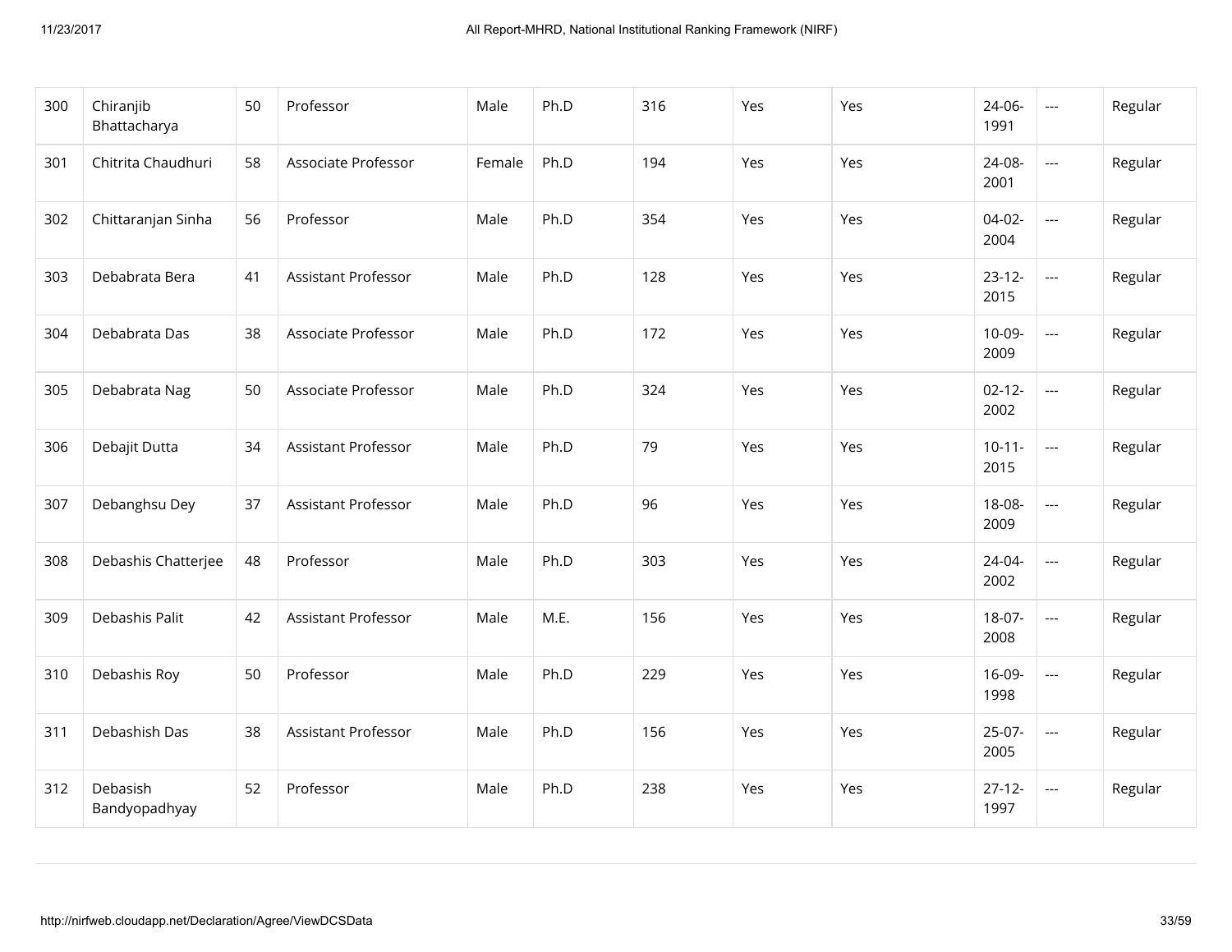| 313 | Debasish Biswas             | 48 | Associate Professor | Male   | Ph.D | 168 | Yes | Yes | $01 - 08 -$<br>2003 | $\scriptstyle\cdots$     | Regular |
|-----|-----------------------------|----|---------------------|--------|------|-----|-----|-----|---------------------|--------------------------|---------|
| 314 | Debasish Lohar              | 53 | Professor           | Male   | Ph.D | 256 | Yes | Yes | 02-04-<br>1996      | $\overline{a}$           | Regular |
| 315 | Debasish Putatunda          | 55 | Associate Professor | Male   | Ph.D | 350 | Yes | Yes | $11 - 08 -$<br>1988 | $\overline{\phantom{a}}$ | Regular |
| 316 | Debasish Roy                | 51 | Associate Professor | Male   | Ph.D | 336 | Yes | Yes | 23-09-<br>1989      | $\scriptstyle\cdots$     | Regular |
| 317 | Debasish Shome              | 62 | Professor           | Male   | Ph.D | 315 | Yes | Yes | $10-05-$<br>1991    | $\overline{a}$           | Regular |
| 318 | Debdas Mandal               | 35 | Assistant Professor | Male   | Ph.D | 98  | Yes | Yes | $26 - 06 -$<br>2009 | $\overline{\phantom{a}}$ | Regular |
| 319 | Debesh Kumar Das            | 57 | Professor           | Male   | Ph.D | 291 | Yes | Yes | $31-07-$<br>1993    | $\overline{\phantom{a}}$ | Regular |
| 320 | Debmalya Banerjee           | 47 | Professor           | Male   | Ph.D | 221 | Yes | Yes | $12 - 03 -$<br>1999 | $\overline{\phantom{a}}$ | Regular |
| 321 | Debosri Roy                 | 65 | Associate Professor | Female | Ph.D | 222 | Yes | No  | 28-04-<br>1999      | 30-09-<br>2016           | Regular |
| 322 | Debotosh<br>Bhattacharjee   | 46 | Professor           | Male   | Ph.D | 242 | Yes | Yes | $01 - 03 -$<br>2007 | ---                      | Regular |
| 323 | Dewaki Nandan<br>Tibarewala | 65 | Professor           | Male   | Ph.D | 254 | Yes | No  | 26-08-<br>1996      | $30 - 11 -$<br>2016      | Regular |
| 324 | Dhruba Banerjee             | 40 | Assistant Professor | Male   | Ph.D | 90  | Yes | Yes | 08-08-<br>2010      | $\overline{\phantom{a}}$ | Regular |
| 325 | Diganta Saha                | 44 | Professor           | Male   | Ph.D | 194 | Yes | Yes | 17-08-<br>2001      | $\scriptstyle\cdots$     | Regular |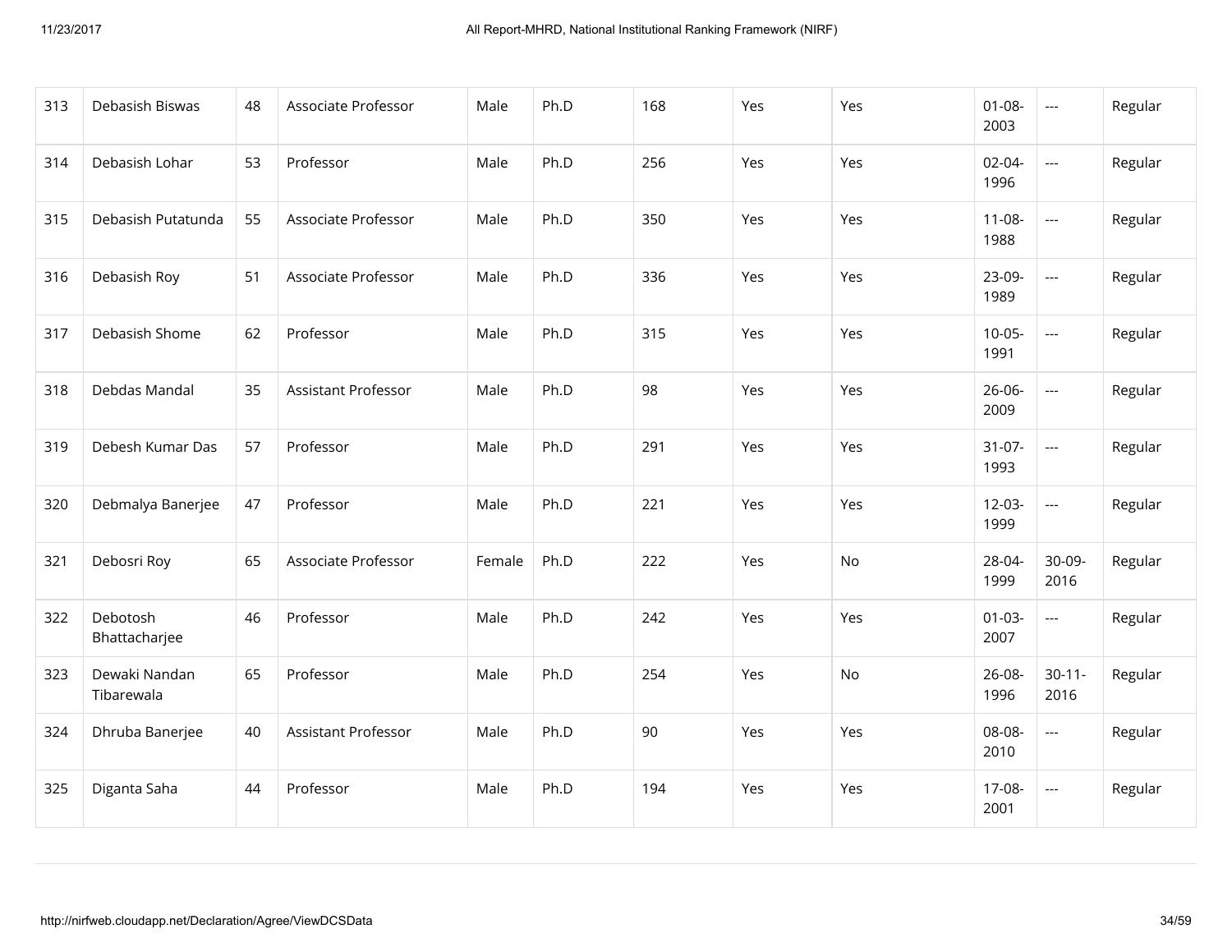| 326 | Dinabandhu Ghosh        | 64 | Professor                  | Male   | Ph.D | 436 | Yes | No  | $06-05-$<br>1981    | $31-07-$<br>2015         | Regular |
|-----|-------------------------|----|----------------------------|--------|------|-----|-----|-----|---------------------|--------------------------|---------|
| 327 | Dipak Laha              | 57 | Professor                  | Male   | Ph.D | 360 | Yes | Yes | $10-07-$<br>1987    | $\hspace{0.05cm} \ldots$ | Regular |
| 328 | Dipak Ch Pal            | 44 | Associate Professor        | Male   | Ph.D | 177 | Yes | Yes | $20 - 11 -$<br>2002 | $\overline{\phantom{a}}$ | Regular |
| 329 | Dipak Kumar Kesh        | 50 | Associate Professor        | Male   | Ph.D | 198 | Yes | Yes | $03-02-$<br>2001    | $\overline{\phantom{a}}$ | Regular |
| 330 | Dipankar<br>Chakraborty | 48 | Professor                  | Male   | Ph.D | 273 | Yes | Yes | $16-01-$<br>1995    | $\overline{a}$           | Regular |
| 331 | Dipankar Das            | 34 | <b>Assistant Professor</b> | Male   | Ph.D | 42  | Yes | Yes | $01 - 04 -$<br>2014 | $\overline{\phantom{a}}$ | Regular |
| 332 | Dipankar Halder         | 42 | Assistant Professor        | Male   | Ph.D | 139 | Yes | Yes | $01 - 01 -$<br>2007 | $\overline{\phantom{a}}$ | Regular |
| 333 | Dipankar Mandal         | 39 | Assistant Professor        | Male   | Ph.D | 112 | Yes | Yes | 30-04-<br>2008      | $\overline{\phantom{a}}$ | Regular |
| 334 | Dipankar Sanyal         | 54 | Professor                  | Male   | Ph.D | 311 | Yes | Yes | 17-08-<br>1991      | $\overline{\phantom{a}}$ | Regular |
| 335 | Dipten Misra            | 57 | Assistant Professor        | Male   | M.E. | 390 | Yes | Yes | 20-04-<br>1985      | $\hspace{0.05cm} \ldots$ | Regular |
| 336 | Dulal Krishna<br>Mandal | 49 | Associate Professor        | Male   | Ph.D | 204 | Yes | Yes | 04-09-<br>2000      | $\overline{\phantom{a}}$ | Regular |
| 337 | Farook Rahaman          | 46 | Professor                  | Male   | Ph.D | 177 | Yes | Yes | $15 - 11 -$<br>2002 | $\overline{\phantom{a}}$ | Regular |
| 338 | Gargi Konar             | 41 | Assistant Professor        | Female | M.E. | 202 | Yes | Yes | $09-01 -$<br>2006   | $\overline{\phantom{a}}$ | Regular |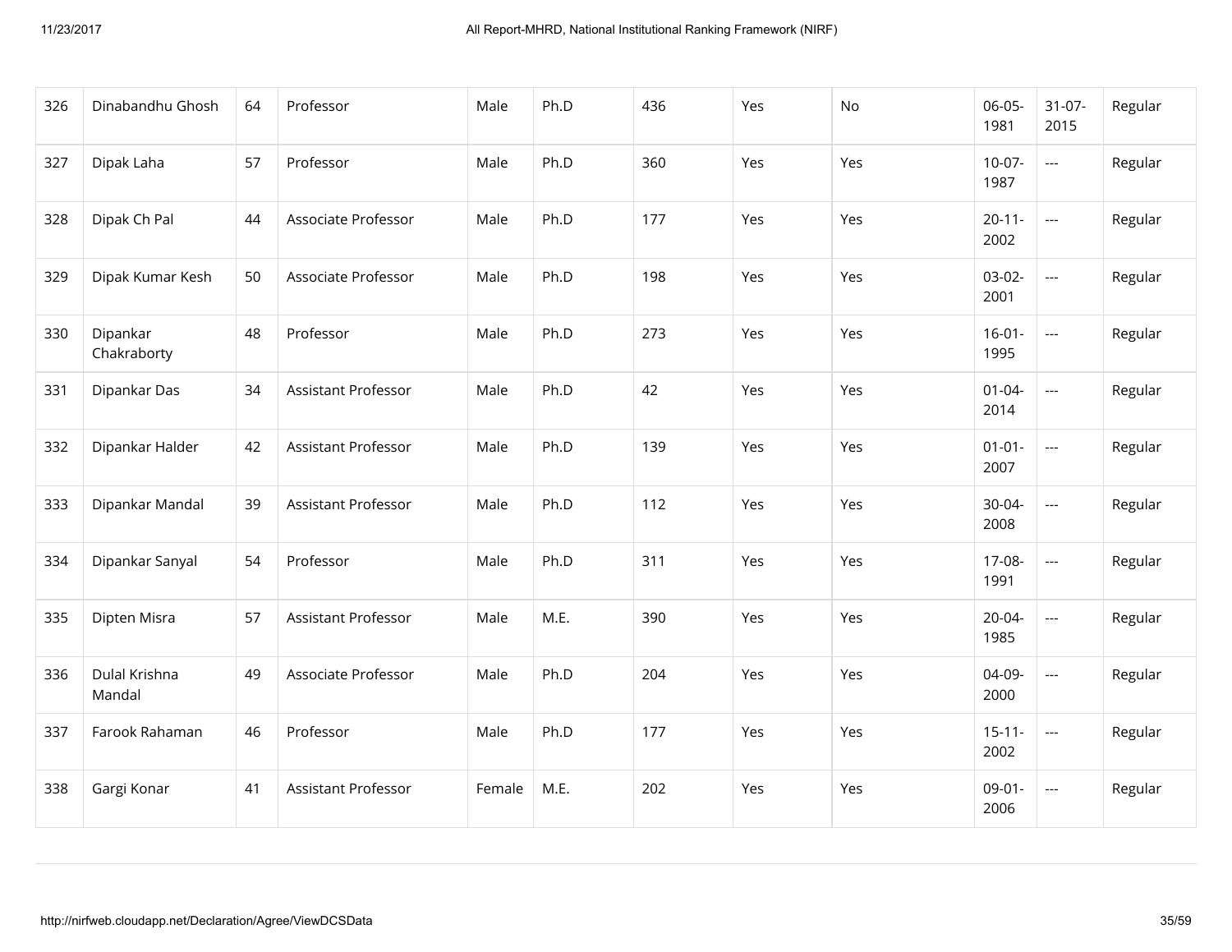| 339 | Gautam Sarkar            | 41 | Assistant Professor        | Male | Ph.D    | 183 | Yes | Yes | 08-04-<br>2002      | $\scriptstyle \cdots$    | Regular                |
|-----|--------------------------|----|----------------------------|------|---------|-----|-----|-----|---------------------|--------------------------|------------------------|
| 340 | <b>Gokul ChMondal</b>    | 52 | Associate Professor        | Male | Ph.D    | 193 | Yes | Yes | $11-09-$<br>2001    | $\overline{a}$           | Regular                |
| 341 | Gopal Chandra Shit       | 38 | <b>Assistant Professor</b> | Male | Ph.D    | 112 | Yes | Yes | 23-04-<br>2008      | $\overline{\phantom{a}}$ | Regular                |
| 342 | Gopesh Chandra<br>Das    | 64 | Professor                  | Male | Ph.D    | 428 | Yes | No  | $01-07-$<br>1983    | 30-04-<br>2015           | Regular                |
| 343 | Gourhari Maiti           | 49 | Associate Professor        | Male | Ph.D    | 238 | Yes | Yes | $01-09-$<br>1999    | $\overline{\phantom{a}}$ | Regular                |
| 344 | Goutam Kr Sen            | 64 | Professor                  | Male | Ph.D    | 203 | Yes | Yes | $01-09-$<br>2000    | $\overline{a}$           | Regular                |
| 345 | Goutam Majumder          | 58 | Professor                  | Male | Ph.D    | 431 | Yes | Yes | $02 - 11 -$<br>1989 | $\hspace{0.05cm} \ldots$ | Regular                |
| 346 | <b>Goutam Pohit</b>      | 58 | Professor                  | Male | Ph.D    | 387 | Yes | Yes | $02-07-$<br>1990    | $\overline{a}$           | Regular                |
| 347 | Goutam Sutradhar         | 53 | Professor                  | Male | Ph.D    | 312 | Yes | Yes | $24-02-$<br>2005    | $\overline{\phantom{a}}$ | Regular                |
| 348 | Gupinath Bhandari        | 48 | Associate Professor        | Male | Ph.D    | 96  | Yes | Yes | $29-10-$<br>2009    | $\hspace{0.05cm} \ldots$ | Regular                |
| 349 | Hardik Brata Biswas      | 38 | Professor                  | Male | M. Phil | 50  | Yes | Yes | 29-04-<br>2013      | $\overline{\phantom{a}}$ | Adhoc /<br>Contractual |
| 350 | Himadri<br>Chattopadhyay | 50 | Associate Professor        | Male | Ph.D    | 333 | Yes | Yes | $16 - 04 -$<br>2007 | $\overline{a}$           | Regular                |
| 351 | Indranath Sengupta       | 47 | Associate Professor        | Male | Ph.D    | 198 | Yes | Yes | $05-02-$<br>2001    | $\overline{\phantom{a}}$ | Regular                |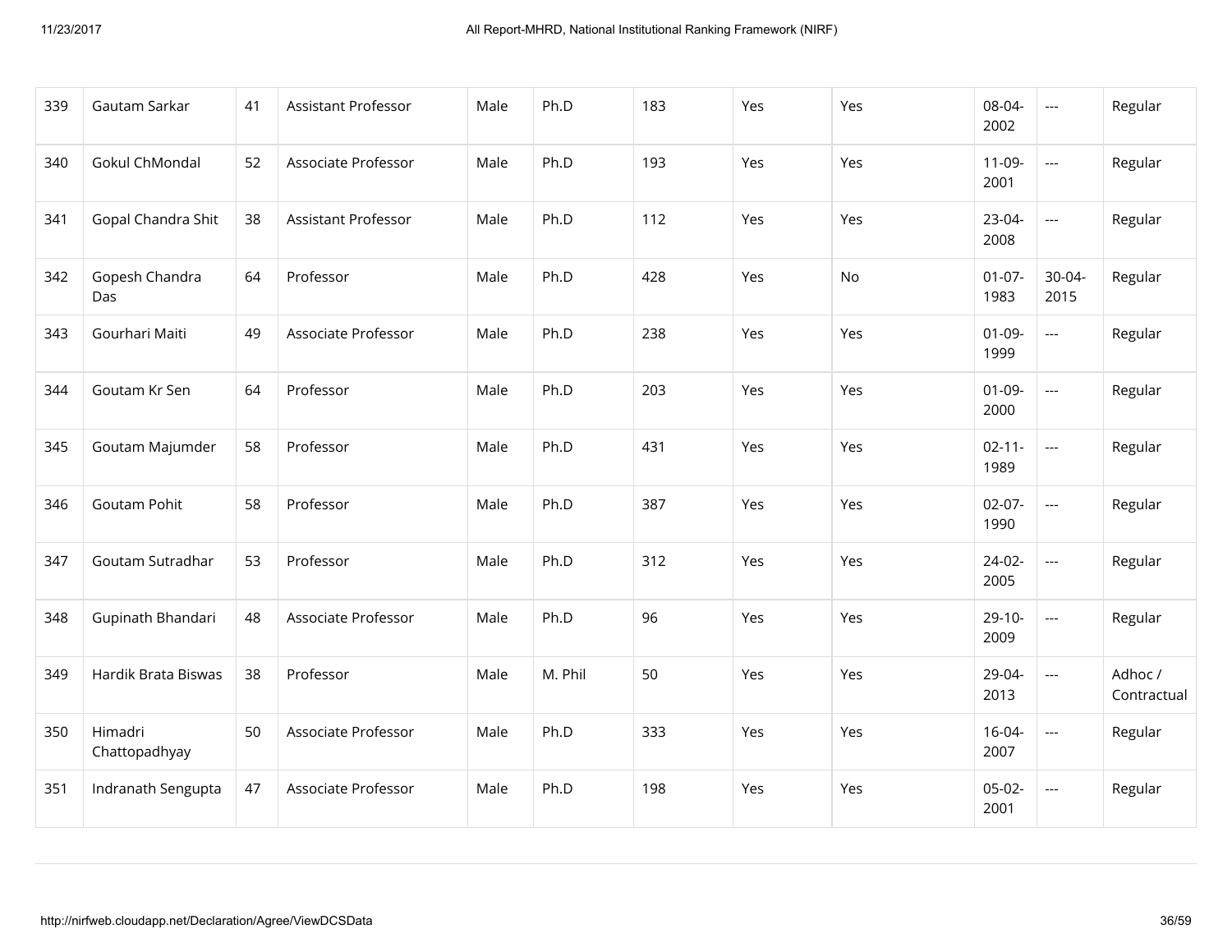| 352 | Iti Saha Misra             | 52 | Professor           | Female | Ph.D | 244 | Yes | Yes | 19-03-<br>1997      | $\hspace{0.05cm} \ldots$                 | Regular |
|-----|----------------------------|----|---------------------|--------|------|-----|-----|-----|---------------------|------------------------------------------|---------|
| 353 | Jamuna Kanta Sing          | 47 | Professor           | Female | Ph.D | 247 | Yes | Yes | $10-03-$<br>1997    | $\overline{\phantom{a}}$                 | Regular |
| 354 | Jasmina Khanam             | 58 | Professor           | Female | Ph.D | 304 | Yes | Yes | 05-06-<br>1992      | $\overline{\phantom{a}}$                 | Regular |
| 355 | Jayita Guha Niyogi         | 55 | Professor           | Female | Ph.D | 336 | Yes | Yes | $01-07-$<br>2008    | $\overline{\phantom{a}}$                 | Regular |
| 356 | Jayoti Das                 | 43 | Associate Professor | Female | Ph.D | 168 | Yes | Yes | 28-08-<br>2003      | $\overline{\phantom{a}}$                 | Regular |
| 357 | Jnan Prakash Naskar        | 46 | Professor           | Male   | Ph.D | 244 | Yes | Yes | $01 - 10 -$<br>2002 | $\overline{\phantom{a}}$                 | Regular |
| 358 | Joydeep Chowdhury          | 45 | Associate Professor | Male   | Ph.D | 21  | Yes | Yes | $24 - 11 -$<br>2015 | $\overline{\phantom{a}}$                 | Regular |
| 359 | Joydeep Mukherjee          | 49 | Associate Professor | Male   | Ph.D | 209 | Yes | Yes | 08-03-<br>2000      | $\overline{\phantom{a}}$                 | Regular |
| 360 | Kajal Krishna Rajak        | 44 | Professor           | Male   | Ph.D | 215 | Yes | Yes | $01-09-$<br>1999    | $\hspace{0.05cm} \ldots$                 | Regular |
| 361 | Kajari Kar Gupta           | 50 | Professor           | Female | Ph.D | 315 | Yes | Yes | $07-12-$<br>2007    | $\hspace{0.05cm} \ldots \hspace{0.05cm}$ | Regular |
| 362 | Kallol Paul                | 47 | Professor           | Male   | Ph.D | 151 | Yes | Yes | $17-01-$<br>2005    | $\hspace{0.05cm} \ldots$                 | Regular |
| 363 | Kalyan Kr<br>Chattopadhyay | 53 | Associate Professor | Male   | Ph.D | 266 | Yes | Yes | $26-02-$<br>1996    | $\overline{\phantom{a}}$                 | Regular |
| 364 | Kalyan Kumar<br>Mukherjea  | 62 | Professor           | Male   | Ph.D | 203 | Yes | Yes | 22-09-<br>2000      | $\hspace{0.05cm} \ldots$                 | Regular |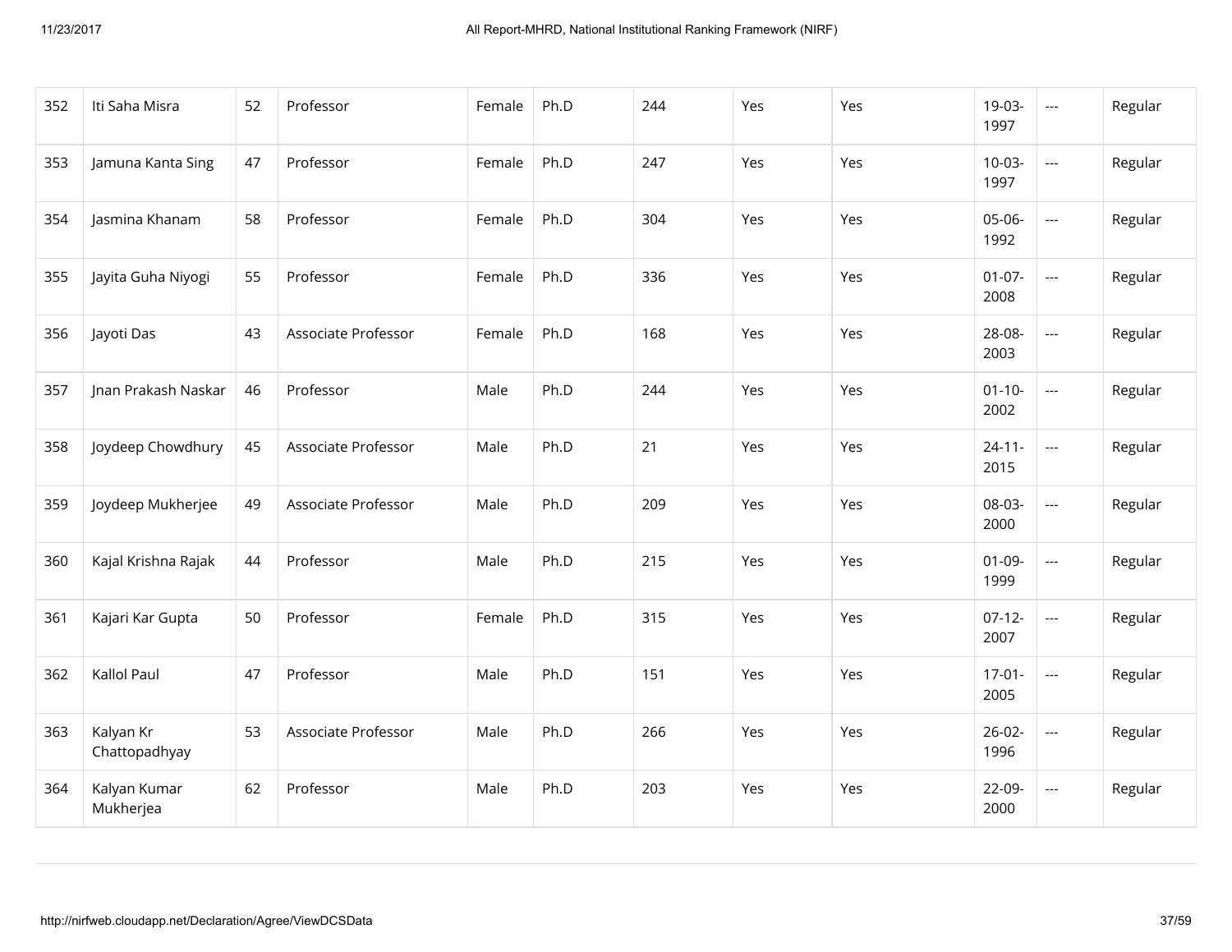| 365 | Kalyan Kumar Das          | 58 | Professor                  | Male   | Ph.D    | 311 | Yes | Yes | 20-09-<br>1991      | $\hspace{0.05cm} \ldots$ | Regular |
|-----|---------------------------|----|----------------------------|--------|---------|-----|-----|-----|---------------------|--------------------------|---------|
| 366 | Kamal Krishna<br>Mondal   | 52 | Professor                  | Male   | Ph.D    | 348 | Yes | Yes | $13-05-$<br>2002    | $\overline{\phantom{a}}$ | Regular |
| 367 | Kamal Sarkar              | 42 | Professor                  | Male   | Ph.D    | 194 | Yes | Yes | 24-08-<br>2001      | $\hspace{0.05cm} \ldots$ | Regular |
| 368 | Kamalika Ghosh<br>Kunda   | 59 | Assistant Professor        | Female | Ph.D    | 41  | Yes | Yes | $26 - 05 -$<br>2014 | $\overline{\phantom{a}}$ | Regular |
| 369 | Kanai ChPaul              | 47 | Associate Professor        | Male   | Ph.D    | 223 | Yes | Yes | $12 - 03 -$<br>1999 | $\overline{a}$           | Regular |
| 370 | Kanak Chandra<br>Sarkar   | 47 | Associate Professor        | Male   | Ph.D    | 238 | Yes | Yes | $01 - 08 -$<br>1997 | $\overline{\phantom{a}}$ | Regular |
| 371 | Kartick Chandra<br>Mondal | 32 | <b>Assistant Professor</b> | Male   | Ph.D    | 55  | Yes | Yes | $24-02-$<br>2014    | $\overline{a}$           | Regular |
| 372 | Kashinath Saha            | 56 | Associate Professor        | Male   | M.E.    | 349 | Yes | Yes | 07-08-<br>1987      | $\overline{\phantom{a}}$ | Regular |
| 373 | Kaushik<br>Bandyopadhyay  | 51 | Professor                  | Male   | Ph.D    | 261 | Yes | Yes | $06-11-$<br>1995    | $\overline{\phantom{a}}$ | Regular |
| 374 | Kausikisankar<br>Pramanik | 46 | Associate Professor        | Male   | Ph.D    | 214 | Yes | Yes | $01-07-$<br>2002    | $\scriptstyle\cdots$     | Regular |
| 375 | Kaustav Bakshi            | 37 | Assistant Professor        | Male   | M. Phil | 187 | Yes | Yes | $17 - 11 -$<br>2015 | $\overline{\phantom{a}}$ | Regular |
| 376 | Kesab Bhattacharya        | 57 | Professor                  | Male   | Ph.D    | 358 | Yes | Yes | $01-09-$<br>1990    | $\hspace{0.05cm} \ldots$ | Regular |
| 377 | Ketousetuo Kuotsu         | 38 | Assistant Professor        | Male   | Ph.D    | 113 | Yes | Yes | $16-05-$<br>2008    | $\hspace{0.05cm} \ldots$ | Regular |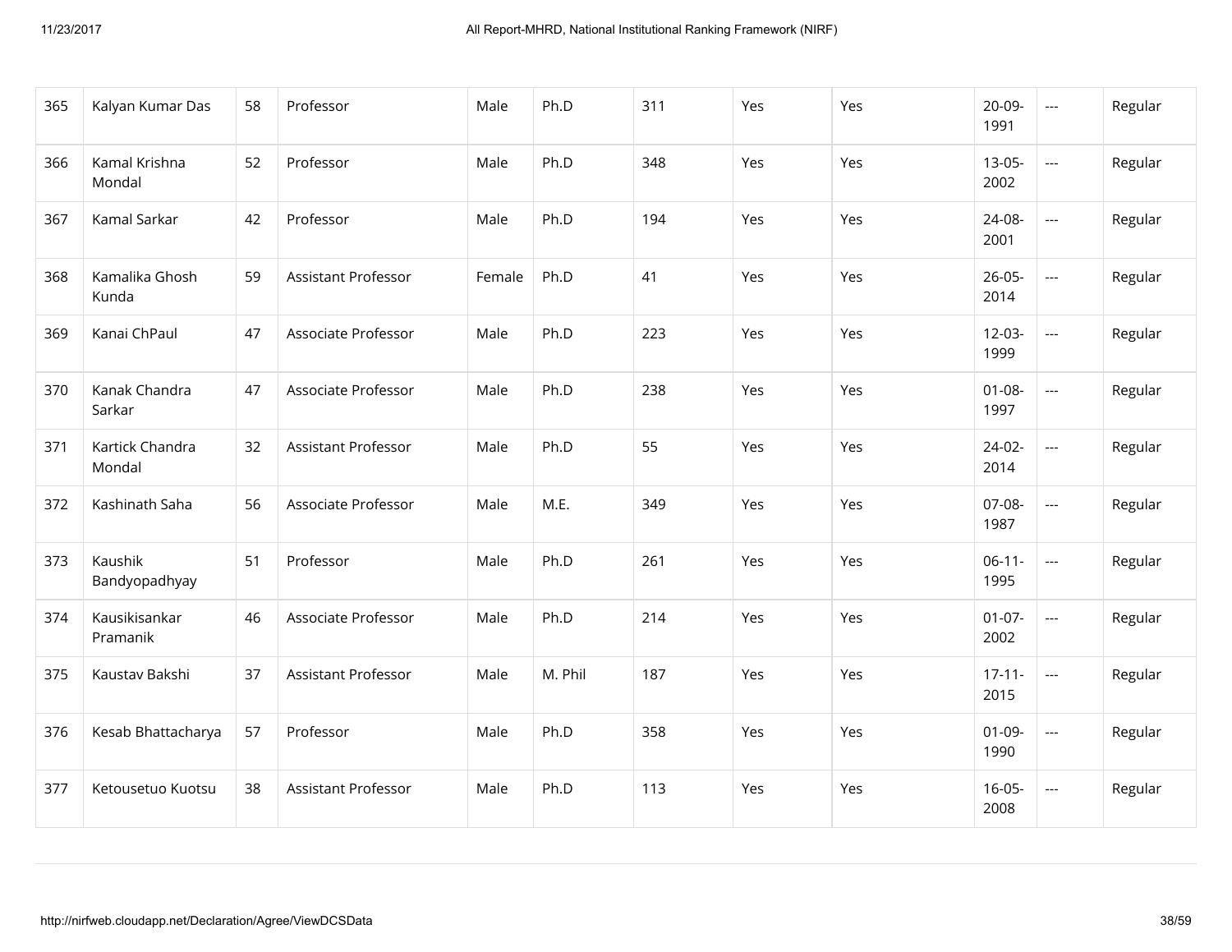| 378 | Koushik Ghosh               | 44 | Associate Professor        | Male   | Ph.D   | 227 | Yes | Yes | $04-02-$<br>2002    | $\scriptstyle\cdots$     | Regular                |
|-----|-----------------------------|----|----------------------------|--------|--------|-----|-----|-----|---------------------|--------------------------|------------------------|
| 379 | Kumardeb Banerjee           | 52 | Professor                  | Male   | Ph.D   | 338 | Yes | Yes | $11-06-$<br>1993    | $\overline{a}$           | Regular                |
| 380 | Kunal Roy                   | 46 | Professor                  | Male   | Ph.D   | 260 | Yes | Yes | $15-01-$<br>2002    | $\overline{\phantom{a}}$ | Regular                |
| 381 | Lakshmi Kanta<br>Ghosh      | 54 | Professor                  | Male   | Ph.D   | 304 | Yes | Yes | 05-06-<br>1992      | $\overline{a}$           | Regular                |
| 382 | Lakshmi<br>Sivaramakrishnan | 57 | Professor                  | Female | Ph.D   | 262 | Yes | Yes | 09-09-<br>2014      | $\overline{\phantom{a}}$ | Regular                |
| 383 | Madhubanti Maitra           | 50 | Professor                  | Female | Ph.D   | 286 | Yes | Yes | 22-09-<br>1993      | $\overline{\phantom{a}}$ | Regular                |
| 384 | Madhumita Mandal            | 28 | Assistant Professor        | Female | M.E.   | 41  | Yes | Yes | 28-02-<br>2014      | $\overline{\phantom{a}}$ | Regular                |
| 385 | Mahammad Ali                | 55 | Professor                  | Male   | Ph.D   | 319 | Yes | Yes | 29-09-<br>2000      | $\overline{\phantom{a}}$ | Regular                |
| 386 | Mahantapas Kundu            | 55 | Professor                  | Male   | Ph.D   | 384 | Yes | Yes | $05-07-$<br>1988    | $\overline{\phantom{a}}$ | Regular                |
| 387 | Mahasweta Mandal            | 28 | Assistant Professor        | Female | M.Tech | 26  | Yes | Yes | 25-08-<br>2015      | $\cdots$                 | Regular                |
| 388 | Mahua Ghosh<br>Chaudhuri    | 42 | <b>Assistant Professor</b> | Female | Ph.D   | 124 | Yes | Yes | $14-03-$<br>2007    | $\hspace{0.05cm} \ldots$ | Adhoc /<br>Contractual |
| 389 | Maitreyee Datta             | 43 | Associate Professor        | Female | Ph.D   | 96  | Yes | Yes | 12-08-<br>2009      | $\hspace{0.05cm} \ldots$ | Regular                |
| 390 | Manasi Mandal               | 37 | <b>Assistant Professor</b> | Female | Ph.D   | 111 | Yes | Yes | $20 - 05 -$<br>2008 | $\scriptstyle\cdots$     | Regular                |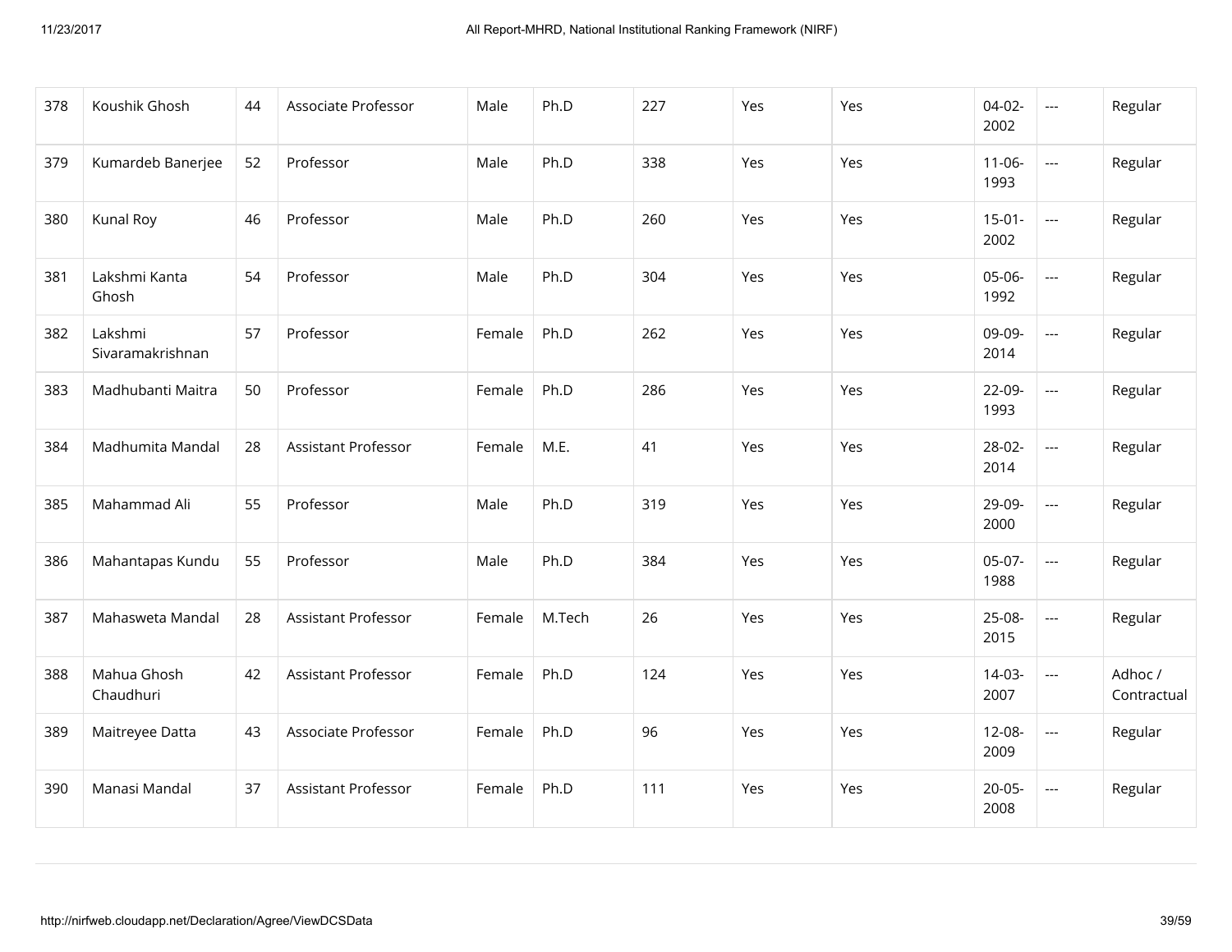| 391 | Manoj Kumar Sahis          | 34 | Assistant Professor        | Male   | M.E. | 95  | Yes | Yes | $11-09-$<br>2009    | $\scriptstyle\cdots$     | Regular                |
|-----|----------------------------|----|----------------------------|--------|------|-----|-----|-----|---------------------|--------------------------|------------------------|
| 392 | Manotosh Biswas            | 40 | Associate Professor        | Male   | Ph.D | 101 | Yes | Yes | $30-07-$<br>2010    | $\overline{a}$           | Regular                |
| 393 | Matangini<br>Chatopadhyay  | 51 | Associate Professor        | Female | Ph.D | 186 | Yes | Yes | 17-04-<br>2002      | $\overline{\phantom{a}}$ | Regular                |
| 394 | Mehabub Rahaman            | 38 | <b>Assistant Professor</b> | Male   | Ph.D | 94  | Yes | Yes | $21 - 12 -$<br>2009 | $\overline{\phantom{a}}$ | Regular                |
| 395 | Mita Dutta                 | 57 | Professor                  | Female | Ph.D | 388 | Yes | Yes | 28-06-<br>1985      | $\overline{a}$           | Regular                |
| 396 | Mita Nasipuri              | 60 | Professor                  | Male   | Ph.D | 423 | Yes | Yes | $26-10-$<br>1987    | $\overline{\phantom{a}}$ | Regular                |
| 397 | Mitali Mondal              | 40 | Associate Professor        | Female | Ph.D | 154 | Yes | Yes | 09-03-<br>2016      | $\overline{\phantom{a}}$ | Regular                |
| 398 | Monoj Kumar Mitra          | 66 | Professor                  | Male   | Ph.D | 364 | Yes | No  | $01 - 01 -$<br>1987 | $30 - 06 -$<br>2016      | Regular                |
| 399 | Mousumi Basu               | 48 | Professor                  | Female | Ph.D | 263 | Yes | Yes | $30-10-$<br>1995    | $\overline{\phantom{a}}$ | Regular                |
| 400 | Mridul Bose                | 60 | Associate Professor        | Male   | Ph.D | 216 | Yes | Yes | 19-08-<br>1999      | ---                      | Regular                |
| 401 | Mridul Sankar Barik        | 45 | <b>Assistant Professor</b> | Male   | Ph.D | 134 | Yes | Yes | 22-08-<br>2006      | $\overline{\phantom{a}}$ | Regular                |
| 402 | Mrinal Kanti Naskar        | 51 | Professor                  | Male   | Ph.D | 336 | Yes | Yes | 29-05-<br>1999      | $\overline{\phantom{a}}$ | Regular                |
| 403 | Munmun Das<br>Bhattacharya | 34 | <b>Assistant Professor</b> | Female | M.E. | 99  | Yes | Yes | 22-09-<br>2009      | $\hspace{0.05cm} \ldots$ | Adhoc /<br>Contractual |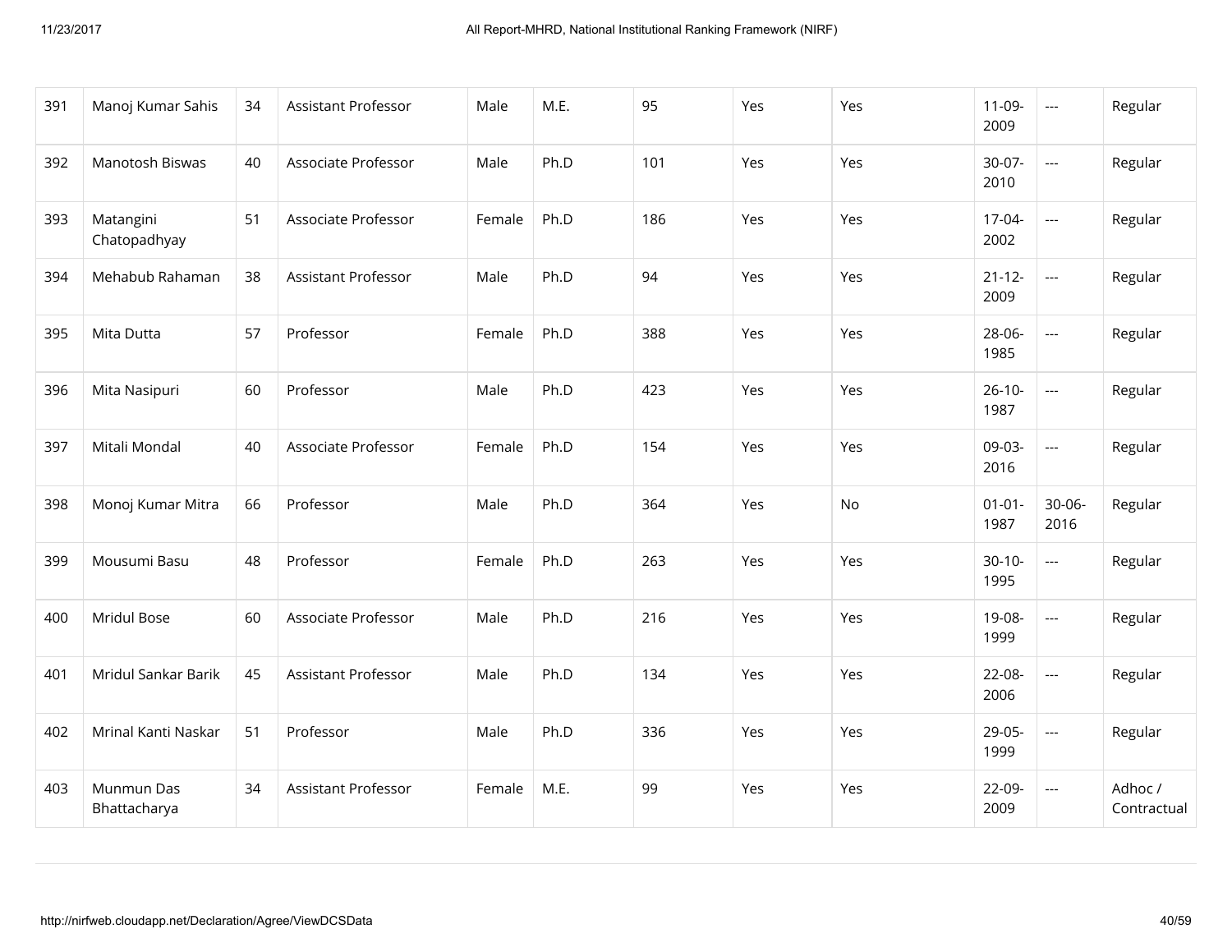| 404 | Nabin Baran Manik        | 47 | Professor                  | Male   | Ph.D | 230 | Yes | Yes | 27-09-<br>1997      | $\hspace{0.05cm} \ldots$                 | Regular |
|-----|--------------------------|----|----------------------------|--------|------|-----|-----|-----|---------------------|------------------------------------------|---------|
| 405 | Nandadulal Bairagi       | 50 | Professor                  | Male   | Ph.D | 226 | Yes | Yes | $20-03-$<br>2001    | $\hspace{0.05cm} \ldots \hspace{0.05cm}$ | Regular |
| 406 | Nandan<br>Bhattacharjee  | 48 | <b>Assistant Professor</b> | Male   | Ph.D | 142 | Yes | Yes | $07-10-$<br>2005    | $\overline{\phantom{a}}$                 | Regular |
| 407 | Nandini<br>Mukhopadhyay  | 51 | Professor                  | Female | Ph.D | 346 | Yes | Yes | $01 - 01 -$<br>1992 | $\overline{\phantom{a}}$                 | Regular |
| 408 | Narayan Chandra<br>Majee | 55 | Associate Professor        | Male   | Ph.D | 240 | Yes | Yes | $01 - 08 -$<br>1997 | $\overline{\phantom{a}}$                 | Regular |
| 409 | Nibir Mondal             | 53 | Professor                  | Male   | Ph.D | 300 | Yes | Yes | 17-08-<br>1992      | $\overline{\phantom{a}}$                 | Regular |
| 410 | Nikhil Mondal            | 48 | Associate Professor        | Male   | M.E. | 242 | Yes | Yes | $27 - 12 -$<br>2000 | $\overline{\phantom{a}}$                 | Regular |
| 411 | Niladri Chakraborty      | 52 | Professor                  | Male   | Ph.D | 331 | Yes | Yes | $01 - 03 -$<br>1990 | $\overline{\phantom{a}}$                 | Regular |
| 412 | Nilanjana Gupta          | 56 | Professor                  | Female | Ph.D | 313 | Yes | Yes | $10-07-$<br>1991    | $\overline{a}$                           | Regular |
| 413 | Nirmal Kumar Deb         | 62 | Professor                  | Male   | M.E. | 402 | Yes | No  | 24-02-<br>1984      | 28-02-<br>2015                           | Regular |
| 414 | Nirmal Kumar<br>Manna    | 46 | Assistant Professor        | Male   | Ph.D | 127 | Yes | Yes | $07-02-$<br>2007    | $\overline{\phantom{a}}$                 | Regular |
| 415 | Nirmalya<br>Chowdhury    | 54 | Professor                  | Male   | Ph.D | 324 | Yes | Yes | $27-07-$<br>2001    | $\overline{a}$                           | Regular |
| 416 | Nitin Chattopadhyay      | 57 | Professor                  | Male   | Ph.D | 335 | Yes | Yes | 18-09-<br>1991      | $\hspace{0.05cm} \ldots \hspace{0.05cm}$ | Regular |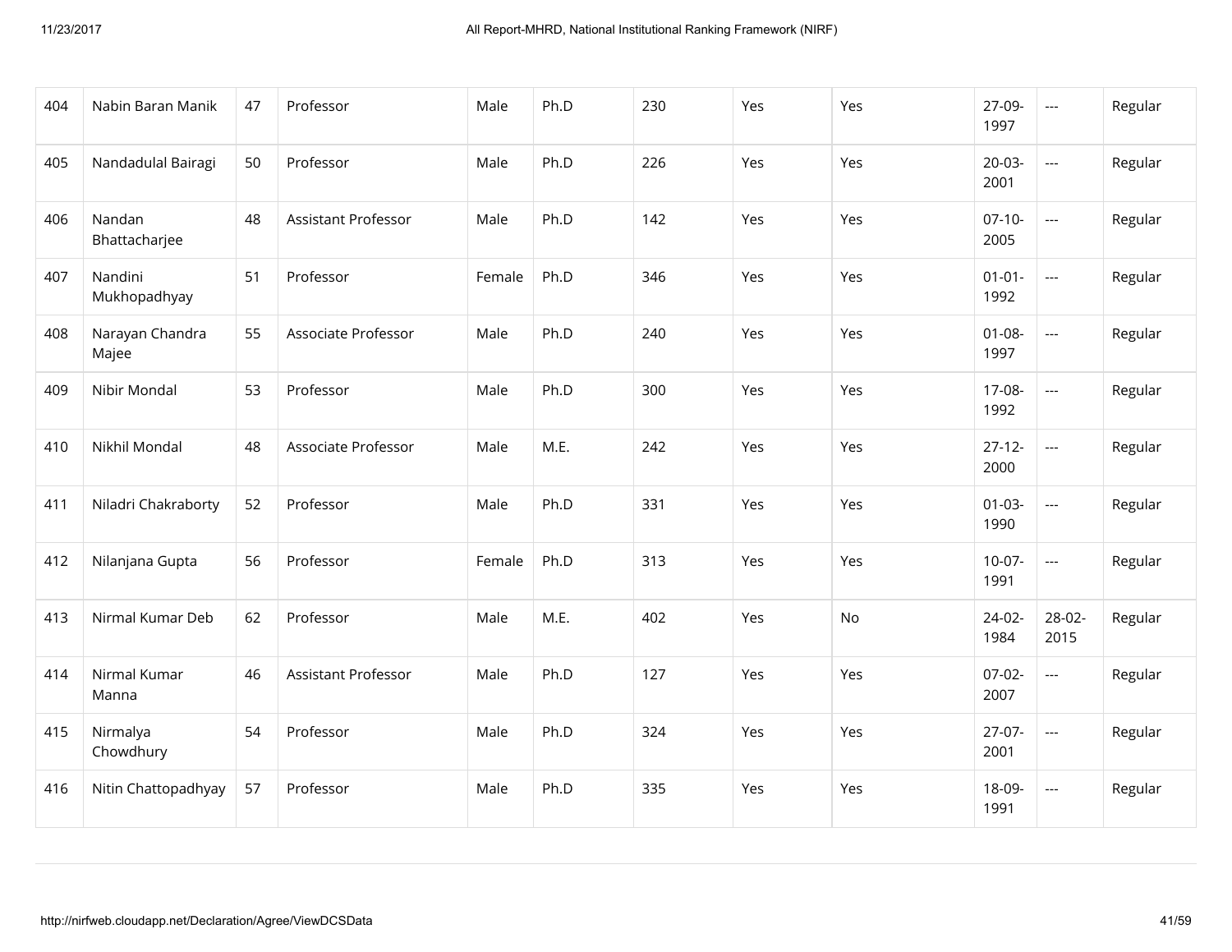| 417 | Pabitra Kumar Paul             | 39 | Associate Professor        | Male   | Ph.D | 156 | Yes | Yes | 29-07-<br>2009      | $\scriptstyle\cdots$     | Regular                |
|-----|--------------------------------|----|----------------------------|--------|------|-----|-----|-----|---------------------|--------------------------|------------------------|
| 418 | Palanikndavar<br>Venkateswaran | 48 | Professor                  | Male   | Ph.D | 336 | Yes | Yes | $15 - 10 -$<br>2001 | $\overline{a}$           | Regular                |
| 419 | Pallab Kanti Halder            | 41 | Associate Professor        | Male   | Ph.D | 127 | Yes | Yes | $02-03-$<br>2007    | $\scriptstyle\cdots$     | Regular                |
| 420 | Paltu Kumar Dhal               | 34 | <b>Assistant Professor</b> | Male   | Ph.D | 51  | Yes | Yes | $18 - 10 -$<br>2014 | $\overline{a}$           | Regular                |
| 421 | Pampa Sadhukhan                | 37 | Assistant Professor        | Female | M.E. | 110 | Yes | Yes | $21-05-$<br>2008    | $\hspace{0.05cm} \ldots$ | Adhoc /<br>Contractual |
| 422 | Pankaj Kumar Roy               | 42 | Associate Professor        | Male   | Ph.D | 45  | Yes | Yes | $13 - 01 -$<br>2014 | $\overline{a}$           | Regular                |
| 423 | Papita Das Saha                | 41 | Associate Professor        | Female | Ph.D | 143 | Yes | Yes | $12 - 11 -$<br>2013 | $\overline{a}$           | Regular                |
| 424 | Parama Bhowmik                 | 42 | <b>Assistant Professor</b> | Female | Ph.D | 141 | Yes | Yes | $14 - 11 -$<br>2005 | $\overline{\phantom{a}}$ | Regular                |
| 425 | Parama Ghoshal                 | 39 | Assistant Professor        | Female | Ph.D | 94  | Yes | Yes | $30-12-$<br>2009    | $\overline{\phantom{a}}$ | Regular                |
| 426 | Paramita<br>Bhattacharjee      | 45 | Assistant Professor        | Female | Ph.D | 201 | Yes | Yes | 22-09-<br>2009      | ---                      | Regular                |
| 427 | Partha Bhattacharya            | 47 | Professor                  | Male   | Ph.D | 140 | Yes | Yes | 28-02-<br>2006      | $\overline{\phantom{a}}$ | Regular                |
| 428 | Partha Ghosh                   | 39 | Assistant Professor        | Male   | Ph.D | 148 | Yes | Yes | $22-06-$<br>2005    | ---                      | Regular                |
| 429 | Partha Pratim<br><b>Biswas</b> | 52 | Professor                  | Male   | Ph.D | 297 | Yes | Yes | $21 - 10 -$<br>1993 | $\scriptstyle\cdots$     | Regular                |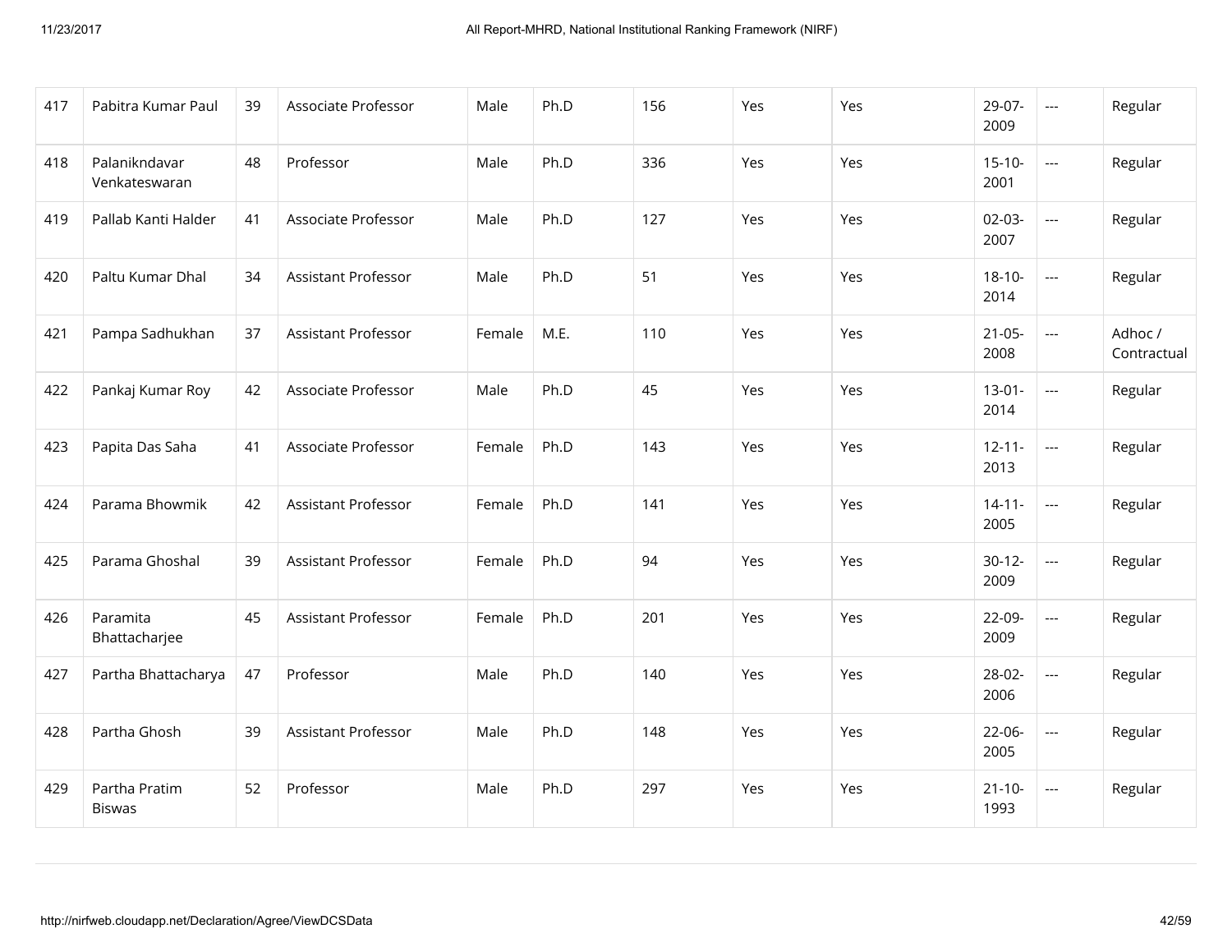| 430 | Partha Pratim Parui           | 41 | Assistant Professor        | Male   | Ph.D | 132 | Yes | Yes | $06-01-$<br>2009    | $\scriptstyle\cdots$     | Regular |
|-----|-------------------------------|----|----------------------------|--------|------|-----|-----|-----|---------------------|--------------------------|---------|
| 431 | Partha Pratim Ray             | 43 | <b>Assistant Professor</b> | Male   | Ph.D | 142 | Yes | Yes | $21 - 10 -$<br>2005 | $\overline{\phantom{a}}$ | Regular |
| 432 | Partha Ray                    | 36 | Assistant Professor        | Male   | Ph.D | 146 | Yes | Yes | $12 - 12 -$<br>2008 | $\scriptstyle\cdots$     | Regular |
| 433 | Partha Sarathi<br>Chakraborty | 43 | Associate Professor        | Male   | Ph.D | 252 | Yes | Yes | $10-01 -$<br>2005   | $\overline{\phantom{a}}$ | Regular |
| 434 | Parthasarathi<br>Satvaya      | 32 | Assistant Professor        | Male   | Ph.D | 19  | Yes | Yes | $10-03-$<br>2016    | $\hspace{0.05cm} \ldots$ | Regular |
| 435 | Piyali Basak                  | 39 | Assistant Professor        | Female | Ph.D | 93  | Yes | Yes | $11 - 01 -$<br>2010 | $\overline{\phantom{a}}$ | Regular |
| 436 | Prabir Kumar De               | 58 | Professor                  | Male   | Ph.D | 402 | Yes | Yes | $31-03-$<br>1984    | $\overline{\phantom{a}}$ | Regular |
| 437 | Prabir Kumar Ghosh            | 65 | Associate Professor        | Male   | Ph.D | 419 | Yes | No. | $22 - 11 -$<br>1982 | $30 - 06 -$<br>2017      | Regular |
| 438 | Prabir Kumar Kundu            | 55 | Professor                  | Male   | Ph.D | 176 | Yes | Yes | $20 - 12 -$<br>2002 | $\overline{\phantom{a}}$ | Regular |
| 439 | Pradip Kumar<br>Mahapatra     | 55 | Associate Professor        | Male   | Ph.D | 179 | Yes | Yes | 12-09-<br>2002      | ---                      | Regular |
| 440 | Pradip Kundu                  | 47 | <b>Assistant Professor</b> | Male   | Ph.D | 190 | Yes | Yes | $29-12-$<br>2001    | $\overline{\phantom{a}}$ | Regular |
| 441 | Prakash Chandra<br>Mali       | 58 | Professor                  | Male   | Ph.D | 401 | Yes | Yes | $31-03-$<br>1984    | $\hspace{0.05cm} \ldots$ | Regular |
| 442 | Pranibesh Mandal              | 31 | <b>Assistant Professor</b> | Male   | Ph.D | 43  | Yes | Yes | $20 - 01 -$<br>2014 | $\scriptstyle\cdots$     | Regular |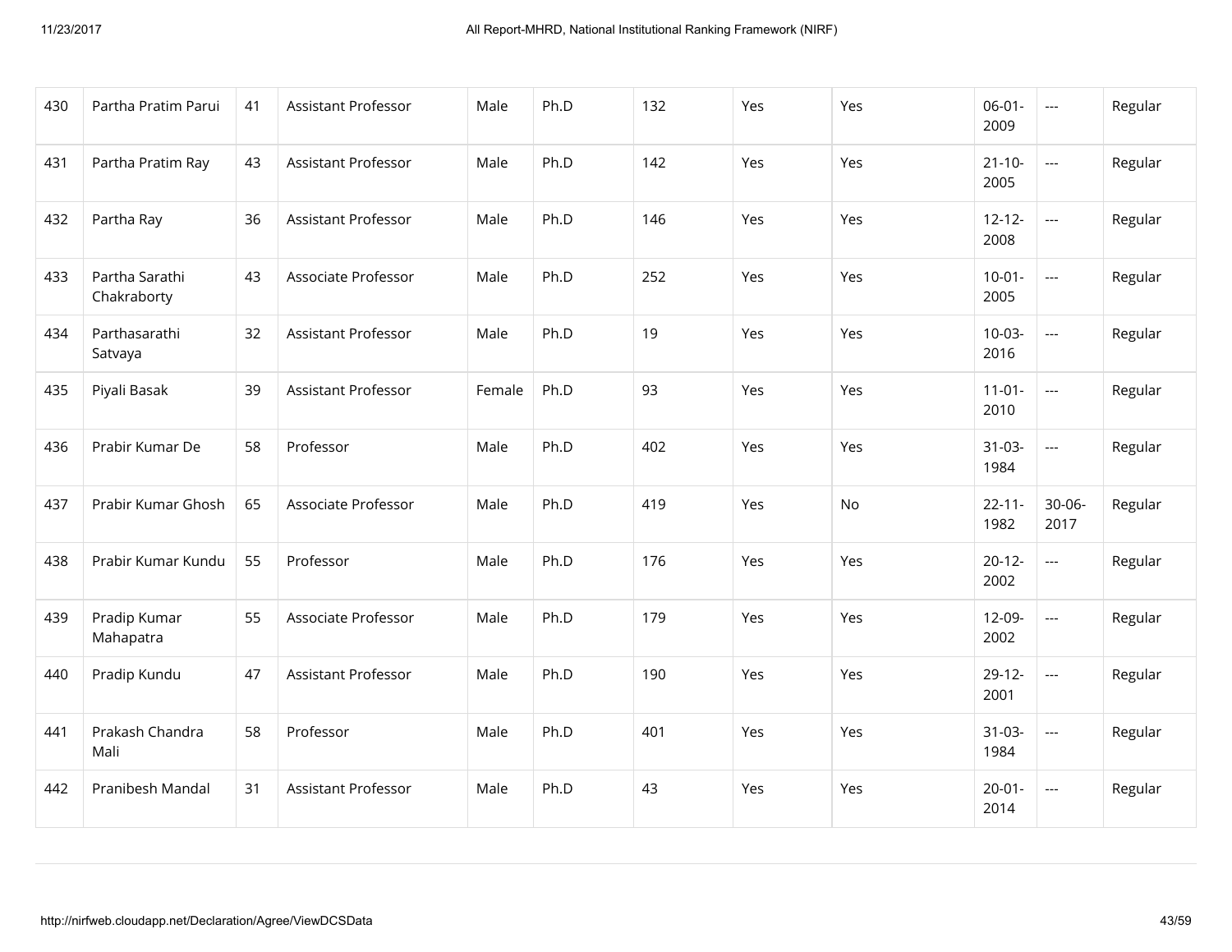| 443 | Prasanta Kumar<br>Banerjee      | 59 | Associate Professor        | Male   | Ph.D | 333 | Yes | Yes | $12 - 01 -$<br>1990 | $\scriptstyle \cdots$    | Regular |
|-----|---------------------------------|----|----------------------------|--------|------|-----|-----|-----|---------------------|--------------------------|---------|
| 444 | Prasanta Kumar<br><b>Biswas</b> | 42 | <b>Assistant Professor</b> | Male   | Ph.D | 147 | Yes | Yes | $29 - 01 -$<br>2016 | $\overline{a}$           | Regular |
| 445 | Prasanta Kumar<br>Dutta         | 65 | Professor                  | Male   | Ph.D | 338 | Yes | No  | 07-08-<br>1989      | $31 - 03 -$<br>2017      | Regular |
| 446 | Prasanta Sahoo                  | 54 | Professor                  | Male   | Ph.D | 264 | Yes | Yes | 16-09-<br>1995      | $\overline{\phantom{a}}$ | Regular |
| 447 | Pratik Kumar Sen                | 64 | Professor                  | Male   | Ph.D | 343 | Yes | Yes | $01 - 12 -$<br>1988 | $\overline{\phantom{a}}$ | Regular |
| 448 | Pratulananda Das                | 46 | Professor                  | Male   | Ph.D | 241 | Yes | Yes | 28-07-<br>1997      | $\overline{\phantom{a}}$ | Regular |
| 449 | Pratyusha Rakship               | 28 | Assistant Professor        | Female | Ph.D | 20  | Yes | Yes | $27 - 11 -$<br>2015 | $\overline{\phantom{a}}$ | Regular |
| 450 | Pravash Chandra<br>Chakraborti  | 53 | Professor                  | Male   | Ph.D | 333 | Yes | Yes | $24 - 01 -$<br>1990 | $\overline{\phantom{a}}$ | Regular |
| 451 | Pritam Aitch                    | 45 | Associate Professor        | Male   | Ph.D | 152 | Yes | Yes | 09-02-<br>2005      | $\overline{a}$           | Regular |
| 452 | Priti Kumar Roy                 | 50 | Associate Professor        | Male   | Ph.D | 109 | Yes | Yes | $01-07-$<br>2008    | $\overline{\phantom{a}}$ | Regular |
| 453 | Prokash Chandra<br>Roy          | 39 | Assistant Professor        | Male   | Ph.D | 151 | Yes | Yes | 15-09-<br>2009      | $\overline{\phantom{a}}$ | Regular |
| 454 | Prolay Sharma                   | 38 | Assistant Professor        | Male   | Ph.D | 171 | Yes | Yes | $12 - 04 -$<br>2008 | $\overline{\phantom{a}}$ | Regular |
| 455 | Pulak Sengupta                  | 53 | Professor                  | Male   | Ph.D | 323 | Yes | Yes | 13-09-<br>1990      | $\overline{\phantom{a}}$ | Regular |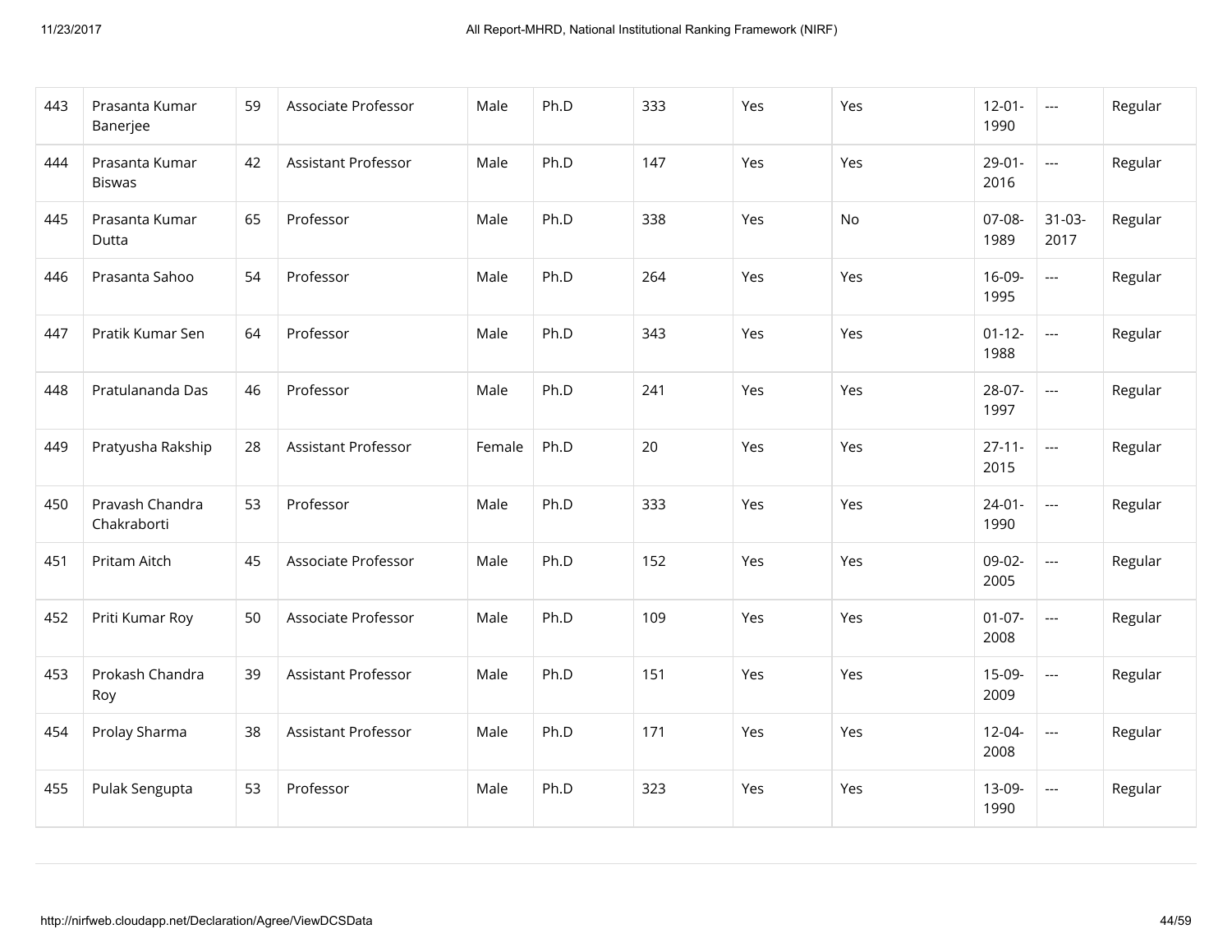| 456 | Pulok KrMukherjee      | 48 | Professor           | Male | Ph.D | 190 | Yes | Yes | $11 - 12 -$<br>2001 | $\scriptstyle\cdots$     | Regular |
|-----|------------------------|----|---------------------|------|------|-----|-----|-----|---------------------|--------------------------|---------|
| 457 | Punyasha Chatterjee    | 38 | Assistant Professor | Male | Ph.D | 71  | Yes | Yes | $01 - 11 -$<br>2012 | $\overline{\phantom{a}}$ | Regular |
| 458 | Puspendu Sahu          | 42 | Assistant Professor | Male | Ph.D | 108 | Yes | Yes | $01 - 08 -$<br>2008 | $\overline{\phantom{a}}$ | Regular |
| 459 | Radhaballabh Bhar      | 61 | Professor           | Male | Ph.D | 275 | Yes | Yes | 22-09-<br>1994      | $\overline{\phantom{a}}$ | Regular |
| 460 | Rafat Ali              | 40 | Assistant Professor | Male | M.A  | 156 | Yes | Yes | 04-08-<br>2004      | $\overline{\phantom{a}}$ | Regular |
| 461 | Rajanikanta Mudi       | 52 | Professor           | Male | Ph.D | 296 | Yes | Yes | $01 - 12 -$<br>1992 | $\overline{\phantom{a}}$ | Regular |
| 462 | Rajat Chakraborty      | 43 | Associate Professor | Male | Ph.D | 195 | Yes | Yes | 08-06-<br>2007      | $\overline{\phantom{a}}$ | Regular |
| 463 | Rajat Subhra Sen       | 53 | Associate Professor | Male | Ph.D | 373 | Yes | Yes | $15-03-$<br>1994    | $\overline{a}$           | Regular |
| 464 | Rajib<br>Bandyopadhyay | 55 | Professor           | Male | Ph.D | 366 | Yes | Yes | 19-03-<br>1990      | $\overline{\phantom{a}}$ | Regular |
| 465 | Rajib Das              | 39 | Assistant Professor | Male | Ph.D | 12  | Yes | Yes | 18-08-<br>2008      | $\overline{\phantom{a}}$ | Regular |
| 466 | Rajib Dey              | 45 | Associate Professor | Male | Ph.D | 253 | Yes | Yes | $01 - 03 -$<br>2005 | $\overline{\phantom{a}}$ | Regular |
| 467 | Ram Sarkar             | 39 | Assistant Professor | Male | Ph.D | 146 | Yes | Yes | 30-04-<br>2008      | $\scriptstyle\cdots$     | Regular |
| 468 | Ramendu Bikash<br>Sahu | 54 | Professor           | Male | Ph.D | 324 | Yes | Yes | $20-08-$<br>1990    | $\overline{\phantom{a}}$ | Regular |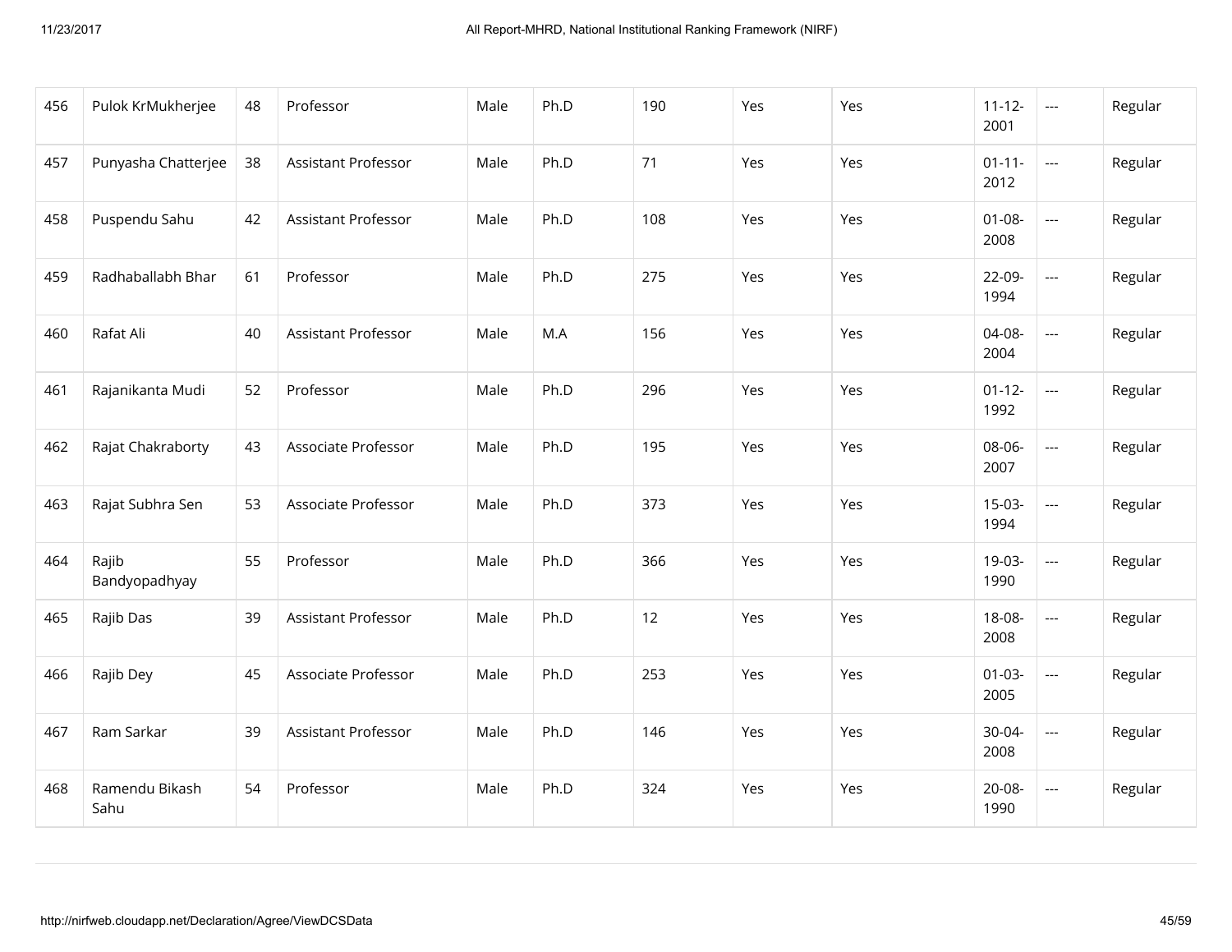| 469 | Ramit Samaddar        | 32 | Assistant Professor        | Male   | M. Phil | 83  | Yes | Yes | $01-07-$<br>2010    | $\scriptstyle\cdots$     | Regular |
|-----|-----------------------|----|----------------------------|--------|---------|-----|-----|-----|---------------------|--------------------------|---------|
| 470 | Rana Saha             | 44 | Associate Professor        | Male   | Ph.D    | 187 | Yes | Yes | $14 - 01 -$<br>2002 | $\overline{\phantom{a}}$ | Regular |
| 471 | Ranjan Ganguly        | 43 | Professor                  | Male   | Ph.D    | 264 | Yes | Yes | 23-05-<br>1997      | $\hspace{0.05cm} \ldots$ | Regular |
| 472 | Ranjan Parekh         | 50 | <b>Assistant Professor</b> | Male   | Ph.D    | 214 | Yes | Yes | $15 - 12 -$<br>2000 | $\overline{\phantom{a}}$ | Regular |
| 473 | Ranjana Chowdhury     | 54 | Professor                  | Female | Ph.D    | 289 | Yes | Yes | 19-06-<br>1993      | $\scriptstyle\cdots$     | Regular |
| 474 | Ranjit Kumar Barai    | 45 | Associate Professor        | Male   | Ph.D    | 205 | Yes | Yes | $18 - 01 -$<br>1999 | $\overline{\phantom{a}}$ | Regular |
| 475 | Ratan Mondal          | 41 | Assistant Professor        | Male   | Ph.D    | 173 | Yes | Yes | $12-05-$<br>2003    | $\overline{\phantom{a}}$ | Regular |
| 476 | Ratna Dutta           | 39 | Assistant Professor        | Female | Ph.D    | 132 | Yes | Yes | $18 - 12 -$<br>2009 | $\scriptstyle\cdots$     | Regular |
| 477 | Ratna Ghosh           | 47 | Professor                  | Female | Ph.D    | 241 | Yes | Yes | $21-07-$<br>1997    | $\overline{\phantom{a}}$ | Regular |
| 478 | Ravi Kumar Pandit     | 30 | Assistant Professor        | Male   | M.E.    | 42  | Yes | Yes | $21 - 04 -$<br>2014 | $\hspace{0.05cm} \ldots$ | Regular |
| 479 | Rina Ghosh            | 59 | Professor                  | Female | Ph.D    | 301 | Yes | Yes | $20 - 01 -$<br>1998 | $\overline{\phantom{a}}$ | Regular |
| 480 | Rochona Das<br>Poddar | 53 | Associate Professor        | Female | M.A     | 308 | Yes | Yes | $05-12-$<br>1991    | $\hspace{0.05cm} \ldots$ | Regular |
| 481 | Ruma Ray              | 48 | Associate Professor        | Female | Ph.D    | 212 | Yes | Yes | 30-04-<br>2008      | $\overline{\phantom{a}}$ | Regular |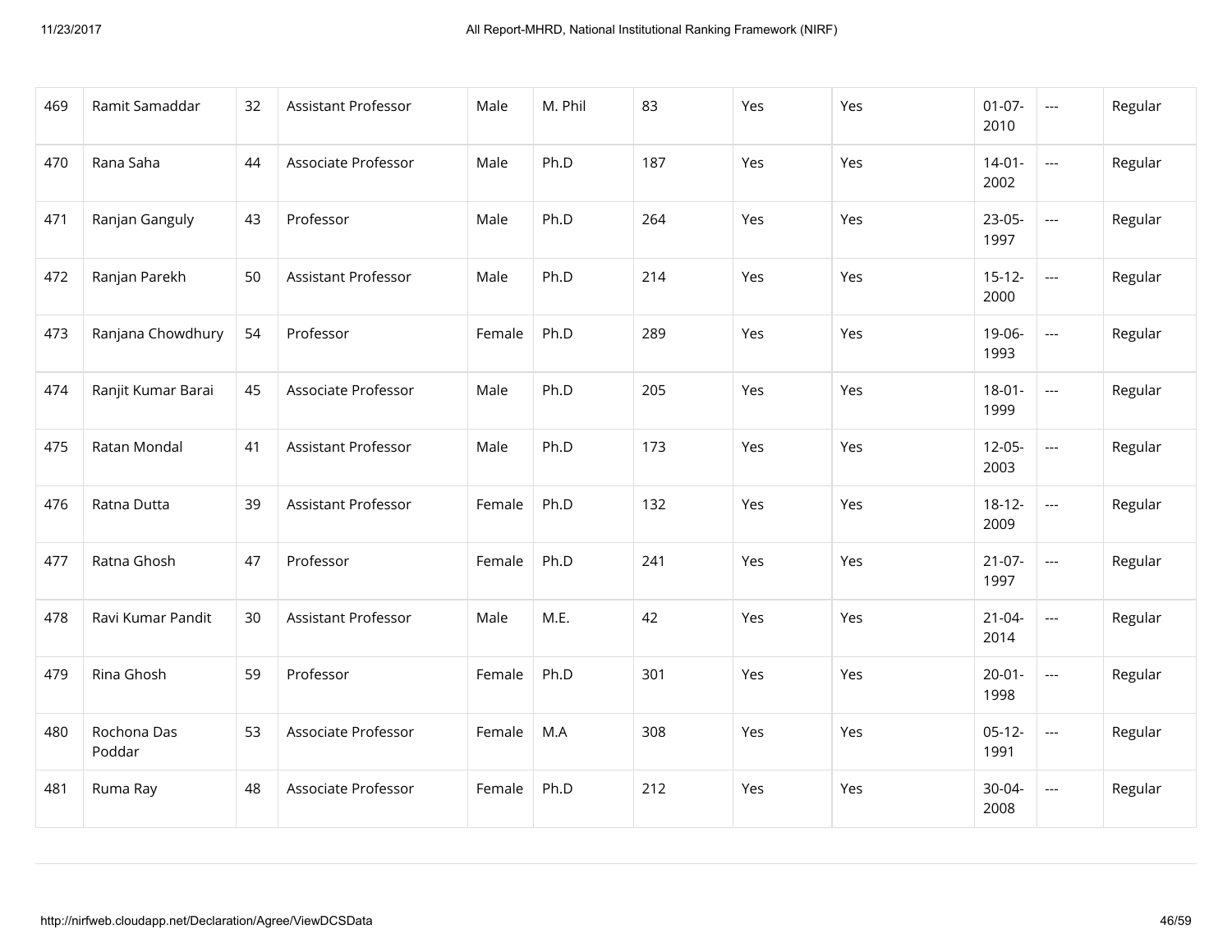| 482 | Sachindranath Das        | 35 | Assistant Professor                              | Male   | Ph.D | 86  | Yes | Yes | $02-07-$<br>2014    | $\scriptstyle \cdots$    | Regular |
|-----|--------------------------|----|--------------------------------------------------|--------|------|-----|-----|-----|---------------------|--------------------------|---------|
| 483 | Sadhan KrGhosh           | 59 | Professor                                        | Male   | Ph.D | 402 | Yes | Yes | $31-03-$<br>1984    | $\overline{\phantom{a}}$ | Regular |
| 484 | Sadhana Chatterjee       | 40 | Assistant Professor                              | Female | Ph.D | 95  | Yes | Yes | 16-09-<br>2009      | $\overline{a}$           | Regular |
| 485 | Sagnik Sinha             | 55 | Associate Professor                              | Male   | Ph.D | 293 | Yes | Yes | $05-03-$<br>1993    | $\overline{\phantom{a}}$ | Regular |
| 486 | Saikat Dewanjee          | 37 | Assistant Professor                              | Male   | Ph.D | 128 | Yes | Yes | $23-02-$<br>2007    | $\overline{a}$           | Regular |
| 487 | Saikat Kumar Seth        | 34 | Assistant Professor                              | Male   | Ph.D | 128 | Yes | Yes | $15 - 01 -$<br>2016 | $\overline{\phantom{a}}$ | Regular |
| 488 | Saikat Mookherjee        | 48 | Associate Professor                              | Male   | Ph.D | 281 | Yes | Yes | $07-03-$<br>1994    | $\overline{\phantom{a}}$ | Regular |
| 489 | Salil Kumar Sanyal       | 60 | Professor                                        | Male   | Ph.D | 419 | Yes | No  | 03-09-<br>1982      | $31 - 12 -$<br>2016      | Regular |
| 490 | Samar Chandra<br>Mandal  | 55 | Professor                                        | Male   | Ph.D | 360 | Yes | Yes | $31 - 05 -$<br>1995 | $\overline{\phantom{a}}$ | Regular |
| 491 | Samaresh<br>Bhattacharya | 56 | Dean / Principal / Director<br>/ Vice Chancellor | Male   | Ph.D | 303 | Yes | Yes | $31-03-$<br>1992    | $\overline{\phantom{a}}$ | Regular |
| 492 | Samir Biswas             | 31 | <b>Assistant Professor</b>                       | Male   | M.E. | 110 | Yes | Yes | 09-07-<br>2008      | $\overline{\phantom{a}}$ | Regular |
| 493 | Samiran<br>Chattopadhyay | 52 | Professor                                        | Male   | Ph.D | 336 | Yes | Yes | $16 - 08 -$<br>1989 | $\overline{\phantom{a}}$ | Regular |
| 494 | Sandip Das               | 54 | <b>Assistant Professor</b>                       | Male   | Ph.D | 381 | Yes | Yes | $20 - 04 -$<br>1985 | $\overline{\phantom{a}}$ | Regular |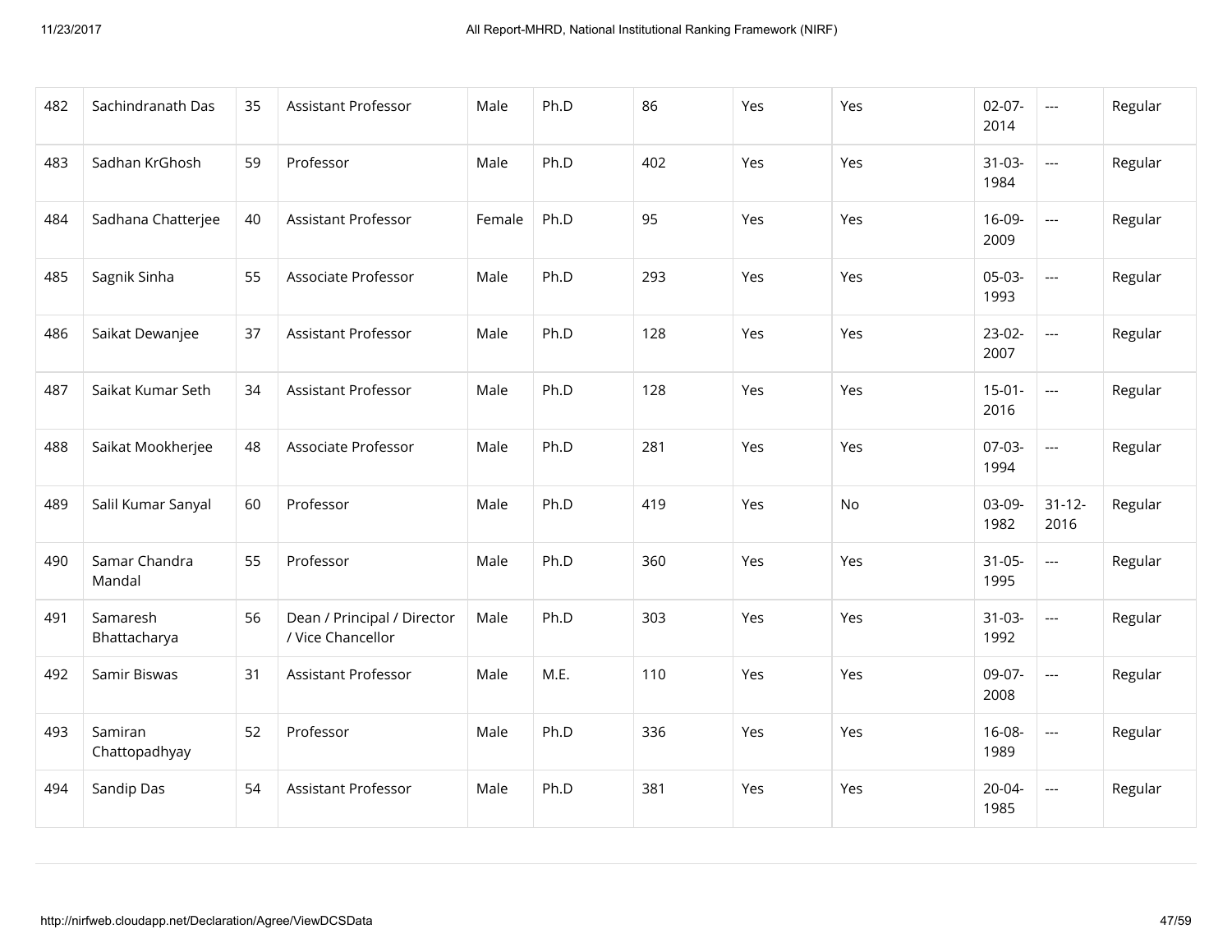| 495 | Sanghamitra Sarkar       | 30 | Assistant Professor        | Female | M.Tech     | 45  | Yes | Yes | $09-11-$<br>2015    | $\cdots$                 | Regular                |
|-----|--------------------------|----|----------------------------|--------|------------|-----|-----|-----|---------------------|--------------------------|------------------------|
| 496 | Sangita Sahana           | 28 | Assistant Professor        | Female | M.E.       | 30  | Yes | Yes | 19-05-<br>2014      | $\overline{\phantom{a}}$ | Adhoc /<br>Contractual |
| 497 | Sanjay Bhar              | 50 | Professor                  | Male   | Ph.D       | 264 | Yes | Yes | $21-07-$<br>1995    | $\hspace{0.05cm} \ldots$ | Regular                |
| 498 | Sanjay Sanyal            | 51 | Professor                  | Male   | Ph.D       | 187 | Yes | Yes | $07 - 01 -$<br>2002 | $\overline{\phantom{a}}$ | Regular                |
| 499 | Sanjib Acharyya          | 51 | Professor                  | Male   | Ph.D       | 312 | Yes | Yes | 09-09-<br>1991      | $\overline{a}$           | Regular                |
| 500 | Sanjib Nag               | 52 | Associate Professor        | Male   | Ph.D       | 315 | Yes | Yes | $01-07-$<br>2008    | $\overline{a}$           | Regular                |
| 501 | Sanjoy Kumar             | 49 | Associate Professor        | Male   | Ph.D       | 168 | Yes | Yes | $01 - 08 -$<br>2003 | $\overline{a}$           | Regular                |
| 502 | Sanjoy Kumar Saha        | 49 | Professor                  | Male   | Ph.D       | 298 | Yes | Yes | 17-08-<br>2001      | $\overline{\phantom{a}}$ | Regular                |
| 503 | Sankar Dhar              | 61 | Professor                  | Male   | Ph.D       | 385 | Yes | Yes | 08-07-<br>1985      | $\overline{\phantom{a}}$ | Regular                |
| 504 | Sankar Narayan<br>Patra  | 39 | Assistant Professor        | Male   | Ph.D       | 130 | Yes | Yes | 03-07-<br>2014      | $\overline{\phantom{a}}$ | Regular                |
| 505 | Sanmoy Karmakar          | 46 | Professor                  | Male   | Ph.D       | 127 | Yes | Yes | $01 - 03 -$<br>2007 | $\overline{\phantom{a}}$ | Regular                |
| 506 | Santosh Biswas           | 36 | Assistant Professor        | Male   | Ph.D       | 104 | Yes | Yes | $02 - 02 -$<br>2010 | $\overline{\phantom{a}}$ | Regular                |
| 507 | Santwan<br>Chattopadhyay | 43 | <b>Assistant Professor</b> | Male   | <b>NET</b> | 156 | Yes | Yes | $05-07-$<br>2004    | $\overline{\phantom{a}}$ | Regular                |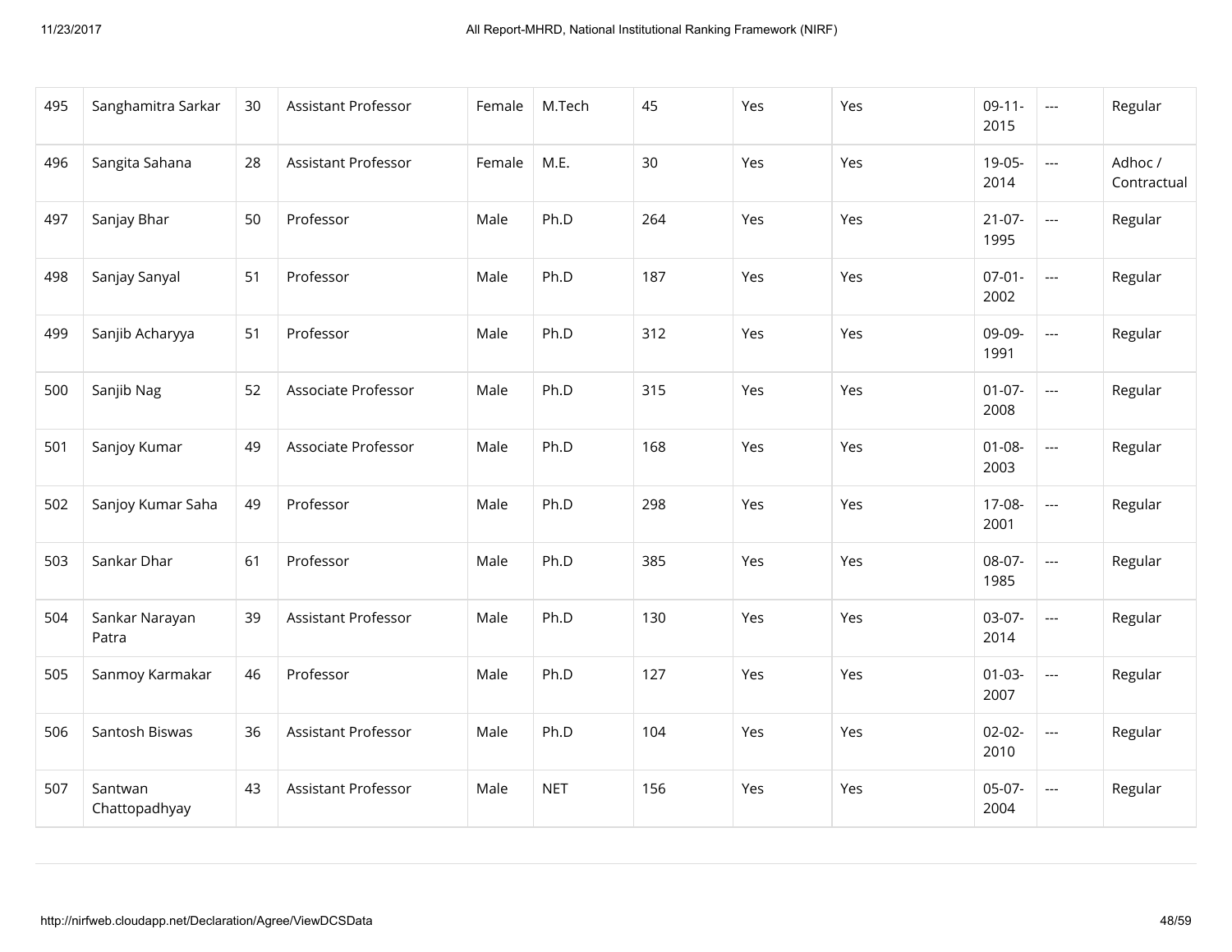| 508 | Sarbani Roy               | 40 | Associate Professor        | Female | Ph.D | 176 | Yes | Yes | $13-07-$<br>2006    | $\scriptstyle\cdots$     | Regular                |
|-----|---------------------------|----|----------------------------|--------|------|-----|-----|-----|---------------------|--------------------------|------------------------|
| 509 | Sarmistha Mandal          | 45 | <b>Assistant Professor</b> | Female | Ph.D | 140 | Yes | Yes | $01 - 12 -$<br>2005 | $\overline{\phantom{a}}$ | Regular                |
| 510 | Sarmistha Neogy           | 52 | Professor                  | Female | Ph.D | 222 | Yes | Yes | $09-10-$<br>2001    | $\scriptstyle\cdots$     | Regular                |
| 511 | Saroj Mondal              | 53 | Professor                  | Male   | Ph.D | 315 | Yes | Yes | $13-07-$<br>1991    | $\overline{\phantom{a}}$ | Regular                |
| 512 | Saswati Mazumdar          | 57 | Professor                  | Female | Ph.D | 397 | Yes | Yes | 08-06-<br>1987      | $\scriptstyle\cdots$     | Regular                |
| 513 | Saswati Mukherjee         | 41 | <b>Assistant Professor</b> | Female | M.E. | 110 | Yes | Yes | 28-05-<br>2008      | $\overline{\phantom{a}}$ | Adhoc /<br>Contractual |
| 514 | Sathi Banerjee<br>Mallick | 42 | Assistant Professor        | Female | Ph.D | 126 | Yes | Yes | $14-03-$<br>2007    | $\overline{\phantom{a}}$ | Regular                |
| 515 | Saubhik Haldar            | 48 | Assistant Professor        | Male   | Ph.D | 143 | Yes | Yes | $01-09-$<br>2005    | $\overline{\phantom{a}}$ | Regular                |
| 516 | Sayan Chatterjee          | 37 | Assistant Professor        | Male   | Ph.D | 126 | Yes | Yes | $17 - 12 -$<br>2009 | $\overline{\phantom{a}}$ | Regular                |
| 517 | Sayan Nandi               | 49 | Assistant Professor        | Male   | M.E. | 284 | Yes | Yes | $25-02-$<br>1994    | ---                      | Regular                |
| 518 | Shamik Ghosh              | 50 | Professor                  | Male   | Ph.D | 274 | Yes | Yes | 04-07-<br>2001      | $\overline{\phantom{a}}$ | Regular                |
| 519 | Shankar<br>Chakraborty    | 52 | Professor                  | Male   | Ph.D | 288 | Yes | Yes | 09-06-<br>1993      | $\overline{\phantom{a}}$ | Regular                |
| 520 | Sheli Sinha<br>Chaudhuri  | 44 | Associate Professor        | Female | Ph.D | 217 | Yes | Yes | $15-05-$<br>1999    | $\scriptstyle\cdots$     | Regular                |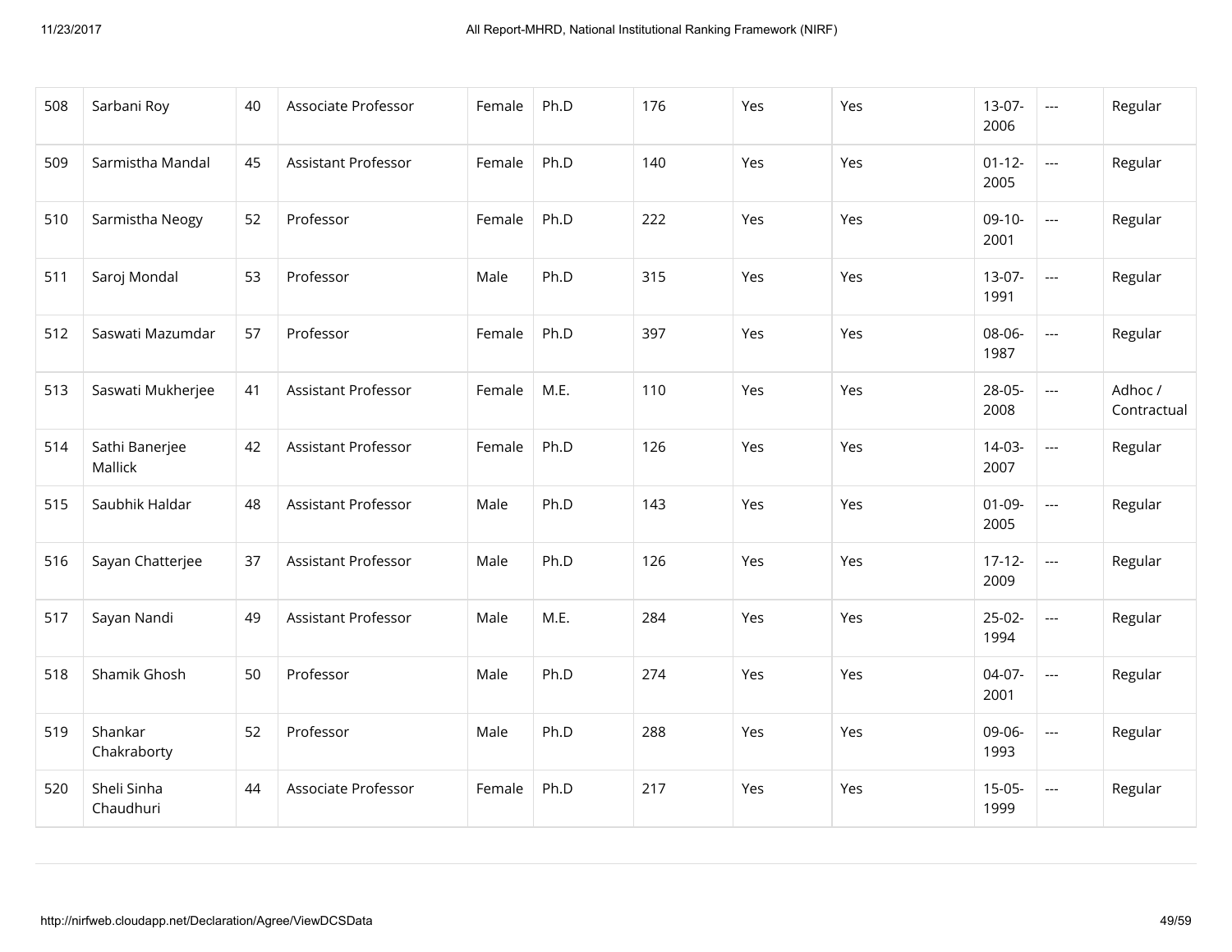| 521 | Shilpi Naskar            | 31 | Assistant Professor | Female | Ph.D | 111 | Yes | Yes | $23-07-$<br>2008    | $\hspace{0.05cm} \ldots$                 | Regular |
|-----|--------------------------|----|---------------------|--------|------|-----|-----|-----|---------------------|------------------------------------------|---------|
| 522 | Shivashish Bose          | 53 | Professor           | Male   | Ph.D | 365 | Yes | Yes | $02-08-$<br>2004    | $\hspace{0.05cm} \ldots \hspace{0.05cm}$ | Regular |
| 523 | Shouvik<br>Chattopadhyay | 37 | Assistant Professor | Male   | Ph.D | 136 | Yes | Yes | $06-01-$<br>2009    | $\hspace{0.05cm} \ldots$                 | Regular |
| 524 | Shovonlal Kundu          | 63 | Professor           | Male   | Ph.D | 359 | Yes | Yes | $10-11-$<br>1987    | $\hspace{0.05cm} \ldots \hspace{0.05cm}$ | Regular |
| 525 | Shubhrajit Das           | 57 | Professor           | Male   | M.E. | 318 | Yes | Yes | $01-07-$<br>2008    | $\overline{\phantom{a}}$                 | Regular |
| 526 | Shyamal Roy              | 39 | Assistant Professor | Male   | Ph.D | 48  | Yes | Yes | $30-10-$<br>2013    | $\hspace{0.05cm} \ldots \hspace{0.05cm}$ | Regular |
| 527 | Sibapriya Mukherjee      | 60 | Professor           | Male   | Ph.D | 402 | Yes | Yes | $02 - 04 -$<br>1984 | $\hspace{0.05cm} \ldots \hspace{0.05cm}$ | Regular |
| 528 | Siddhartha Datta         | 62 | Professor           | Male   | Ph.D | 429 | Yes | No  | $27 - 01 -$<br>1982 | $31 - 01 -$<br>2015                      | Regular |
| 529 | Siddhartha<br>Mukherjee  | 63 | Professor           | Male   | Ph.D | 474 | Yes | No  | $06 - 05 -$<br>1981 | $31-07-$<br>2016                         | Regular |
| 530 | Simul Banerjee           | 60 | Professor           | Male   | Ph.D | 408 | Yes | Yes | 30-09-<br>1981      | $\hspace{0.05cm} \ldots$                 | Regular |
| 531 | Sisir Kanti Mondal       | 47 | Professor           | Male   | Ph.D | 208 | Yes | Yes | 04-04-<br>2000      | $\overline{\phantom{a}}$                 | Regular |
| 532 | Sisir Kanti Nag          | 61 | Professor           | Male   | Ph.D | 322 | Yes | Yes | $30-10-$<br>1990    | $\hspace{0.05cm} \ldots$                 | Regular |
| 533 | Sivaji<br>Bandyopadhyay  | 53 | Professor           | Male   | Ph.D | 339 | Yes | Yes | $11-07-$<br>1989    | $\hspace{0.05cm} \ldots$                 | Regular |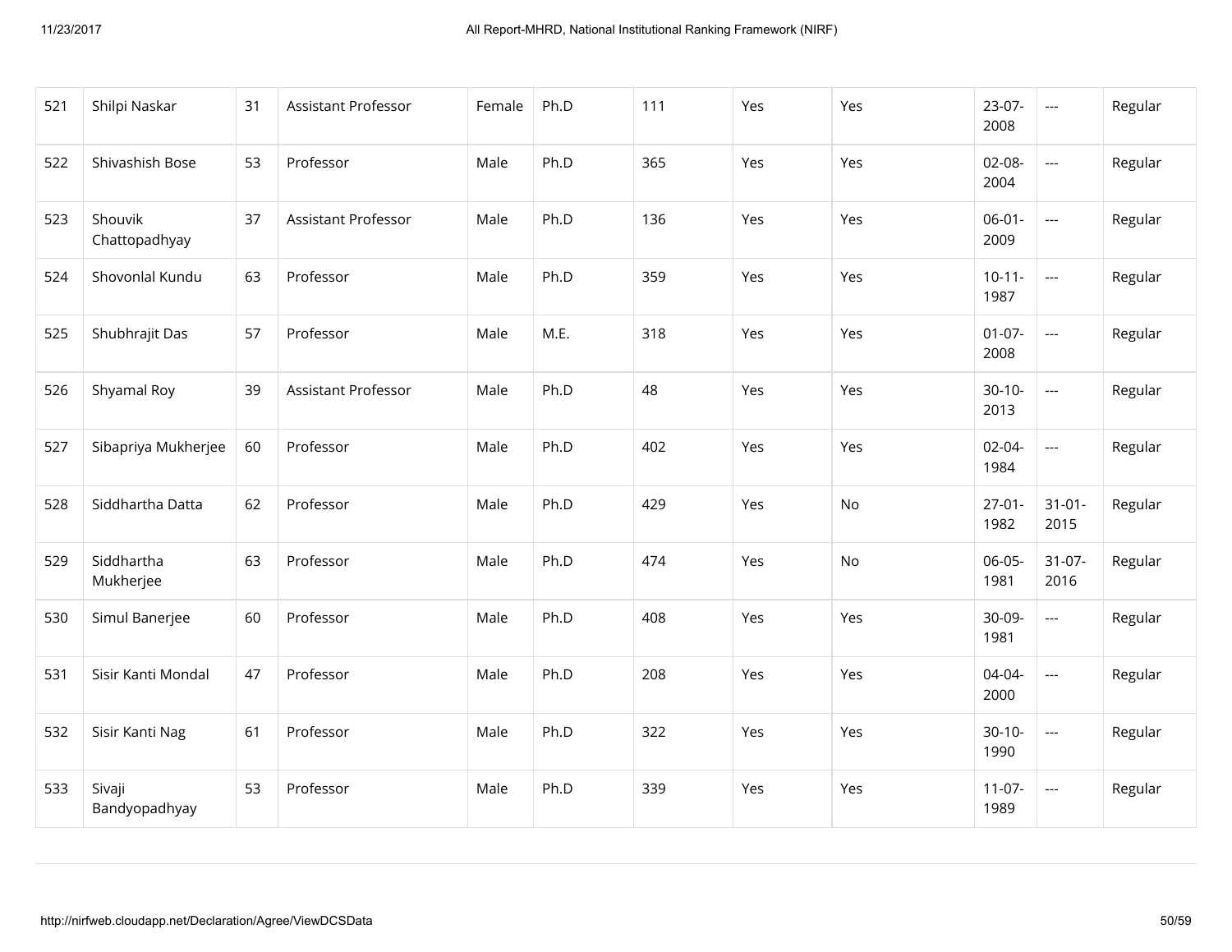| 534 | Sivaji Chakravorti       | 54 | Professor                                        | Male   | Ph.D        | 388 | Yes | Yes | 28-06-<br>1985      | $\hspace{0.05cm} \ldots$                 | Regular |
|-----|--------------------------|----|--------------------------------------------------|--------|-------------|-----|-----|-----|---------------------|------------------------------------------|---------|
| 535 | Sk Saiyad Ali            | 41 | <b>Assistant Professor</b>                       | Male   | Ph.D        | 111 | Yes | Yes | $21 - 08 -$<br>2008 | $\hspace{0.05cm} \ldots \hspace{0.05cm}$ | Regular |
| 536 | Smita Sadhu Ghosh        | 48 | Professor                                        | Female | Ph.D        | 236 | Yes | Yes | $02 - 12 -$<br>1998 | $\overline{\phantom{a}}$                 | Regular |
| 537 | Snehamoy<br>Majumder     | 54 | Professor                                        | Male   | Ph.D        | 252 | Yes | Yes | $15-07-$<br>1992    | $\hspace{0.05cm} \ldots$                 | Regular |
| 538 | Snehangshu Mandal        | 54 | Associate Professor                              | Male   | Ph.D        | 269 | Yes | Yes | $01 - 01 -$<br>1996 | $\overline{\phantom{a}}$                 | Regular |
| 539 | Somnath<br>Bhattacharjee | 51 | Associate Professor                              | Male   | Ph.D        | 289 | Yes | Yes | 13-08-<br>1993      | $\overline{\phantom{a}}$                 | Regular |
| 540 | Somnath Ghosh            | 60 | Dean / Principal / Director<br>/ Vice Chancellor | Male   | Ph.D        | 419 | Yes | Yes | $19 - 11 -$<br>1982 | $\overline{\phantom{a}}$                 | Regular |
| 541 | Somnath Ghosh            | 62 | Professor                                        | Male   | Ph.D        | 424 | Yes | Yes | 30-04-<br>1982      | $\overline{\phantom{a}}$                 | Regular |
| 542 | Somnath Mukherjee        | 58 | Professor                                        | Male   | Ph.D        | 291 | Yes | Yes | $10-07-$<br>1993    | $\overline{a}$                           | Regular |
| 543 | Soumen Basak             | 47 | Assistant Professor                              | Male   | Ph.D        | 199 | Yes | Yes | $26-03-$<br>2001    | $\hspace{0.05cm} \ldots \hspace{0.05cm}$ | Regular |
| 544 | Soumen Ghosh             | 47 | Associate Professor                              | Male   | Ph.D        | 190 | Yes | Yes | 15-09-<br>2001      | $\hspace{0.05cm} \ldots$                 | Regular |
| 545 | Soumen Mondal            | 39 | Assistant Professor                              | Male   | <b>SLET</b> | 16  | Yes | Yes | $01 - 04 -$<br>2016 | $\overline{a}$                           | Regular |
| 546 | Soumya Sarkar            | 47 | Professor                                        | Male   | Ph.D        | 253 | Yes | Yes | 06-03-<br>1999      | $\hspace{0.05cm} \ldots \hspace{0.05cm}$ | Regular |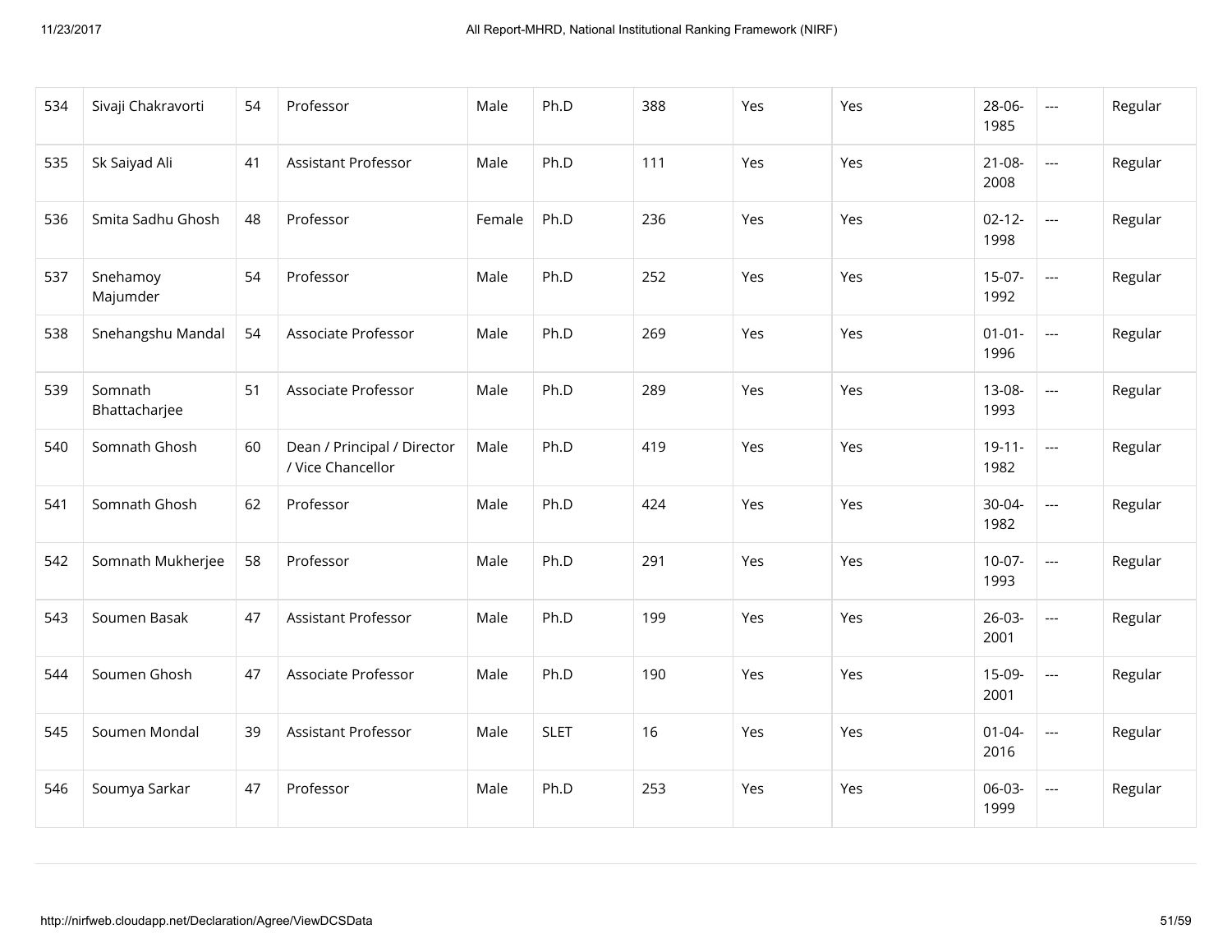| 547 | Sourav Das                 | 49 | Associate Professor        | Male   | Ph.D | 236          | Yes | Yes | $19-01-$<br>2006    | $\hspace{0.05cm} \ldots$ | Regular                |
|-----|----------------------------|----|----------------------------|--------|------|--------------|-----|-----|---------------------|--------------------------|------------------------|
| 548 | Sourav Sarkar              | 27 | <b>Assistant Professor</b> | Male   | Ph.D | $\mathbf{1}$ | Yes | Yes | 29-06-<br>2017      | $\overline{\phantom{a}}$ | Regular                |
| 549 | Souren Mitra               | 51 | Professor                  | Male   | Ph.D | 288          | Yes | Yes | 06-09-<br>1993      | $\overline{a}$           | Regular                |
| 550 | Sovan Dalai                | 40 | Assistant Professor        | Male   | Ph.D | 159          | Yes | Yes | $01 - 08 -$<br>2006 | $\overline{\phantom{a}}$ | Regular                |
| 551 | Sreyashi Das Pal           | 37 | Assistant Professor        | Female | Ph.D | 149          | Yes | Yes | $29-12-$<br>2006    | $\overline{\phantom{a}}$ | Regular                |
| 552 | Sruti Gan Chaudhuri        | 36 | Assistant Professor        | Female | Ph.D | 47           | Yes | Yes | $02 - 12 -$<br>2013 | $\hspace{0.05cm} \ldots$ | Adhoc /<br>Contractual |
| 553 | Subarna<br>Bhattacharyya   | 41 | Assistant Professor        | Female | Ph.D | 38           | Yes | Yes | 27-06-<br>2014      | $\overline{\phantom{a}}$ | Regular                |
| 554 | Subendu Bikas<br>Bardhan   | 66 | Professor                  | Male   | Ph.D | 431          | Yes | Yes | 24-09-<br>1981      | $\overline{a}$           | Regular                |
| 555 | Subenoy<br>Chakraborty     | 58 | Professor                  | Male   | Ph.D | 401          | Yes | Yes | $31-03-$<br>1984    | $\overline{\phantom{a}}$ | Regular                |
| 556 | Subhadip Basu              | 40 | Associate Professor        | Male   | Ph.D | 205          | Yes | Yes | $13-07-$<br>2006    | $\overline{\phantom{a}}$ | Regular                |
| 557 | Subhadipta<br>Mukhopadhyay | 46 | Assistant Professor        | Male   | Ph.D | 144          | Yes | Yes | 06-05-<br>2008      | $\overline{\phantom{a}}$ | Regular                |
| 558 | Subhajit Saraswati         | 56 | Professor                  | Male   | Ph.D | 328          | Yes | Yes | $14 - 06 -$<br>1990 | $\overline{\phantom{a}}$ | Regular                |
| 559 | Subhankar<br>Bandyopadhyay | 59 | Professor                  | Male   | Ph.D | 385          | Yes | Yes | 19-08-<br>1985      | $\overline{\phantom{a}}$ | Regular                |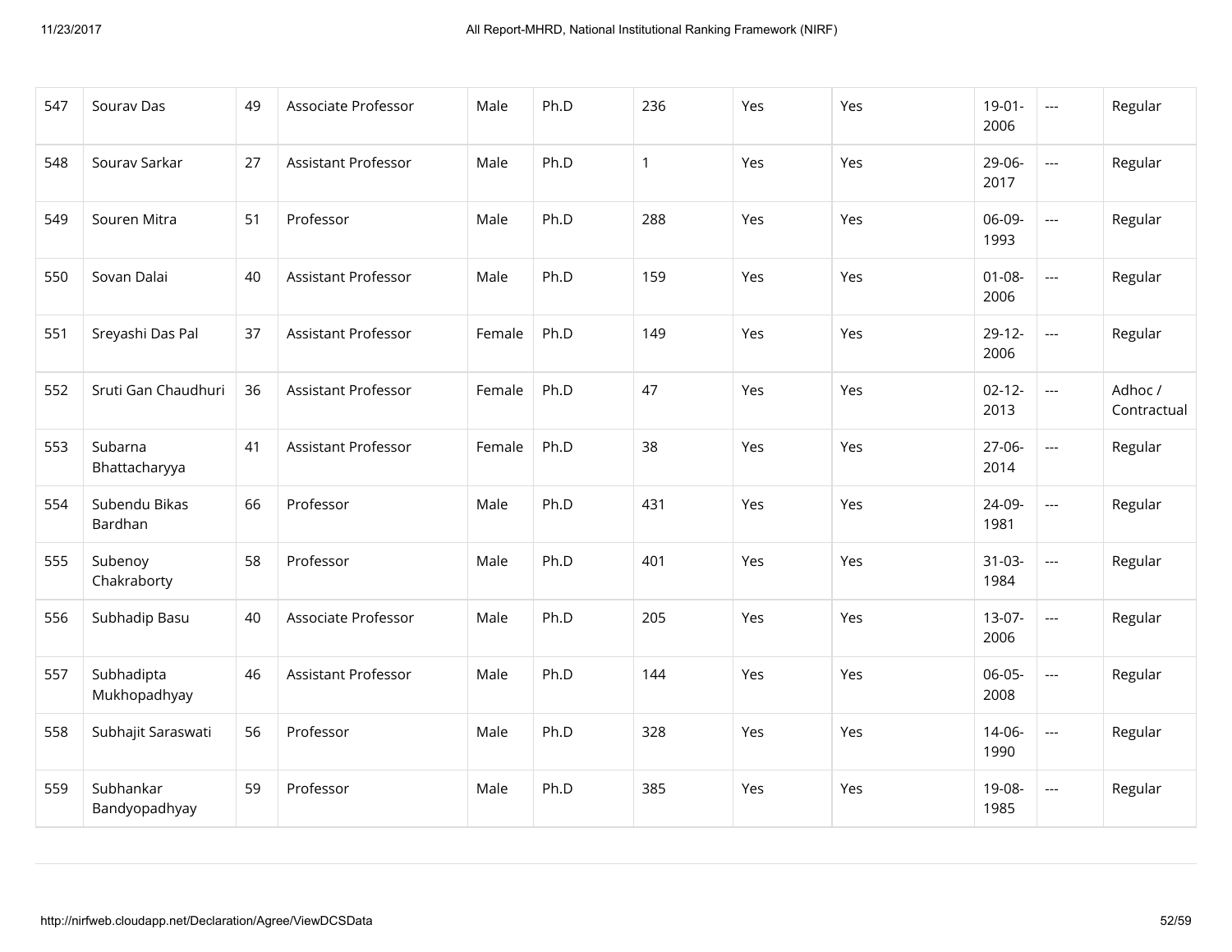| 560 | Subhankar Ray                    | 52 | Associate Professor | Male | Ph.D | 244 | Yes | Yes | 29-04-<br>1997      | $\scriptstyle\cdots$     | Regular |
|-----|----------------------------------|----|---------------------|------|------|-----|-----|-----|---------------------|--------------------------|---------|
| 561 | Subhas Chandra<br>Mondal         | 54 | Professor           | Male | Ph.D | 267 | Yes | Yes | $24-05-$<br>1995    | $\overline{a}$           | Regular |
| 562 | Subhas Chandra<br>Panja          | 41 | Professor           | Male | Ph.D | 168 | Yes | Yes | 15-09-<br>2009      | $\overline{\phantom{a}}$ | Regular |
| 563 | Subhash Chandra<br>Mondal        | 51 | Professor           | Male | Ph.D | 242 | Yes | Yes | 04-08-<br>1997      | $\overline{\phantom{a}}$ | Regular |
| 564 | Subhash Chandra<br>Bhattacharyya | 61 | Professor           | Male | Ph.D | 442 | Yes | Yes | $12 - 04 -$<br>1989 | $\overline{\phantom{a}}$ | Regular |
| 565 | Subhasis Neogi                   | 61 | Professor           | Male | Ph.D | 334 | Yes | Yes | $17 - 12 -$<br>1990 | $\overline{\phantom{a}}$ | Regular |
| 566 | Subhasish Das                    | 36 | Assistant Professor | Male | Ph.D | 45  | Yes | Yes | $13-01-$<br>2014    | $\overline{\phantom{a}}$ | Regular |
| 567 | Subhasish Roy<br>Choudhury       | 43 | Assistant Professor | Male | Ph.D | 130 | Yes | Yes | $28-12-$<br>2006    | $\overline{\phantom{a}}$ | Regular |
| 568 | Subir<br>Mukhopadhyay            | 59 | Professor           | Male | Ph.D | 310 | Yes | Yes | 24-07-<br>1992      | $\scriptstyle\cdots$     | Regular |
| 569 | Subir Kumar Sanyal               | 65 | Professor           | Male | Ph.D | 485 | Yes | No  | $21-07-$<br>1982    | 28-02-<br>2017           | Regular |
| 570 | Subir Kumar Sarkar               | 59 | Professor           | Male | Ph.D | 423 | Yes | Yes | $10-08-$<br>1999    | $\overline{\phantom{a}}$ | Regular |
| 571 | Subir Pal                        | 58 | Professor           | Male | Ph.D | 373 | Yes | Yes | 16-09-<br>1986      | $\overline{\phantom{a}}$ | Regular |
| 572 | Subir Sarkar                     | 56 | Professor           | Male | Ph.D | 233 | Yes | Yes | $20-03-$<br>1998    | ---                      | Regular |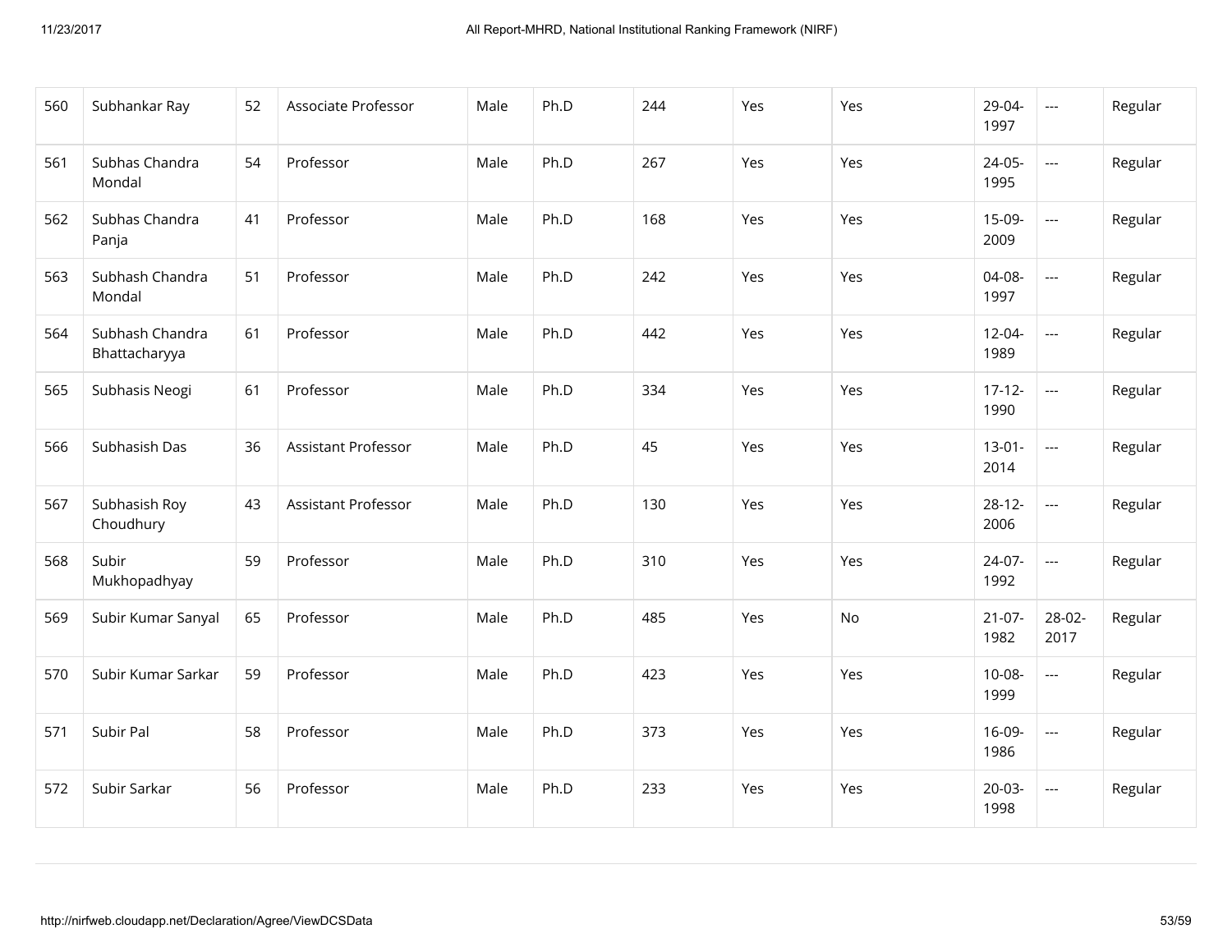| 573 | Subrata Karmakar           | 52 | Professor                                        | Male   | Ph.D | 141 | Yes | Yes | $08-11-$<br>2005    | $\hspace{0.05cm} \ldots$                 | Regular |
|-----|----------------------------|----|--------------------------------------------------|--------|------|-----|-----|-----|---------------------|------------------------------------------|---------|
| 574 | Subrata<br>Mukhopadhyay    | 54 | Dean / Principal / Director<br>/ Vice Chancellor | Male   | Ph.D | 266 | Yes | Yes | 08-06-<br>1995      | $\hspace{0.05cm} \ldots \hspace{0.05cm}$ | Regular |
| 575 | Subrata Nath Koner         | 54 | Professor                                        | Male   | Ph.D | 216 | Yes | Yes | $08-10-$<br>1999    | $\overline{a}$                           | Regular |
| 576 | Subrata Paul               | 59 | Professor                                        | Male   | Ph.D | 384 | Yes | Yes | 28-06-<br>1985      | $\overline{a}$                           | Regular |
| 577 | Subrata Sarkar             | 35 | <b>Assistant Professor</b>                       | Male   | Ph.D | 111 | Yes | Yes | $02-05-$<br>2008    | $\overline{\phantom{a}}$                 | Regular |
| 578 | Suchandra Bardhan          | 48 | Associate Professor                              | Female | Ph.D | 209 | Yes | Yes | $01 - 03 -$<br>2001 | $\overline{\phantom{a}}$                 | Regular |
| 579 | Suddhasatwa<br>Chakraborty | 35 | Assistant Professor                              | Male   | M.E. | 107 | Yes | Yes | 22-08-<br>2008      | $\overline{\phantom{a}}$                 | Regular |
| 580 | Sudeshna Banerjea          | 54 | Professor                                        | Female | Ph.D | 289 | Yes | Yes | $02-07-$<br>1993    | $\overline{\phantom{a}}$                 | Regular |
| 581 | Sudeshna Saha              | 34 | Assistant Professor                              | Female | Ph.D | 57  | Yes | Yes | $09-12-$<br>2013    | $\overline{\phantom{a}}$                 | Regular |
| 582 | Sudhabindu Ray             | 43 | Associate Professor                              | Male   | Ph.D | 156 | Yes | Yes | $25 - 11 -$<br>2009 | $\hspace{0.05cm} \ldots$                 | Regular |
| 583 | Sudip Kumar Naskar         | 39 | Assistant Professor                              | Male   | Ph.D | 134 | Yes | Yes | 26-08-<br>2013      | $\hspace{0.05cm} \ldots \hspace{0.05cm}$ | Regular |
| 584 | Sudipta<br>Chattopadhyay   | 47 | Associate Professor                              | Female | Ph.D | 252 | Yes | Yes | $31 - 08 -$<br>2006 | $\overline{a}$                           | Regular |
| 585 | Sudipta De                 | 50 | Professor                                        | Male   | Ph.D | 315 | Yes | Yes | 23-09-<br>1991      | $\hspace{0.05cm} \ldots \hspace{0.05cm}$ | Regular |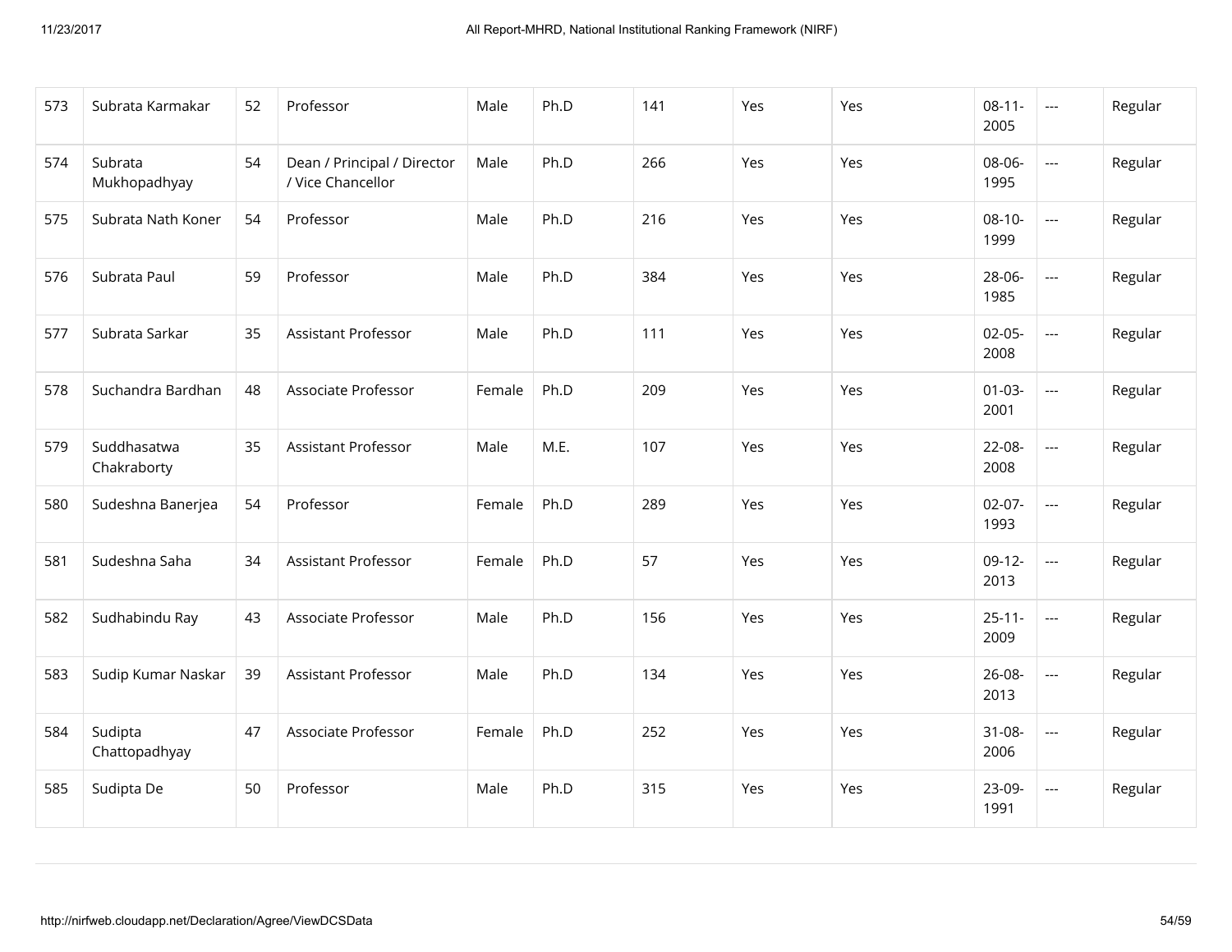| 586 | Sudipta Ghosh           | 60 | Professor                                        | Male   | Ph.D | 274 | Yes | No  | $17-12-$<br>1994    | $31 - 12 -$<br>2016      | Regular |
|-----|-------------------------|----|--------------------------------------------------|--------|------|-----|-----|-----|---------------------|--------------------------|---------|
| 587 | Sugata Hazra            | 59 | Dean / Principal / Director<br>/ Vice Chancellor | Male   | Ph.D | 311 | Yes | Yes | 23-09-<br>1991      | $\hspace{0.05cm} \ldots$ | Regular |
| 588 | Sugata Munshi           | 59 | Professor                                        | Male   | M.E. | 418 | Yes | Yes | $11-09-$<br>1990    | $\overline{\phantom{a}}$ | Regular |
| 589 | Sujata Sardar           | 29 | Assistant Professor                              | Female | Ph.D | 24  | Yes | Yes | $28-10-$<br>2015    | $\overline{\phantom{a}}$ | Regular |
| 590 | Sujata Tarafder         | 63 | Professor                                        | Female | Ph.D | 328 | Yes | Yes | 06-04-<br>1990      | $\overline{\phantom{a}}$ | Regular |
| 591 | Sujay Baitalik          | 48 | Associate Professor                              | Male   | Ph.D | 231 | Yes | Yes | $06-10-$<br>2005    | $\overline{\phantom{a}}$ | Regular |
| 592 | Sujit Ghoshal           | 61 | Professor                                        | Male   | Ph.D | 468 | Yes | Yes | $20 - 04 -$<br>1985 | $\overline{\phantom{a}}$ | Regular |
| 593 | Sujit Kumar Biswas      | 60 | Professor                                        | Male   | Ph.D | 366 | Yes | No  | $20-07-$<br>1987    | $30 - 11 -$<br>2016      | Regular |
| 594 | Sujit Kumar Sardar      | 50 | Professor                                        | Male   | Ph.D | 149 | Yes | Yes | $01-03-$<br>2005    | $\overline{\phantom{a}}$ | Regular |
| 595 | Sukhen Das              | 53 | Professor                                        | Male   | Ph.D | 310 | Yes | Yes | $02-09-$<br>2003    | $\overline{\phantom{a}}$ | Regular |
| 596 | Sukhendu Kar            | 42 | Assistant Professor                              | Male   | Ph.D | 142 | Yes | Yes | $22 - 12 -$<br>2009 | $\overline{\phantom{a}}$ | Regular |
| 597 | Sulava<br>Bhattacharyya | 59 | Associate Professor                              | Female | Ph.D | 311 | Yes | Yes | 06-09-<br>1991      | $\overline{\phantom{a}}$ | Regular |
| 598 | Suman Das               | 45 | Assistant Professor                              | Male   | Ph.D | 104 | Yes | Yes | $23-12-$<br>2008    | $\hspace{0.05cm} \ldots$ | Regular |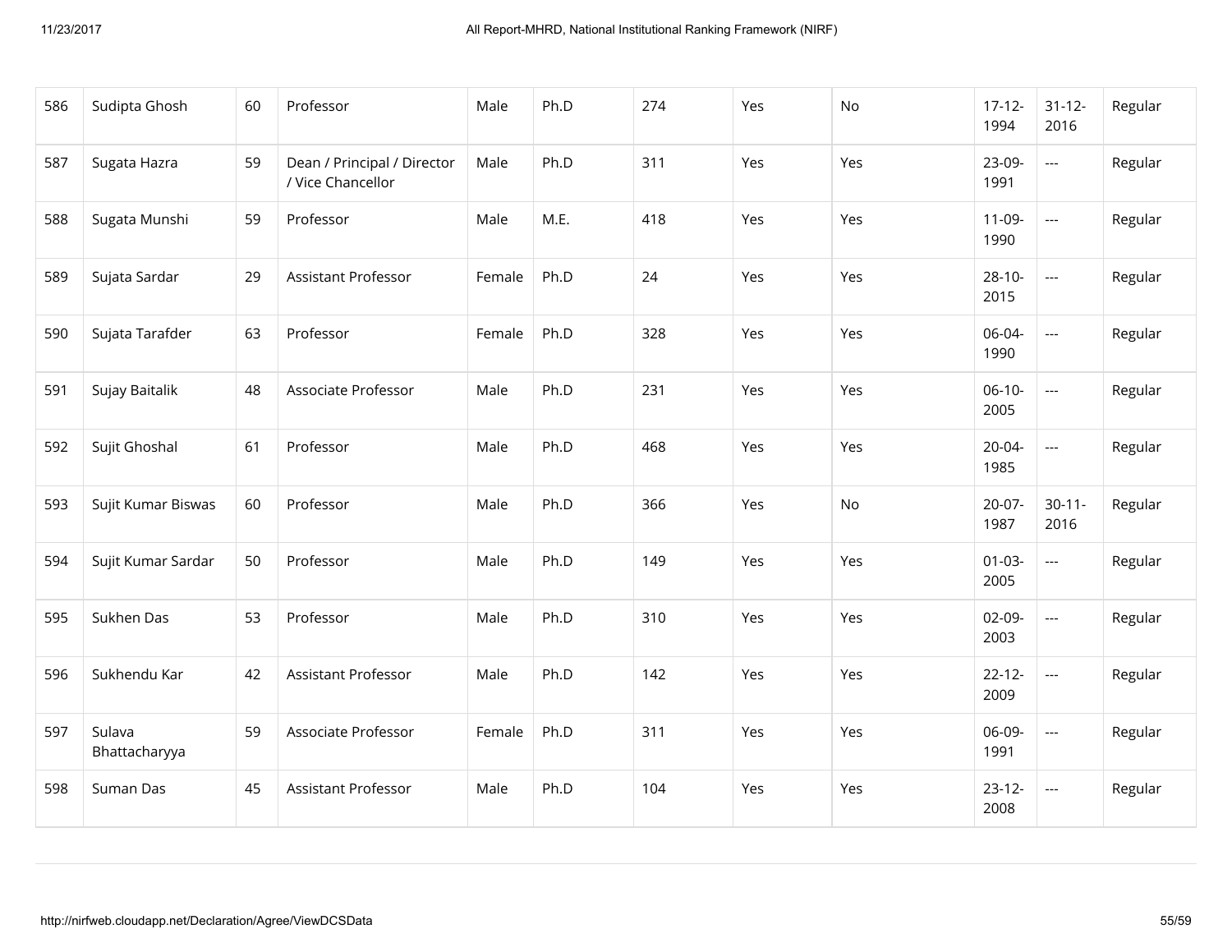| 599 | Suman Kalyan Das             | 31 | Assistant Professor        | Male   | Ph.D | 83  | Yes | Yes | $16 - 04 -$<br>2014 | $\scriptstyle\cdots$     | Regular |
|-----|------------------------------|----|----------------------------|--------|------|-----|-----|-----|---------------------|--------------------------|---------|
| 600 | Sumanta Neogi                | 53 | Professor                  | Male   | Ph.D | 335 | Yes | Yes | $01 - 11 -$<br>1989 | $\overline{\phantom{a}}$ | Regular |
| 601 | Sunipa Mandal                | 37 | Assistant Professor        | Female | Ph.D | 39  | Yes | Yes | $27-05-$<br>2014    | $\overline{a}$           | Regular |
| 602 | Sunita Adhikary<br>Pramanik  | 37 | <b>Assistant Professor</b> | Female | Ph.D | 109 | Yes | Yes | $18-02-$<br>2016    | $\overline{\phantom{a}}$ | Regular |
| 603 | Sunita Halder Dey            | 41 | Associate Professor        | Female | Ph.D | 204 | Yes | Yes | 09-04-<br>2002      | $\overline{\phantom{a}}$ | Regular |
| 604 | Suparna Kar<br>Choudhury     | 52 | Professor                  | Female | Ph.D | 324 | Yes | Yes | $31 - 08 -$<br>1990 | $\overline{\phantom{a}}$ | Regular |
| 605 | Supriya Mondal               | 44 | Associate Professor        | Male   | Ph.D | 180 | Yes | Yes | 28-08-<br>2002      | $\overline{\phantom{a}}$ | Regular |
| 606 | Suranjan Ghose               | 61 | Professor                  | Male   | Ph.D | 357 | Yes | Yes | $05-01-$<br>1988    | $\overline{a}$           | Regular |
| 607 | Susanta Kr Samanta           | 45 | Associate Professor        | Male   | Ph.D | 186 | Yes | Yes | $29 - 11 -$<br>2001 | $\hspace{0.05cm} \ldots$ | Regular |
| 608 | Susanta Roy                  | 36 | <b>Assistant Professor</b> | Male   | M.E. | 167 | Yes | Yes | $07-10-$<br>2009    | $\overline{\phantom{a}}$ | Regular |
| 609 | Susmita Ghosh De             | 49 | Professor                  | Female | Ph.D | 248 | Yes | Yes | $14-02-$<br>1997    | $\overline{\phantom{a}}$ | Regular |
| 610 | Sutanuka Ghosh               | 43 | Assistant Professor        | Female | Ph.D | 96  | Yes | Yes | 05-08-<br>2009      | $\overline{\phantom{a}}$ | Regular |
| 611 | Swapam kumar<br>Bhattacharya | 59 | Professor                  | Male   | Ph.D | 264 | Yes | Yes | $02 - 01 -$<br>1995 | $\overline{\phantom{a}}$ | Regular |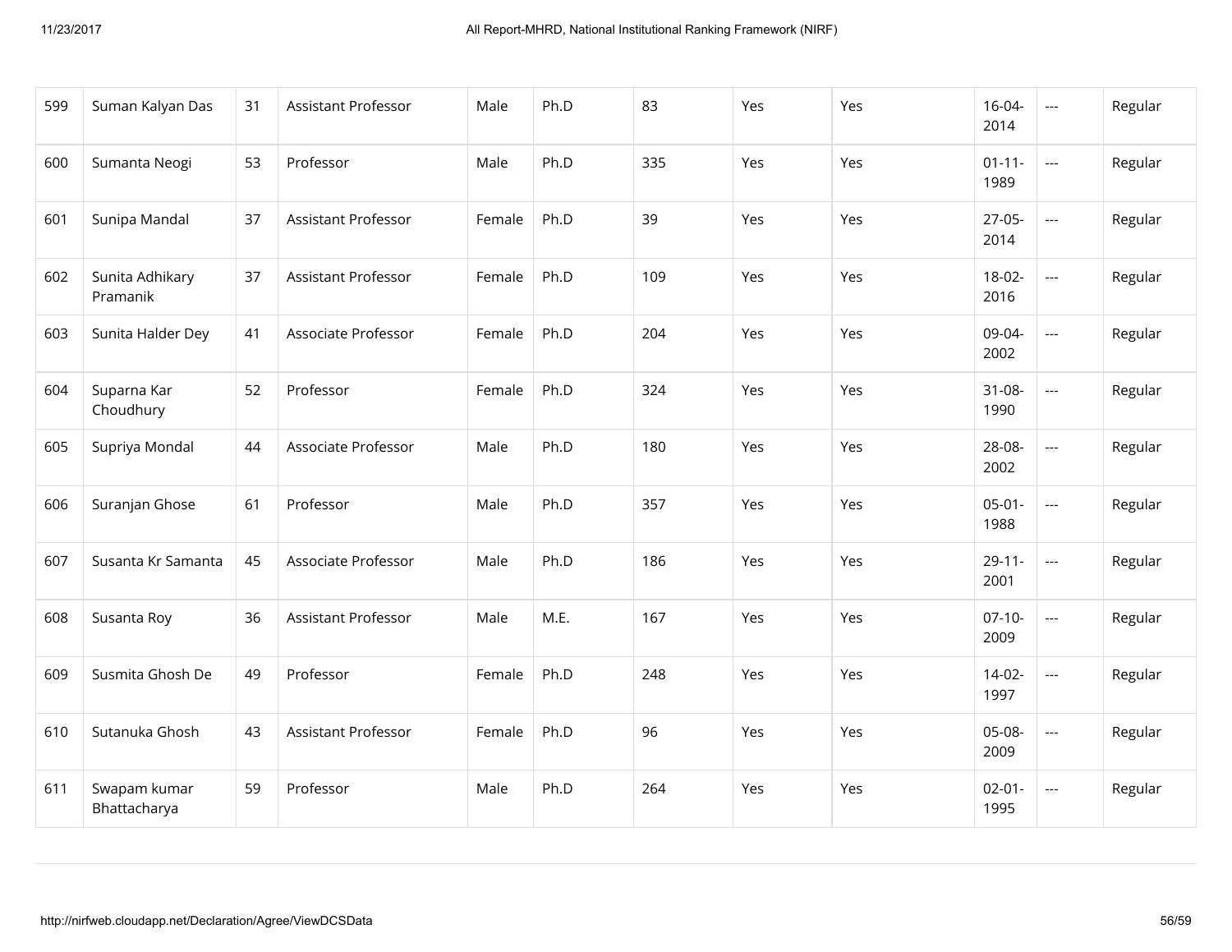| 612 | Swapan<br>Bhattacharya    | 61 | Professor           | Male   | Ph.D | 245 | Yes | Yes | $07-05-$<br>1997    | $\hspace{0.05cm} \ldots$                 | Regular |
|-----|---------------------------|----|---------------------|--------|------|-----|-----|-----|---------------------|------------------------------------------|---------|
| 613 | Swapan Kumar<br>Goswami   | 59 | Professor           | Male   | Ph.D | 394 | Yes | Yes | 09-09-<br>1987      | $\hspace{0.05cm} \ldots \hspace{0.05cm}$ | Regular |
| 614 | Swapna Debnath            | 59 | Associate Professor | Female | Ph.D | 295 | Yes | Yes | $18 - 01 -$<br>1993 | $\overline{\phantom{a}}$                 | Regular |
| 615 | Swarnendu Sen             | 51 | Professor           | Male   | Ph.D | 333 | Yes | Yes | $01 - 11 -$<br>1989 | $\overline{\phantom{a}}$                 | Regular |
| 616 | Swati<br>Bandyopadhyay    | 52 | Associate Professor | Female | Ph.D | 323 | Yes | Yes | $17 - 11 -$<br>1990 | $\overline{a}$                           | Regular |
| 617 | Tandra Mitra              | 60 | Professor           | Female | Ph.D | 220 | Yes | Yes | 04-06-<br>1999      | $\overline{\phantom{a}}$                 | Regular |
| 618 | Tanmoy Bera               | 59 | Professor           | Male   | Ph.D | 304 | Yes | Yes | 05-06-<br>1992      | $\overline{a}$                           | Regular |
| 619 | Tanurima Bhaumik          | 39 | Assistant Professor | Female | Ph.D | 126 | Yes | Yes | $23 - 12 -$<br>2008 | $\overline{a}$                           | Regular |
| 620 | Tapan Kumar Baidya        | 64 | Professor           | Male   | Ph.D | 315 | Yes | Yes | 08-05-<br>1991      | $\overline{a}$                           | Regular |
| 621 | Tapan Kumar<br>Chatterjee | 61 | Professor           | Male   | Ph.D | 160 | Yes | Yes | 02-06-<br>2004      | $\hspace{0.05cm} \ldots \hspace{0.05cm}$ | Regular |
| 622 | Tapan Kumar Maity         | 51 | Professor           | Male   | Ph.D | 190 | Yes | Yes | $04-12-$<br>2001    | $\overline{\phantom{a}}$                 | Regular |
| 623 | Tapan Kumar<br>Mondal     | 36 | Assistant Professor | Male   | Ph.D | 126 | Yes | Yes | $23 - 12 -$<br>2008 | $\overline{\phantom{a}}$                 | Regular |
| 624 | Tapan Kumar Pal           | 65 | Professor           | Male   | Ph.D | 438 | Yes | No  | $10 - 04 -$<br>1981 | 28-02-<br>2017                           | Regular |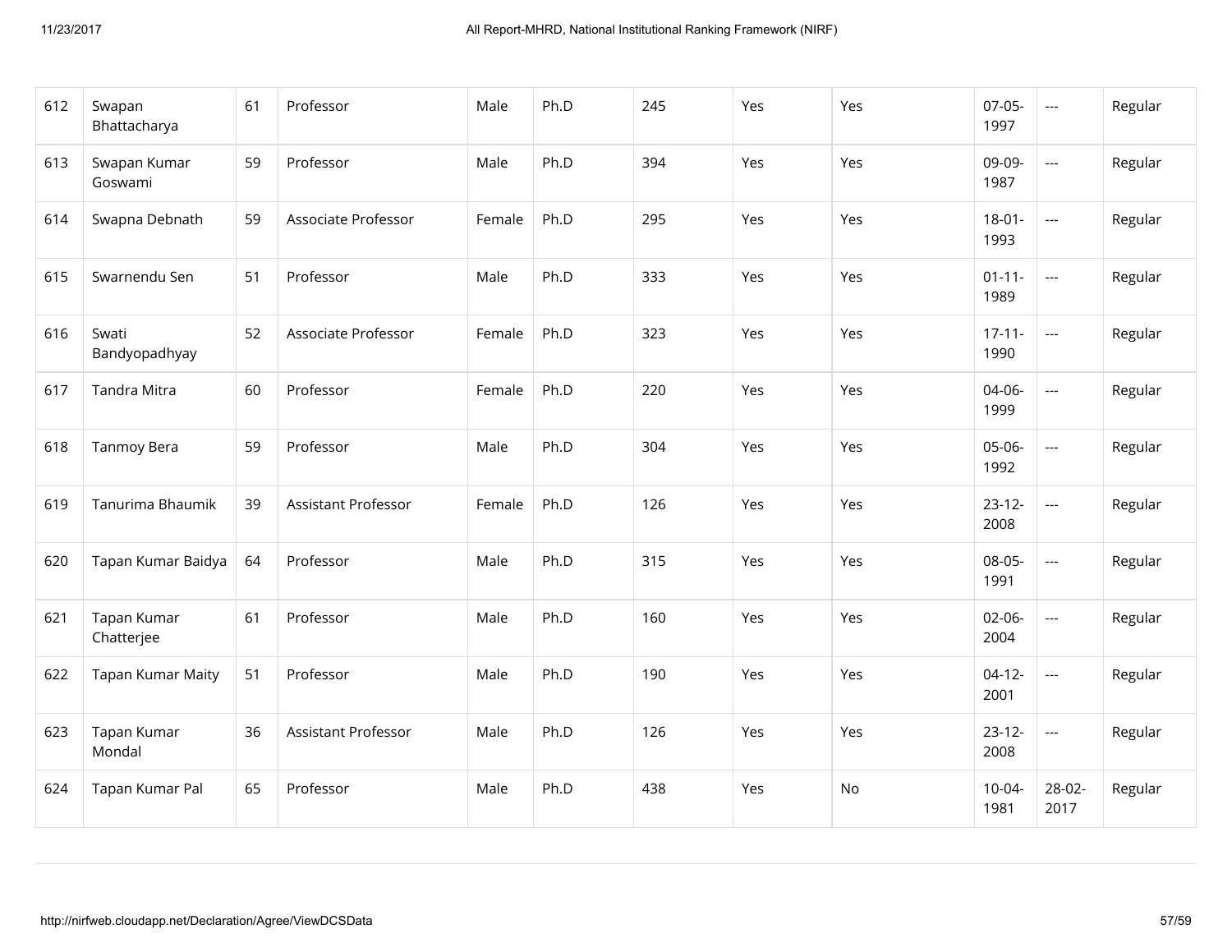| 625 | Tapas Kumar<br>Ballabh        | 57 | Associate Professor        | Male   | Ph.D        | 311 | Yes | Yes | 05-09-<br>1991      | $\scriptstyle \cdots$    | Regular |
|-----|-------------------------------|----|----------------------------|--------|-------------|-----|-----|-----|---------------------|--------------------------|---------|
| 626 | Tapas Kumar<br>Bhattacharyya  | 54 | Professor                  | Male   | M.E.        | 340 | Yes | Yes | $01 - 12 -$<br>1989 | $\overline{\phantom{a}}$ | Regular |
| 627 | Tapas Ranjan<br>Middya        | 62 | Professor                  | Male   | Ph.D        | 306 | Yes | Yes | $12 - 02 -$<br>1992 | $\overline{\phantom{a}}$ | Regular |
| 628 | Tarit Roychowdhyry            | 52 | Associate Professor        | Male   | Ph.D        | 38  | Yes | Yes | $16 - 06 -$<br>2014 | $\overline{\phantom{a}}$ | Regular |
| 629 | Tarun Jha                     | 58 | Professor                  | Male   | Ph.D        | 304 | Yes | Yes | 05-06-<br>1992      | $\overline{\phantom{a}}$ | Regular |
| 630 | Tarun Kanti Naskar            | 59 | Professor                  | Male   | Ph.D        | 420 | Yes | Yes | $19-10-$<br>1982    | $\overline{\phantom{a}}$ | Regular |
| 631 | <b>Titas Nandi</b>            | 51 | Associate Professor        | Male   | Ph.D        | 348 | Yes | Yes | $10-09-$<br>2008    | $\overline{\phantom{a}}$ | Regular |
| 632 | <b>Tridib Kumar</b><br>Mondal | 31 | <b>Assistant Professor</b> | Male   | <b>SLET</b> | 39  | Yes | Yes | $27-05-$<br>2014    | $\overline{\phantom{a}}$ | Regular |
| 633 | <b>Tuhin Ghosh</b>            | 47 | <b>Assistant Professor</b> | Male   | Ph.D        | 146 | Yes | Yes | $16 - 06 -$<br>2005 | $\overline{\phantom{a}}$ | Regular |
| 634 | Tuhinadri Sen                 | 53 | Professor                  | Male   | Ph.D        | 233 | Yes | Yes | $29 - 11 -$<br>2001 | $\overline{\phantom{a}}$ | Regular |
| 635 | Tumpa Hazra                   | 36 | Assistant Professor        | Female | Ph.D        | 93  | Yes | Yes | $04 - 01 -$<br>2010 | $\overline{\phantom{a}}$ | Regular |
| 636 | Tushar Jash                   | 58 | Associate Professor        | Male   | Ph.D        | 186 | Yes | Yes | 18-04-<br>2002      | $\overline{\phantom{a}}$ | Regular |
| 637 | Ujjaini Sarkar                | 53 | Professor                  | Female | Ph.D        | 371 | Yes | Yes | $01 - 12 -$<br>2000 | $\overline{\phantom{a}}$ | Regular |